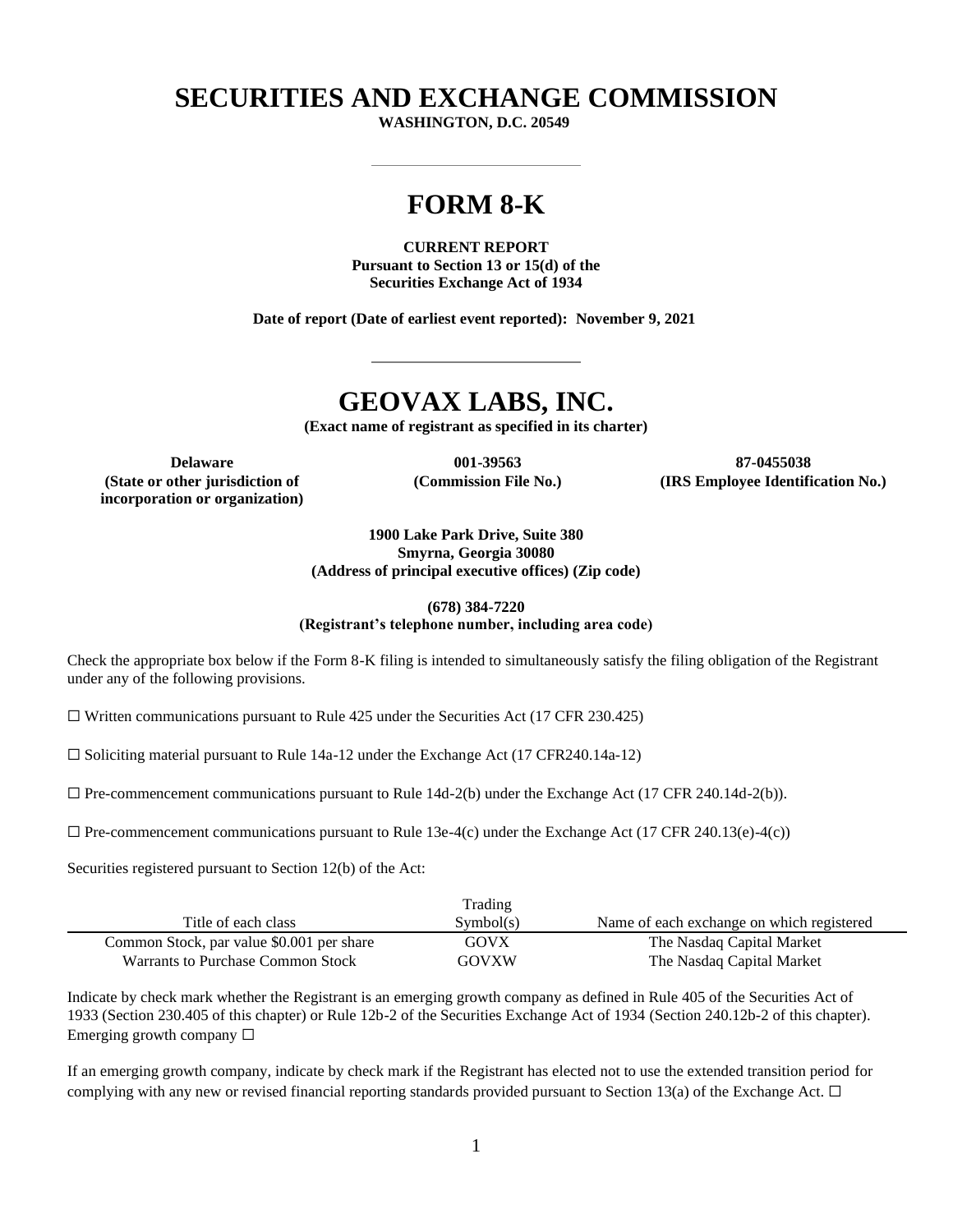#### **Item 1.01 Entry into a Material Definitive Agreement.**

On November 9, 2021, GeoVax Labs, Inc. ("GeoVax" or the "Company"), through its wholly owned subsidiary GeoVax, Inc., entered into an Exclusive License Agreement the ("License Agreement") with City of Hope ("COH"), a California nonprofit public benefit corporation, under which the Company obtained exclusive worldwide rights to further develop and commercialize COH04S1, a multi-antigenic SARS-CoV-2 vaccine currently undergoing Phase 2 human clinical trials. The License Agreement grants GeoVax rights to key patents, know-how, regulatory filings and clinical materials related to COH04S1.

The terms of the License Agreement, include an upfront fee consisting of an initial payment to COH of \$5,000,000 within 30 days of the effective date of the License Agreement, and additional payments of \$3,000,000 and \$2,000,000 on the first and second anniversaries, respectively, of the effective date of the License Agreement. The terms also include milestone payments due upon the achievement of selected development, regulatory and sales events. The Company will also pay COH an annual royalty on net sales of products covered by the patents licensed from COH on a country-by-country and licensed product-by-licensed product basis, subject to specified reductions.

The foregoing summary of the License Agreement does not purport to be complete and is subject to, and qualified in its entirety by, the License Agreement attached as Exhibit 10.1 to this Current Report on Form 8-K, which is incorporated herein by reference.

#### **Item 7.01 Regulation FD Disclosure.**

On November 9, 2021, the Company and COH issued a joint press release discussing the License Agreement. A copy of the joint press release is being furnished as Exhibit 99.1 to this Current Report on Form 8-K.

The information in Item 7.01 of this Current Report on Form 8-K and Exhibit 99.1 attached hereto shall not be deemed "filed" for purposes of Section 18 of the Securities Exchange Act of 1934, as amended (the "Exchange Act"), or otherwise subject to liability under that section, nor shall it be deemed incorporated by reference in any filing under the Securities Act, or the Exchange Act, except as expressly set forth by specific reference in such a filing.

#### **Forward-Looking Statements**

This Current Report on Form 8-K and other reports filed by the Company from time to time with the Securities and Exchange Commission (collectively the "Filings") contain forward-looking statements and information that are based upon beliefs of, and information currently available to, the Company's management as well as estimates and assumptions made by the Company's management. When used in the Filings the words "anticipate", "believe", "estimate", "expect", "future", "intend", "plan" or the negative of these terms and similar expressions as they relate to the Company or the Company's management identify forward looking statements. Such statements reflect the current view of the Company with respect to future events and are subject to risks, uncertainties, assumptions and other factors relating to the Company's industry, operations and results of operations and any businesses that may be acquired by the Company. Should one or more of these risks or uncertainties materialize, or should the underlying assumptions prove incorrect, actual results may differ significantly from those anticipated, believed, estimated, expected, intended or planned. Except as required by law, the Company does not undertake to update its forward-looking statements.

#### **Item 9.01 Financial Statements and Exhibits.**

| (d) | Exhibits |                                                                                                       |
|-----|----------|-------------------------------------------------------------------------------------------------------|
|     |          | Exhibit No. Description                                                                               |
|     | 10.1     | Exclusive License Agreement, dated November 9, 2021, by and between GeoVax, Inc. and City of Hope (1) |
|     | 99.1     | Press release dated November 9, 2021                                                                  |
|     | 104      | Cover Page Interactive Data File (embedded within the Inline XBRL document)                           |
|     |          |                                                                                                       |

(1) Pursuant to Item 601(b)(10) of Regulation S-K, certain confidential portions of this exhibit have been omitted as (i) the Company has determined the omitted information is not material and (ii) the Company customarily and actually treats the omitted information as private or confidential.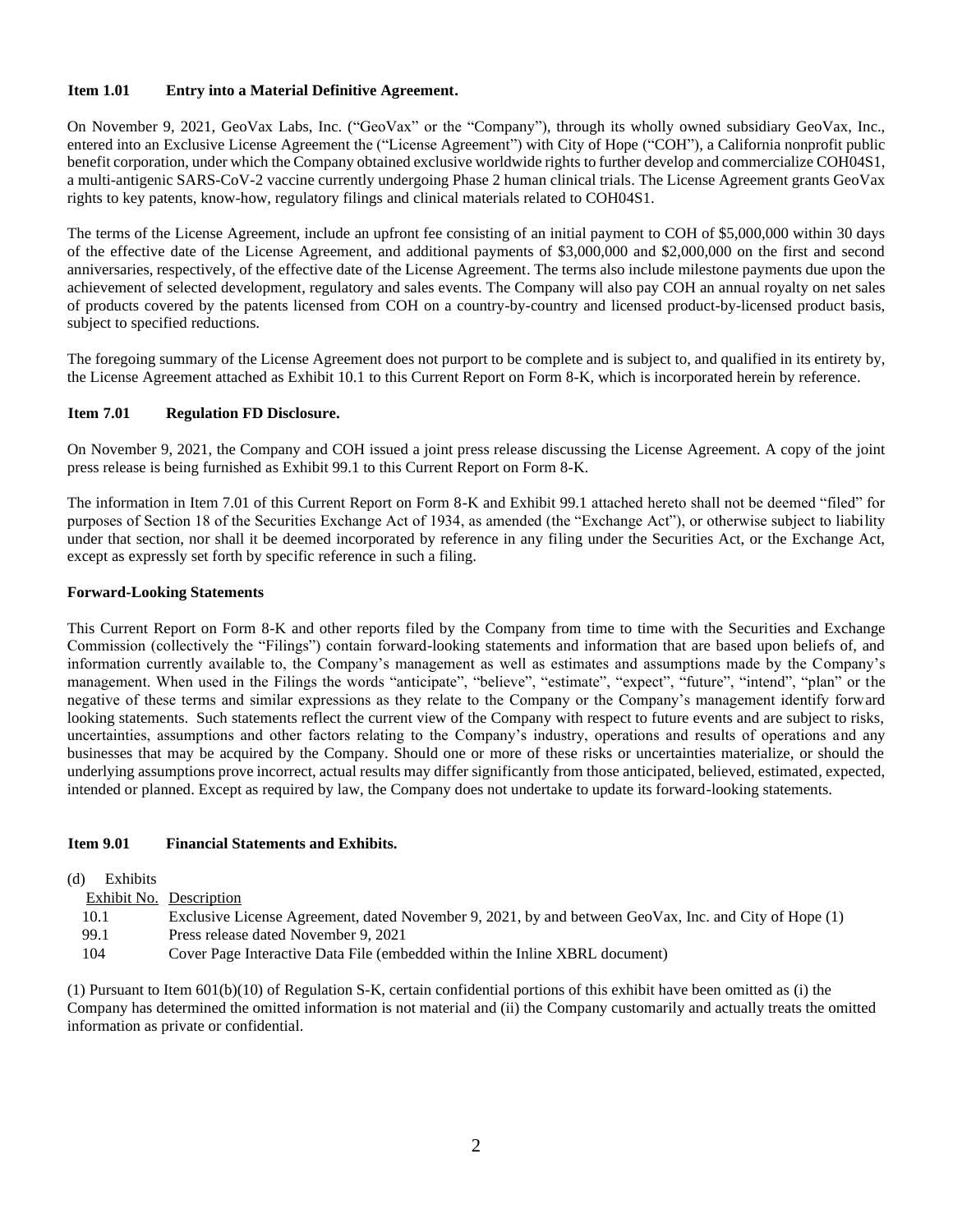#### **SIGNATURE**

Pursuant to the requirements of the Securities Exchange Act of 1934, the Registrant has duly caused this report to be signed on its behalf by the undersigned hereunto duly authorized.

Date: November 10, 2021

GEOVAX LABS, INC.

By: /s/ Mark W. Reynolds

Mark W. Reynolds Chief Financial Officer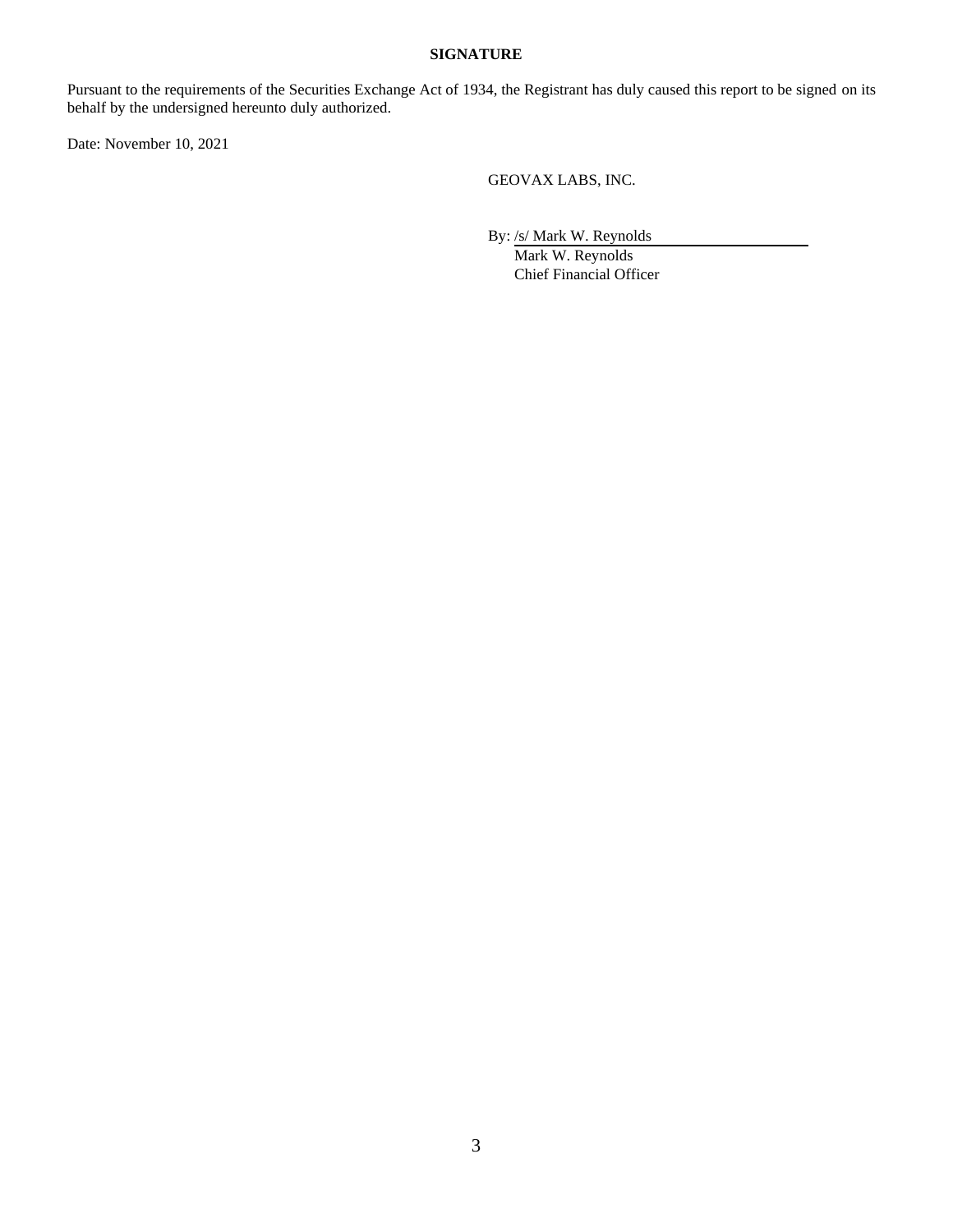#### THE SYMBOL "[\*\*\*]" DENOTES PLACES WHERE CERTAIN IDENTIFIEDINFORMATION HAS BEEN EXCLUDED FROM THE EXHIBIT BECAUSE

(i) THE COMPANY HAS DETERMINED THE OMITTED INFORMATION IS NOT MATERIAL, AND (ii) THE COMPANY CUSTOMARILY AND ACTUALLY TREATS THE OMITTED INFORMATION AS PRIVATE OR CONFIDENTIAL

**Exhibit 10.1**

## **EXCLUSIVE LICENSE AGREEMENT**

**THIS EXCLUSIVE LICENSE AGREEMENT** (the "**Agreement**") is made and entered into as of the 9th day of November, 2021 (the "**Effective Date**") by and between GeoVax, Inc., a Georgia corporation with a principal place of business at 1900 Lake Park Drive, Suite 380, Smyrna, GA 30080 ("**Licensee**"), and City of Hope, a California nonprofit public benefit corporation located at 1500 East Duarte Road, Duarte, California 91010 ("**City of Hope**" or "**COH**"). Licensee and COH are each sometimes referred to herein individually as a "**Party**" and collectively as the "**Parties**."

## **WHEREAS:**

A. COH operates an academic research and medical center that encourages the use of its inventions, discoveries and intellectual property for the benefit of the public and COH owns or Controls (as defined below) certain Patent Rights (as defined below) and Materials (as defined below) useful in the Field (as defined below);

B. The Inventions disclosed in the Patent Rights being licensed under this Agreement are owned by COH;

C. Certain clinical research relating to the Patent Rights and Materials was sponsored in part by a grant from the Carol Moss Foundation.

D. COH has obtained an active Investigational New Drug (IND) from the US Food and Drug Administration and has performed and/or sponsored certain clinical studies related to Patent Rights and Materials, which have generated data;

E. Licensee is a company dedicated to the commercial development and exploitation in the Field of products and services that incorporate one or more of the technologies described in the Patent Rights and therefore Licensee desires to obtain from COH a worldwide, exclusive license under the Patent Rights in the Field and also a worldwide, non-exclusive license to use the Materials in the Field, on the terms and subject to the conditions set forth herein;

F. Licensee is a wholly owned subsidiary of GeoVax Labs, Inc., a Delaware corporation having its principal place of business at 1900 Lake Park Drive, Suite 380, Smyrna, GA 30080.

**NOW, THEREFORE**, in consideration of the mutual covenants contained herein, and for other good and valuable consideration, the amount and legal sufficiency of which are hereby acknowledged, the Parties hereby agree as follows:

## **: DEFINITIONS**

"**Affiliate**" of a Party means a Person that, directly or indirectly (through one or more intermediaries) controls, is controlled by, or is under common control with such Party. For purposes of this Section 1.1, "control" means (i) the direct or indirect ownership of two-thirds or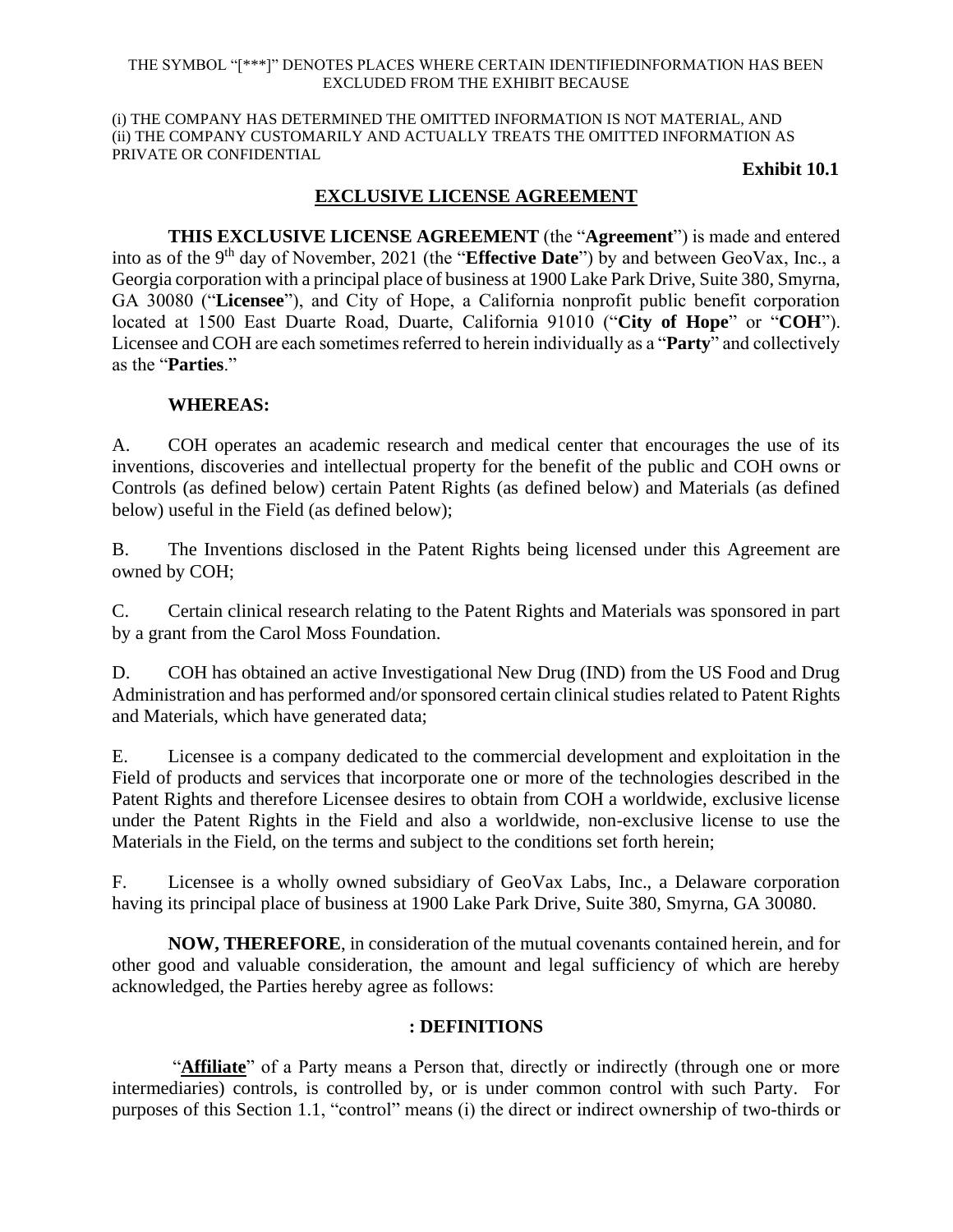more of the voting stock or other voting interests or interests in profits, or (ii) the ability, acting in its sole discretion, to otherwise control or direct the decisions of the management, the board of directors, or equivalent governing body thereof. For the avoidance of doubt, any Person that is not an Affiliate as of the Effective Date, but later becomes an Affiliate through any transaction or series of related transactions will be deemed to be an Affiliate for purposes of this Agreement.

"**Business Day**" means any day, other than a Saturday, Sunday or day on which commercial banks located in Los Angeles, California or Atlanta, GA, are authorized or required by law or regulation to be closed for business.

"**Commercially Reasonable Efforts**" means the exercise of such efforts and commitment of such resources by Licensee, directly or through one or more Sublicensees, in a diligent manner consistent with organizations in the pharmaceutical industry for a comparable development or commercialization program at a similar stage of development or commercialization in each case taking into account on a jurisdiction by jurisdiction basis, issues of safety and efficacy, product profile, the proprietary position, the then current competitive environment for such product and the likely timing of such product's entry into the market, the pricing and launching strategy for the respective product, the regulatory environment and status of such product, and other relevant scientific, technical and commercial factors. In the event that Licensee or a Sublicensee with respect to a given Licensed Product, has a program or product that competes with the programs contemplated by this Agreement, including but not limited to as an example, for a similar indication or a similar patient population with respect to such Licensed Product , then "Commercially Reasonable Efforts" shall also mean efforts at least comparable to those efforts and resources expended by Licensee or its Sublicensee on the competing program and/or product or service.

"**COH Confidential Information**" means Confidential Information disclosed or provided by, or on behalf of, COH to Licensee or its designees. COH Confidential Information includes Materials.

"**Combination Product**" means a Licensed Product consisting of (i) one or more products or technology covered by a Valid Claim packaged or related to, incorporates, or is manufactured using the Materials and (ii) one or more other pharmaceutically active components that are not covered by a Valid Claim and are not related to, incorporating, or manufactured using the Materials. All references to Licensed Products in this Agreement will be deemed to include Combination Products.

"**Confidential Information**" means: (i) all information and materials (of whatever kind and in whatever form or medium) disclosed by or on behalf of a Party to the other Party (or its designee) in connection with this Agreement, whether prior to or during the Term of this Agreement and whether provided orally, electronically, visually, or in writing; provided, that, all such information and materials initially disclosed in writing or electronically shall be clearly marked as "CONFIDENTIAL" and all such materials and information initially disclosed orally shall be reduced to writing and marked as "CONFIDENTIAL" within ten (10) days following the date of initial oral disclosure; (ii) all copies of the information and materials described in (i) above; and (iii) the existence and each of the terms and conditions of this Agreement; provided, further, that Confidential Information shall not include information and materials to the extent a Party can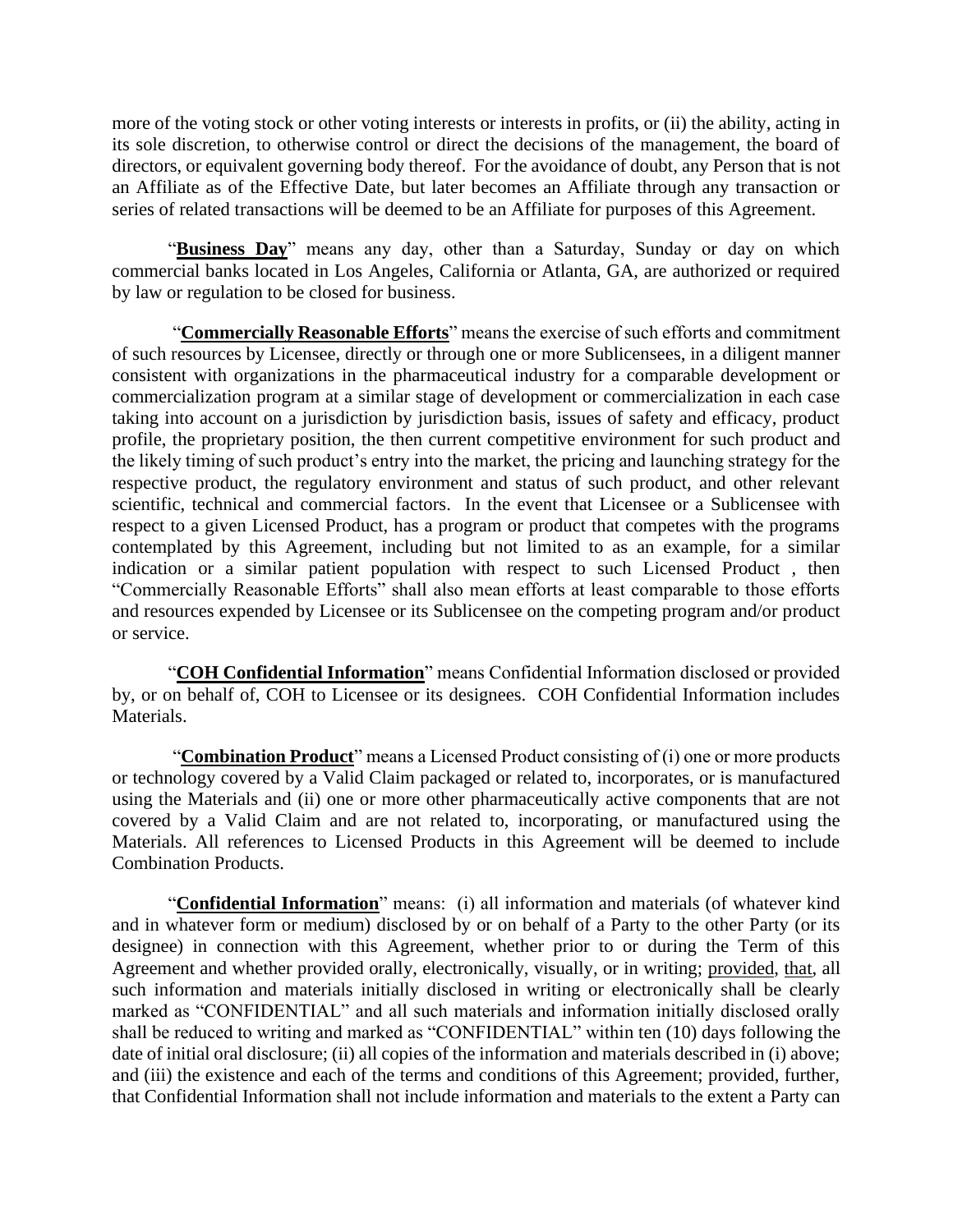demonstrate through its contemporaneous written records that such information and materials are or have been:

known to the receiving Party, or in the public domain, at the time of its receipt by a Party, or which thereafter becomes part of the public domain other than by virtue of a breach of this Agreement or the obligations of confidentiality under this Agreement;

received without an obligation of confidentiality from a Third Party having the right to disclose without restrictions such information;

independently developed by the receiving Party without use of or reference to Confidential Information disclosed by the other Party; or

released from the restrictions set forth in this Agreement by the express prior written consent of the disclosing Party.

"**Control(s)**" or "**Controlled**" means the possession by a Party, as of the Effective Date, of rights sufficient to effect the grant of rights set forth in this Agreement without violating the terms of any agreement with any Third Party.

"**Covers**" or "**Covered by**" means, with reference to a particular Licensed Product, that the manufacture, use, sale, offering for sale, or importation of such Licensed Product would, but for ownership of, or a license granted under this Agreement to, the relevant Patent Right, infringe a Valid Claim anywhere in the Territory.

"**COVID-19**" means the illness or disease caused by a SARS-CoV-2 virus.

"**Dispute**" means any controversy, claim or legal proceeding arising out of or relating to this Agreement, or the interpretation, breach, termination, or invalidity thereof.

"**Europe**" means (i) the United Kingdom and (ii) the countries of the European Union, as it is constituted as of the date of the Development Milestone Event set forth in Section 4.3.

**"COVID-19 Patent Rights**" means: (i) United States Patent Application No. [\*\*\*], filed on [\*\*\*], and Patent Application No. [\*\*\*], filed on [\*\*\*]; (ii) patents, patent applications, continuations, divisional applications, and foreign equivalents that claim the same invention(s) and priority date as the foregoing; (iii) continuation-in-part applications that repeat a substantial portion of any of the foregoing applications; (iv) letters patent or the equivalent issued on any of the foregoing applications throughout the world; and (v) amendments, extensions, renewals, reissues, and re-examinations of any of the foregoing. Notwithstanding the foregoing, COVID-19 Patent Rights shall only include any continuation-in-part application to the extent that claims in such continuation-in-part application are supported in the specification of the parent application, unless otherwise mutually agreed to in writing by the Parties to this Agreement. Except as may otherwise be agreed in a separate writing, COVID-19 Patent Rights explicitly exclude any and all patents or patent applications based on research conducted by COH or its Affiliates after the Effective Date.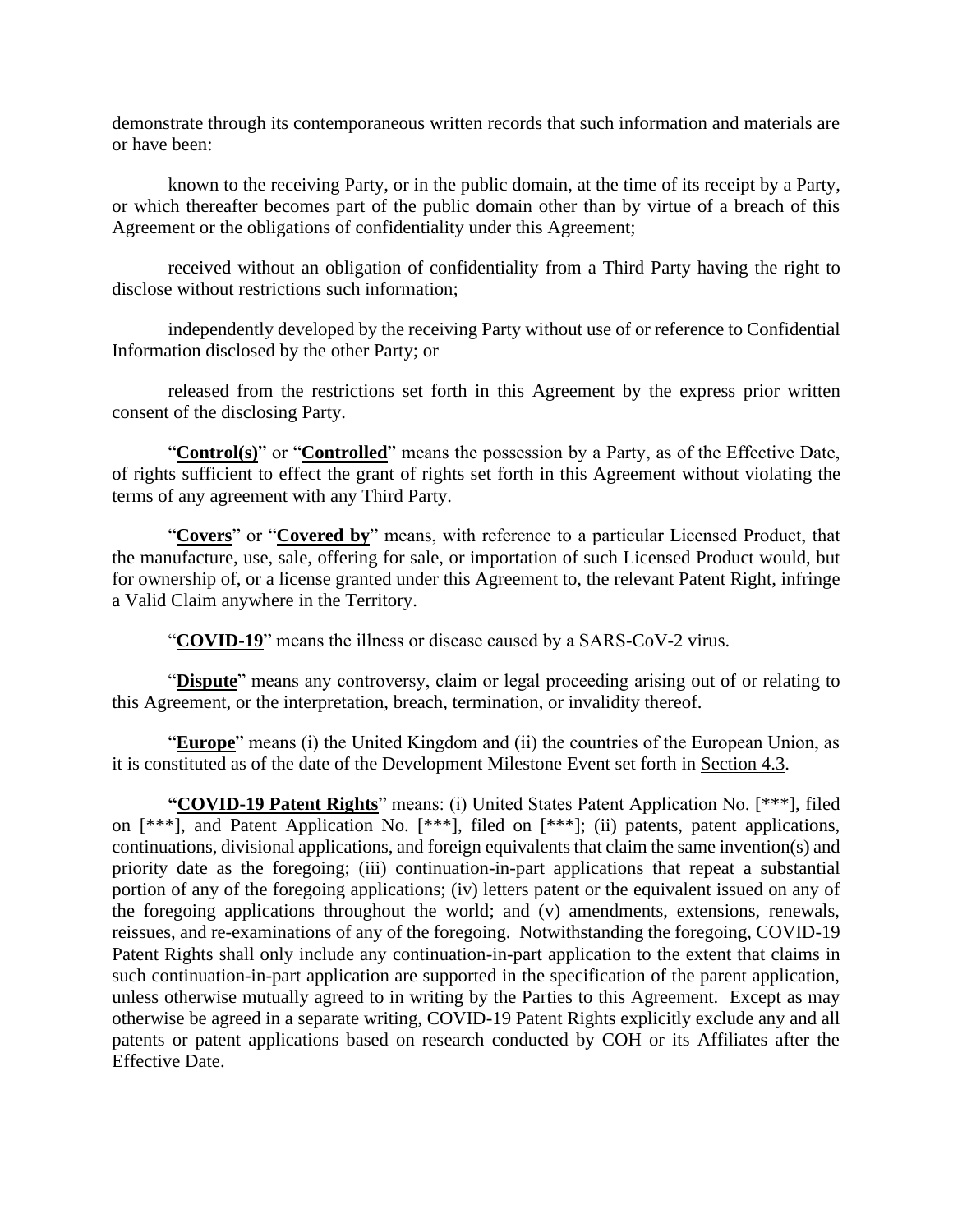"**Field**" means the field of vaccine products targeted for prevention, reduction, amelioration or treatment against COVID-19.

"**First Commercial Sale**" means, with respect to a particular Licensed Product in a given country, the first arm's-length commercial sale of such Licensed Product for value following Marketing Approval in such country by or under authority of Licensee or any Sublicensee to a Third Party who is not a Sublicensee.

"**GAAP**" means generally accepted accounting principles, consistently applied, as promulgated from time to time by the Financial Accounting Standards Board.

"**Generic or Biosimilar Product**" means, with respect to any Licensed Product in the United States, any product that is eligible for submission and approved for marketing by the FDA as a therapeutic biologic product under Section 351(k) of the Public Health Service Act (and not eligible for submission for marketing approval to the FDA under Section 505(b)(2) or Section 505(j) of the Federal Food, Drug and Cosmetic Act), including an expression construct used in the manufacture of the therapeutic biologic product, where such product is highly similar to the reference product notwithstanding minor differences in clinically inactive components and for which there are no clinically meaningful differences between the biological product and the reference product in terms of the safety, purity, and potency of the product. With respect to Licensed Product in any country in the Territory other than the United States, a "Generic or Biosimilar Product" means any biologic product that is eligible for submission for approval under a law of a foreign jurisdiction, which is either similar to or a counterpart of the Public Health Service Act (and not eligible for submission for approval under a law of a foreign jurisdiction, which is either similar to or a counterpart of the Federal Food, Drug and Cosmetic Act), including an expression construct used in the manufacture of the therapeutic biologic product, requiring the biologic product to be similar to the reference medicine and not having any meaningful differences from the reference medicine in terms of quality, safety or efficacy.

"**Improvement**" means any modification of or improvement or enhancement to the technology that is the subject of the Patent Rights.

"**IND**" or "**Investigational New Drug Application**" means an Investigational New Drug application accepted by the United States Food and Drug Administration.

"**Invention**" means the inventions disclosed in the Patent Rights.

"License Year" means each calendar year during the Term of this Agreement; except that the first License Year shall commence on the Effective Date and end on December 31 of the calendar year in which the Effective Date occurs.

"**Licensed Product**" means a product (including kits, component sets or components thereof, regardless of concentration or formulation) that (i) is Covered by a Valid Claim, (ii) is manufactured by a process or used in a method Covered by a Valid Claim, (iii) is based on, related to, incorporates, or is manufactured using the Materials, or (iv) contains, as an active ingredient, any substance the manufacture, use, offer for sale or sale of which is Covered by a Valid Claim. By way of clarification, "Licensed Product" shall include a product manufactured in a country in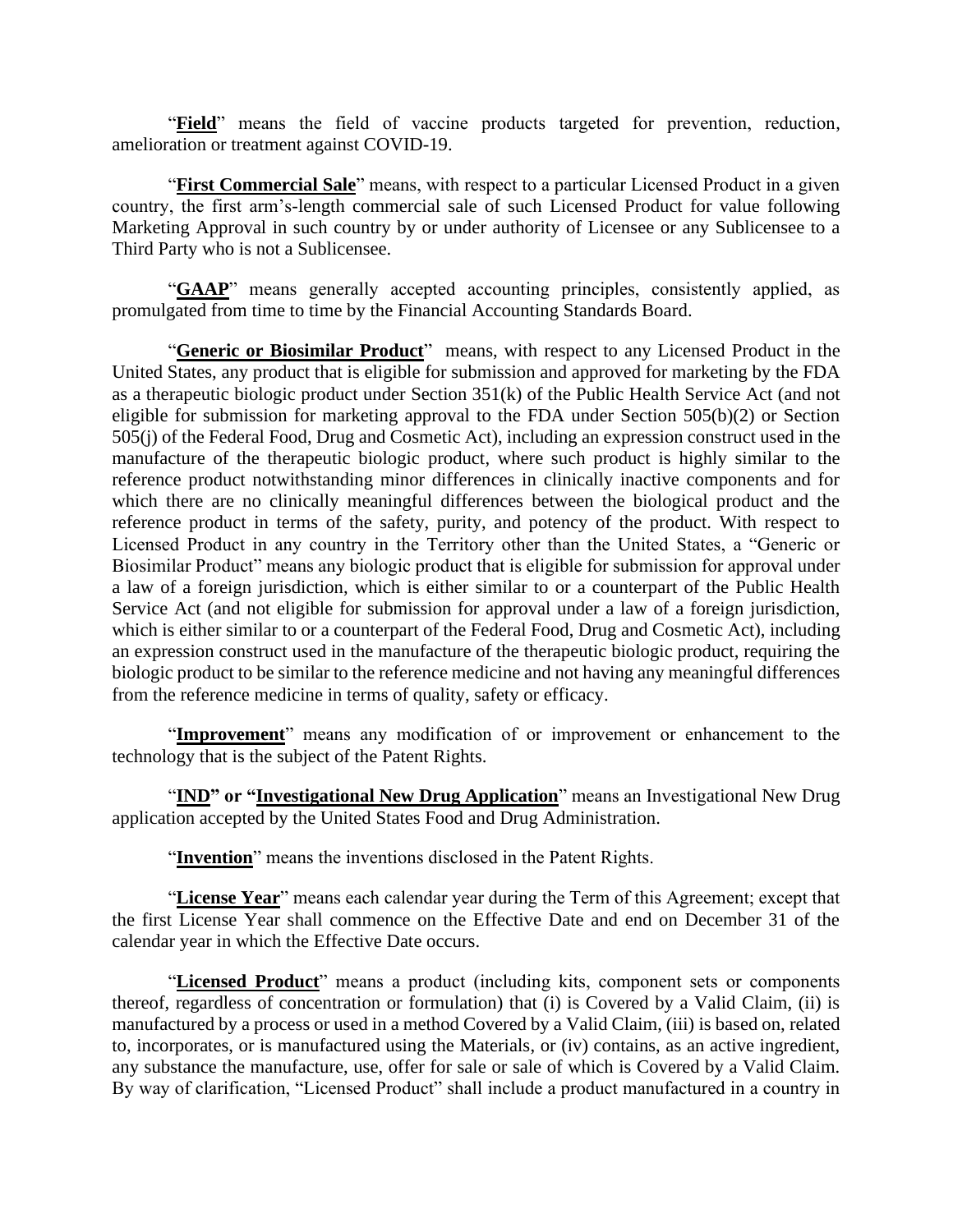which such manufacture is Covered by a Valid Claim and thereafter exported to and sold in a country in which no Valid Claim exists or vice versa.

"**Licensee Confidential Information**" means Confidential Information disclosed or provided by, or on behalf of, Licensee to COH or its designees.

"Marketing Approval" means all approvals, licenses, registrations or authorizations of any federal, state or local Regulatory Authority, department, bureau or other governmental entity, including, without limitation, pricing and reimbursement approvals, necessary for the manufacturing, use, storage, import, transport, distribution, marketing and sale of the applicable Licensed Products in a country or regulatory jurisdiction. Marketing Approval includes emergency use authorizations or similar authorizations in a country or regulatory jurisdiction.

"**Materials**" means (a) the biological materials specifically identified on Exhibit B, as well as tangible copies of technical information associated with such biological materials and (b) tangible copies of the technical information and data identified on Exhibit B.

"**Net Sales**" means the total gross amount invoiced by Licensee, its Affiliates and its Sublicensees (regardless of whether and when such invoices are actually paid) on the sale, lease, provision, or other disposition of the applicable Licensed Products to Third Parties (including, without limitation, the provision of any product or service by Licensee, its Affiliates or any of its Sublicensees that incorporates a Licensed Product but for clarity excluding documented research and/or development activities, valued at the actual expenditures), less the following items, as determined from the books and records of Licensee, its Affiliates or its Sublicensees:

insurance, handling, and transportation charges actually invoiced;

amounts repaid, credited or allowed for rejection, return or recall, retroactive price reductions, billing corrections or allowances, and invoiced amounts written-off as uncollectible (in accordance with the Licensee's then current practices) (provided that Licensee uses reasonable efforts to collect all invoiced amounts);

sales, tariff duties, or other excise taxes or other governmental charges levied on or measured by the invoiced amount (including, without limitation, value added taxes);

brokerage, customs and import duties or charges;

distribution fees and sales commissions paid to Third Parties; and

normal and customary trade and quantity discounts (including chargebacks and allowances) and rebates which relate to the Licensed Products.

1.1.1 Sales of Licensed Products between or among Licensee, its Affiliates or its Sublicensees shall be excluded from the computation of Net Sales, except in those instances in which the purchaser is also the end-user of the Licensed Product sold. Further, transfers of reasonable quantities of Licensed Product by Licensee, any of its Affiliates or of its Sublicensee to a Third Party that is not a Sublicensee for use in the development of such Licensed Product (and not for resale) and transfers of industry standard quantities of Licensed Product for samples or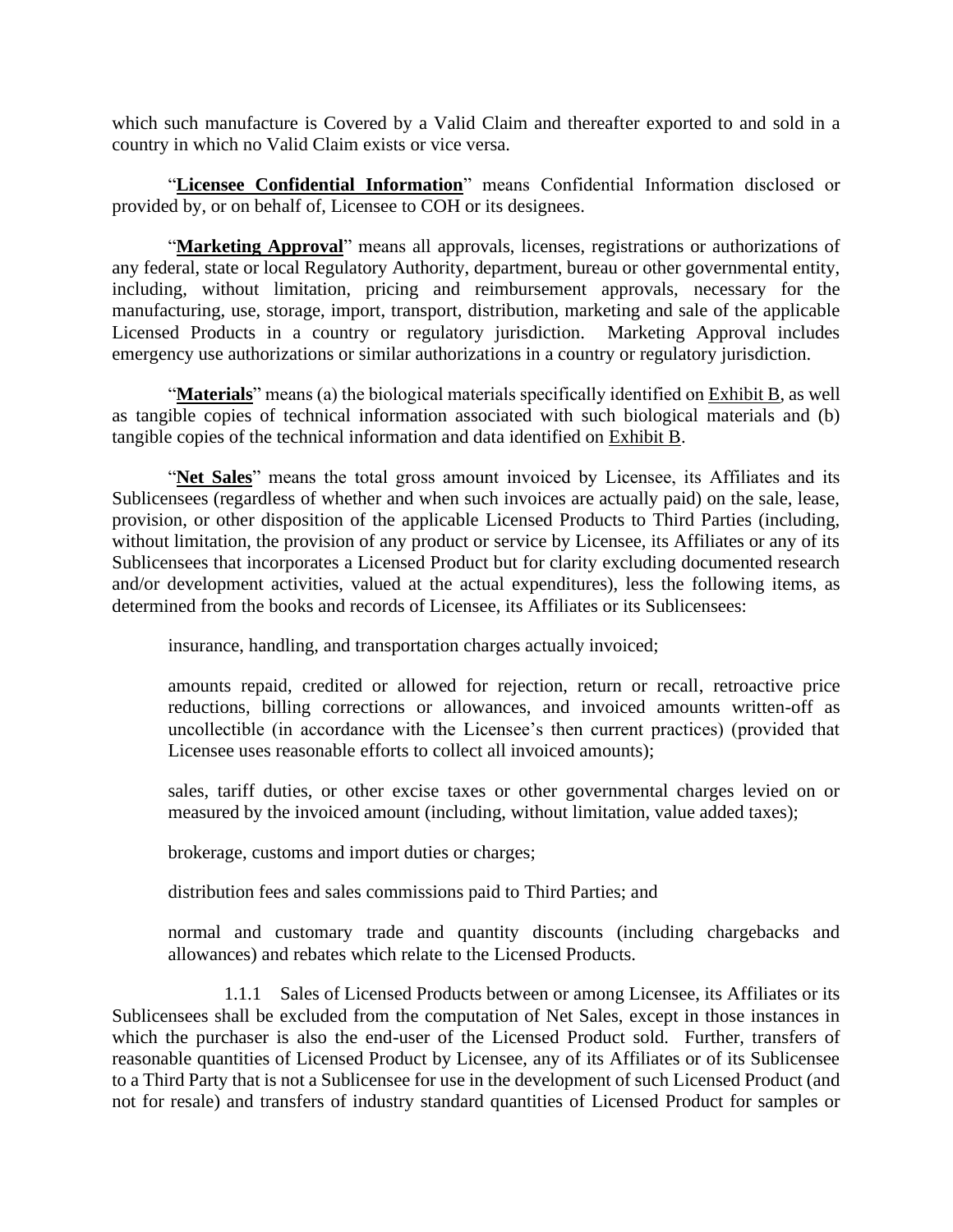promotional purposes shall not be deemed a sale of such Licensed Product that gives rise to Net Sales for purposes of this Section 1.25.

1.1.2 In the event that any Licensed Product is sold in the form of a Combination Product containing one or more other products, where all products in such Combination Product are sold separately, Net Sales for such Combination Products will be calculated by multiplying actual Net Sales of such Combination Products by the fraction  $A/(A+B)$  where A is the invoice price of the Licensed Product if sold separately, and B is the total invoice price of any other product or products in the combination if sold separately. To the extent that one or more of the Licensed Products, including the Licensed Product, in any Combination Product are not sold separately, the following provisions shall apply:

- (a) If the Licensed Product contained in the Combination Product is sold separately, but none of the other products included in such Combination Product are sold separately, Net Sales shall be calculated by multiplying actual Net Sales of such Combination Product as determined under the foregoing paragraph of this Section, by the fraction A/C, where A is the net invoice price of such Licensed Product component as sold separately in such country, and C is the net invoice price of the Combination Product in such country.
- (b) If the Licensed Product component of the Combination Product is not sold separately, but the other product(s) included in the Combination Product are sold separately in such country, Net Sales shall be calculated by multiplying actual Net Sales of such Combination Product in such country as determined under the foregoing paragraph of this Section, by the fraction (C-D)/C, where C is the net invoice price of the Combination Product, and D is the sum of the net invoice prices charged for the other product(s) in the Combination Product.
- (c) If none of the Licensed Product(s) included in the Combination Product, including the Licensed Product, are sold separately, Net Sales for the purpose of determining royalties due hereunder for the Combination Product shall be determined by mutual agreement of the Parties in good faith taking into account the perceived relative value contributions of the Licensed Product portion of the Combination Product and the other product(s) in the Combination Product. In case of disagreement, an independent expert agreed upon by both Parties or, failing such agreement, designated by the dispute resolution process in Article XII, shall determine such relative value contributions and such determination shall be final and binding upon the Parties.

**"Platform Patent Rights**" means: (i) Patent Application No [\*\*\*] filed on [\*\*\*]; (ii) patents, patent applications, continuations, divisional applications, and foreign equivalents that claim the same invention(s) and priority date as the foregoing; (iii) continuation-in-part applications that repeat a substantial portion of any of the foregoing applications; (iv) letters patent or the equivalent issued on any of the foregoing applications throughout the world; and (v) amendments, extensions, renewals, reissues, and re-examinations of any of the foregoing. Notwithstanding the foregoing, Platform Patent Rights shall only include any continuation-in-part application to the extent that claims in such continuation-in-part application are supported in the specification of the parent application, unless otherwise mutually agreed to in writing by the parties to this Agreement. Except as may otherwise be agreed in a separate writing, Platform Patent Rights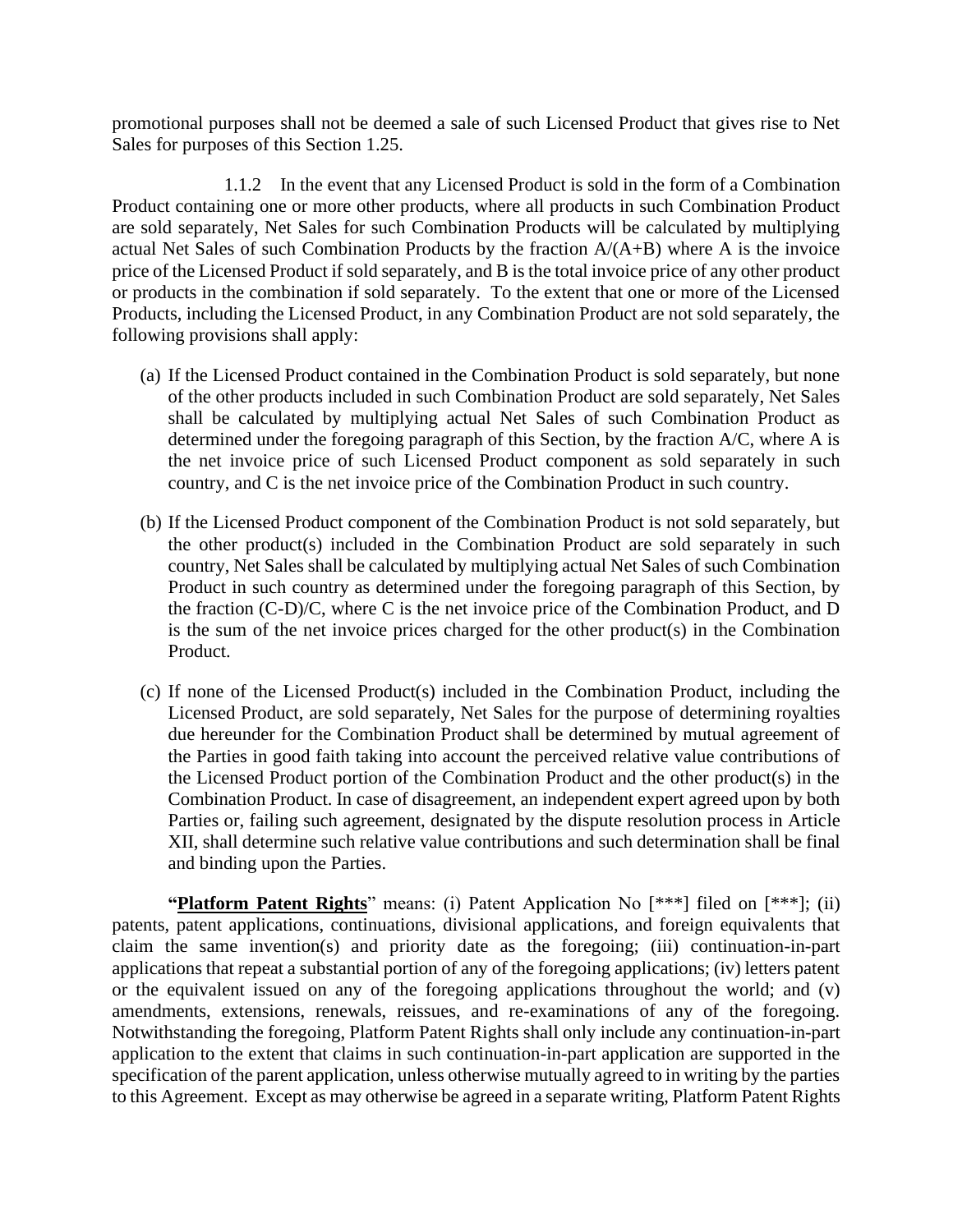explicitly exclude any and all patents or patent applications based on research conducted by COH or its Affiliates after the Effective Date.

"**Patent Rights**" means the COVID-19 Patent Rights and the Platform Patent Rights.

"Person" means any person or entity, including any individual, trustee, corporation, partnership, trust, unincorporated organization, limited liability company, business association, firm, joint venture or governmental agency or authority.

"Phase 1 Clinical Trial" means, as to a specific Licensed Product, a clinical study in a small group of people for the first time to evaluate its safety, determine a safe dosage range, and identify side effects in patients as described in 21 C.F.R. § 312.21(a); or a similar clinical study in a country other than the United States.

"**Phase 2 Clinical Trial**" means, as to a specific Licensed Product, a clinical study in humans designed with the principal purpose of determining initial efficacy and dosing of such Licensed Product in patients for the indication(s) being studied as described in 21 C.F.R. § 312.21(b); or a similar clinical study in a country other than the United States. Without limiting the foregoing, if (i) a protocol for a Phase 1 Clinical Trial includes the enrollment of a cohort of patients ("**Phase 2 Cohort**") that would satisfy the foregoing definition of Phase 2 Clinical Trial, or (ii) a protocol for a Phase 1 Clinical Trial is amended to include the enrollment of a Phase 2 Cohort, then, in each case ((i)-(ii)), such Phase 1 Clinical Trial shall be deemed a Phase 2 Clinical Trial on and after the date of the first dosing of the first human subject in such Phase 2 Cohort.

"**Phase 3 Clinical Trial**" means, as to a specific Licensed Product , a clinical study in humans of the efficacy and safety of such Licensed Product, which is prospectively designed to demonstrate statistically whether such Licensed Product is effective and safe for use in a particular indication in a manner sufficient to file an application to obtain Marketing Approval to market and sell that Licensed Product in the United States or another country for the indication being investigated by the study, as described in 21 C.F.R. § 312.21(c), or which is actually used to file an application to obtain Marketing Approval for such Licensed Product; or similar clinical study in a country other than the United States. Without limiting the foregoing, if (i) a protocol for a Phase 2 Clinical Trial includes the enrollment of a cohort of patients ("**Phase 3 Cohort**") that would satisfy the foregoing definition of Phase 3 Clinical Trial, or (ii) a protocol for a Phase 2 Clinical Trial is amended to include the enrollment of a Phase 3 Cohort, then, in each case ((i)- (ii)), such Phase 2 Clinical Trial shall be deemed a Phase 3 Clinical Trial on and after the date of the first dosing of the first human subject in such Phase 3 Cohort.

"**Regulatory Authority**" means, with respect to any country or jurisdiction, any court, agency, department, authority or other instrumentality of any international, multinational or supranational, national, regional, province, state, county, city or other political subdivision having responsibility for granting Marketing Approvals in such country or jurisdiction, including the Federal Food and Drug Administration in the United States, the European Medicines Agency in the European Union, the Ministry of Health, Labour and Welfare in Japan, and the National Medical Products Administration in China.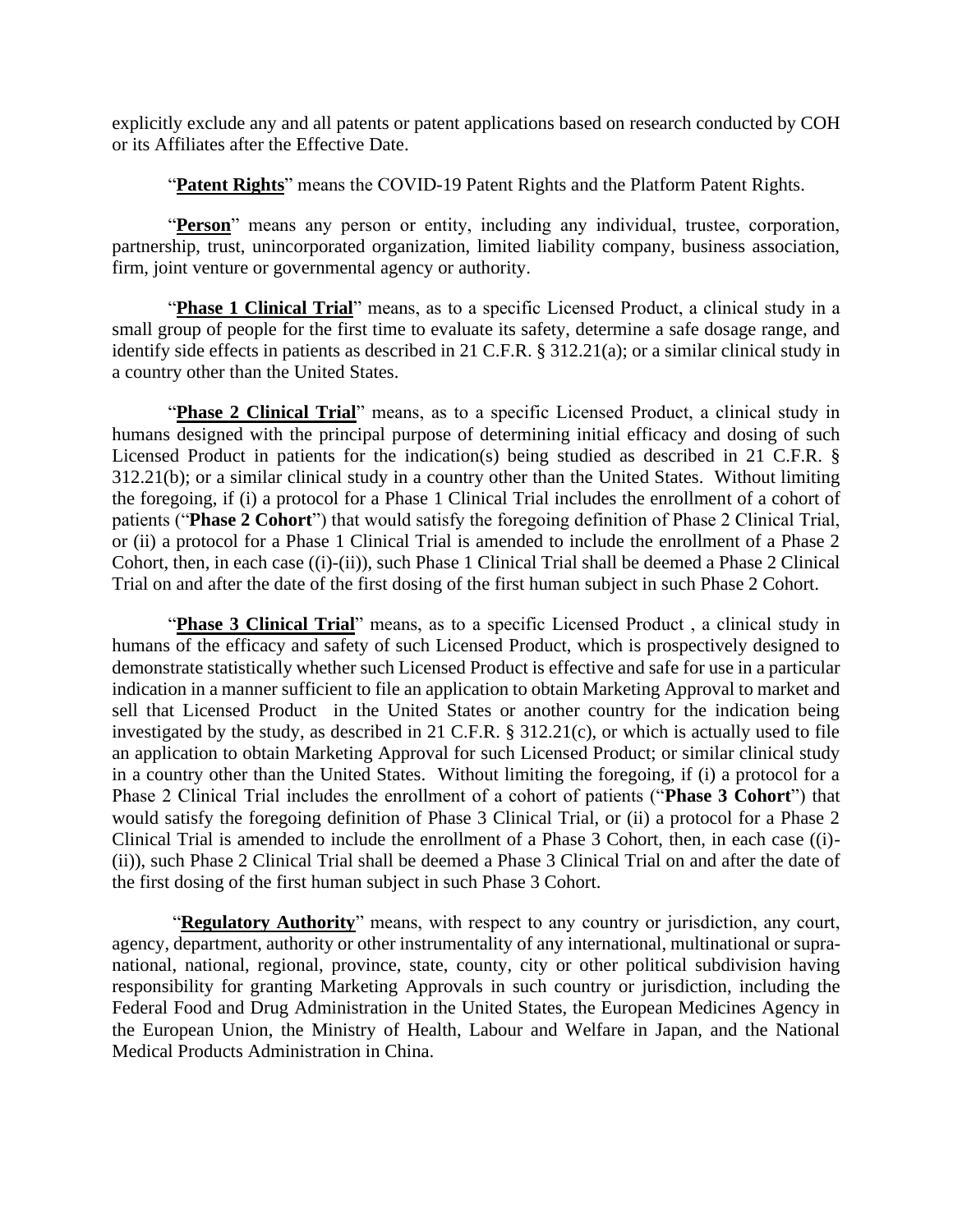"**SARS-CoV-2**" means the severe acute respiratory syndrome coronavirus 2, as defined by the *Coronaviridae* Study Group of the International Committee on Taxonomy of Viruses (Nat Microbiol. 2020; 5(4): 536–544), including any variant thereof.

"**Sublicensee**" means a Third Party which enters into an agreement with Licensee or an Affiliate of Licensee, involving the grant to such Third Party of any rights under the license granted to Licensee or Affiliates of Licensee pursuant to this Agreement.

"**Sublicense Revenues**" means all consideration, in whatever form, due to Licensee or an Affiliate of Licensee from a Sublicensee in return for the grant of a sublicense of any of Licensee's rights hereunder, excluding consideration in the form of: (i) royalties or other per-unit consideration received by Licensee or an Affiliate of Licensee and calculated wholly as a function of sales of Licensed Products (provided, that such sales are recognized as Net Sales under this Agreement for which a royalty is payable to COH), (ii) payments or reimbursement for documented research and/or development activities, valued at the actual expenditures, (iii) payments or reimbursement of reasonable patent expenses actually incurred or paid by Licensee or an Affiliate of Licensee and not otherwise reimbursed, or payment of patent expenses required to by paid by Licensee hereunder, (iv) payments for the purchase of equity in Licensee at the fair market value of such equity, and (v) payments recognized as Net Sales under this Agreement for which a royalty is payable to COH.

"**Territory**" means worldwide.

"**Third Party**" means a Person that is neither a Party to this Agreement nor an Affiliate of a Party.

"**Valid Claim**" means a claim of an issued and unexpired patent included in the Patent Rights in a particular jurisdiction, which claim has not, in such jurisdiction been finally rejected or been declared invalid or cancelled by the patent office or a court or other governmental agency of competent jurisdiction in a decision that is no longer subject to appeal as a matter of right; or (b) a claim of a pending patent application within Patent Rights that has not been abandoned, finally rejected or expired without the possibility of appeal or refiling, provided that a Valid Claim shall exclude any such pending claim in an application that has not been granted within the later of three (3) years after the Effective Date or seven (7) years following the earliest priority filing date for such application.

### **: DEVELOPMENT AND COMMERCIALIZATION EFFORTS**

**Development and Commercialization Responsibilities**. Licensee shall have the sole right and responsibility for, and control over, all of its development, manufacturing and commercialization activities (including all regulatory activities) with respect to Licensed Products in the Field.

**Transfer of Materials.** COH shall, promptly following the Effective Date, use reasonable efforts to provide Licensee with, and transfer to Licensee, the Materials, including the cGMP Standard Operating Procedures (SOPs) associated with the biological materials listed on Exhibit B.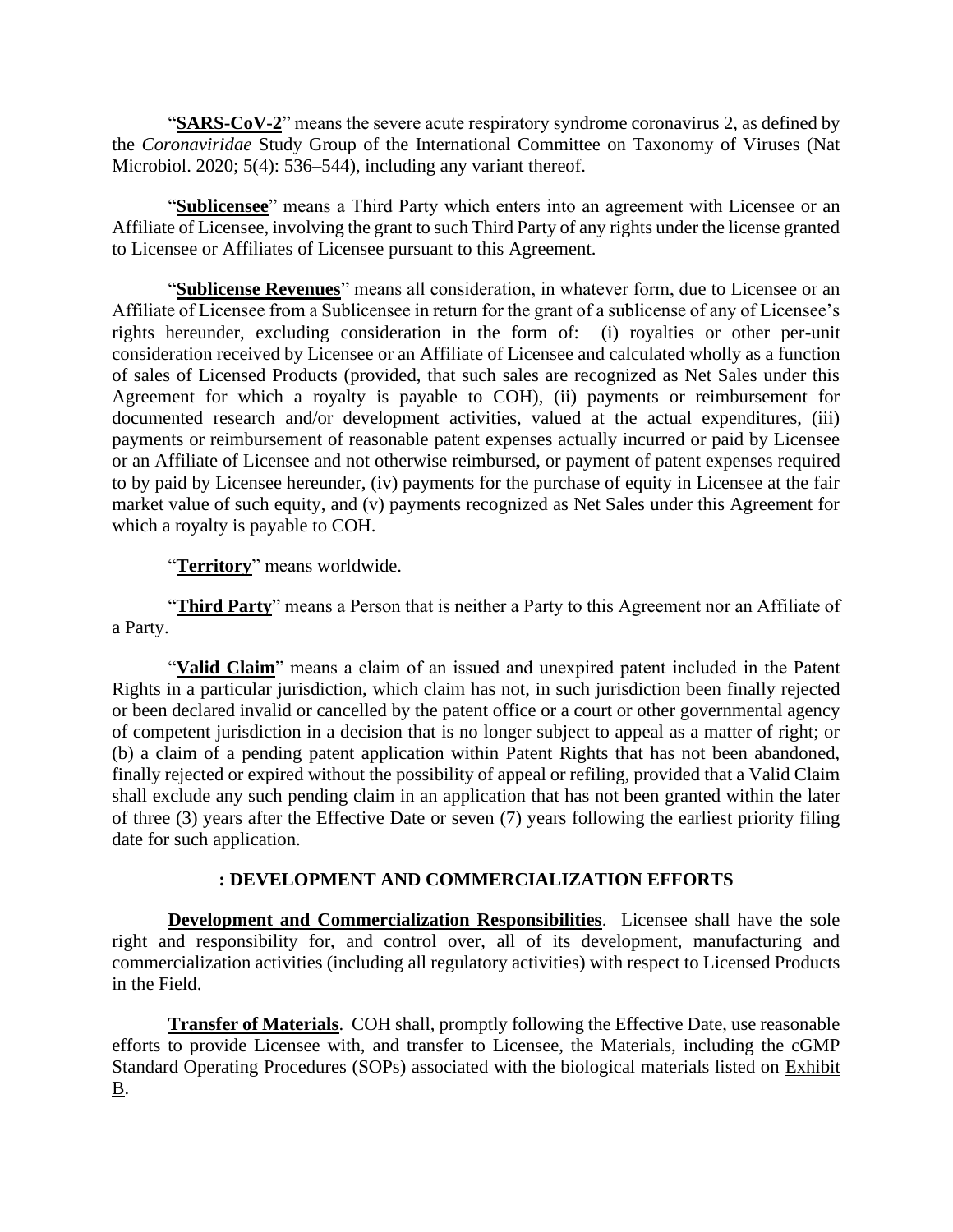**Transfer of Pre-Clinical Study Data.** COH shall provide the data and information listed on Exhibit B related to the preclinical (GLP and non-GLP) studies that were conducted during the development of the synthetic MVA-based SARS-CoV-2 vaccine in support of IND [\*\*\*] and clinical evaluation for the clinical trials listed in Exhibit A. In addition, upon the reasonable request from Licensee regarding any additional information with regards to such preclinical studies, COH shall use all reasonable efforts to provide such additional information to Licensee (to the extent such additional information is available to COH).

## **Transfer of All Sponsor Obligations for IND Application(s)**.

<span id="page-11-0"></span>(a) On or after the Effective Date, COH shall provide Licensee with a copy of all of the Materials in a manner mutually acceptable to the Parties. Simultaneous with the execution of this Agreement, COH and Licensee will execute the letters to the FDA materially consistent with the letter templates in Exhibit D, providing the FDA with a notice of transfer to Licensee of all COH sponsor obligations, including as set forth in 21 CFR §312.50, in accordance with 21 CFR §312.52 for IND  $[***]$  and for the clinical trials described on Exhibit A. After such transfer, (i) Licensee shall use Commercially Reasonable Efforts to continue and complete the clinical trials listed on Exhibit A, (ii) COH shall continue to perform activities as contemplated pursuant to the protocols relating to the clinical trials listed on Exhibit A, and (iii) COH shall periodically invoice Licensee for the costs and services related to such activities, and Licensee shall reimburse COH for such costs and services within thirty (30) days of Licensee's receipt of an invoice for such costs and services; provided, that the invoices for such costs and services listed on Exhibit A shall not exceed those set forth on Exhibit A through COH's 2024 fiscal year.

(b) COH will provide digital copies of the meeting minutes, all meeting request packages, and any additional information or correspondence that was shared with the FDA and other global regulatory authorities regarding the clinical trials listed on Exhibit A. To the extent applicable, COH will provide the complete IND dossier that was submitted to the FDA in noneCTD electronic format, or any other global regulatory authority, for the clinical trials listed on Exhibit A.

(c) Upon request from Licensee regarding any additional information with regards to the information collected pursuant to the protocols relating to clinical trials listed on Exhibit A, COH shall use all reasonable efforts to provide such additional information to Licensee (to the extent such additional information is available to COH).

(d) Licensee acknowledges and agrees that the transfer of COH's sponsor obligations under this Section [0,](#page-11-0) and Licensee's right to conduct clinical trials for which such sponsor obligations have been transferred, are subject to (i) any obligations owed by COH to third parties as of the Effective Date and as disclosed to Licensee, (ii) COH's retained rights under Section [0,](#page-13-0) (iii) the Field limitation of the license grants in Sections [0](#page-13-1)[-0,](#page-13-2) and (iv) the restrictions set forth in Section [0.](#page-13-3) COH expressly reserves the right to use all Materials, subject to the limitations in this Agreement. Licensee hereby grants COH a right of reference with respect to IND [\*\*\*] and the clinical trials listed on Exhibit A, including the right to reference all regulatory dossiers relating to Marketing Approvals for Licensed Products.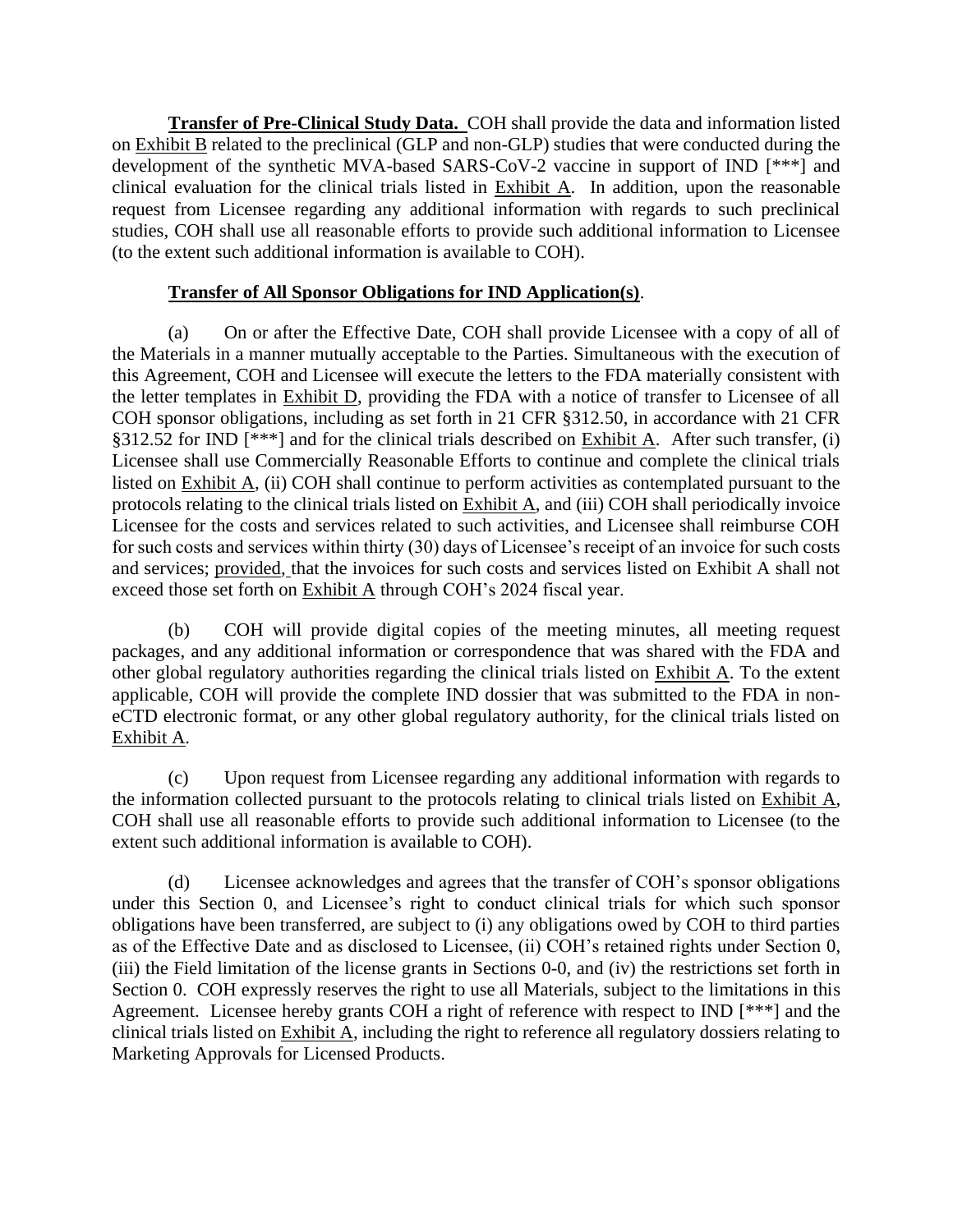**Carol Moss Foundation Grant and Licensee Disclosure of Research Results**. Licensee hereby acknowledges that clinical trial  $[***]$  as listed on Exhibit A was funded in part by a research grant from the Carol Moss Foundation, and hereby agrees to acknowledge such research grant in all public disclosures of research results relating to such clinical trial. Licensee shall provide COH with fourteen (14) days' advanced written notice and a copy of any public disclosure of research results arising out of the clinical trials listed on Exhibit A prior to such disclosure. Licensee shall give reasonable consideration to comments that it receives from COH during such fourteen (14) day period, provided that, subject to the terms of this Agreement, Licensee shall have final discretion as to the public disclosure of such research results.

**Licensee Diligence**. Licensee shall use Commercially Reasonable Efforts to develop and commercialize Licensed Products in the Field, directly or through one or more Affiliates or Sublicensees. Without limiting the foregoing, if Licensee, directly or through one or more of its Affiliates or Sublicensees, fails to accomplish any one of the following "**Diligence Milestones**" set forth in this Section 2.6 by the date specified (each a "**Deadline Date**") corresponding to such Diligence Milestone, COH shall have the right, at COH's sole discretion and upon a 60-day advance notice to Licensee, to terminate this Agreement.

| "Deadline Date"                 | "Diligence Milestone"                                                                                                   |
|---------------------------------|-------------------------------------------------------------------------------------------------------------------------|
| $[***]$ from the Effective Date | Dose the first patient in a Phase 3 Clinical Trial of a Licensed<br>Product within the Field anywhere in the Territory. |
| $[***]$ from the Effective Date | Obtain Marketing Approval of a Licensed Product within the<br>Field anywhere in the Territory.                          |

The foregoing Diligence Milestones and Deadline Dates may only be modified through a written mutual agreement between the Parties.

**Governance**. COH and Licensee shall each designate one individual to serve as the main point of contact for communications related to development and commercialization of Licensed Products under this Agreement (each a "**Designated Representative**"). The initial Designated Representative of COH shall be George Megaw and the initial Designated Representative of Licensee shall be John W. Sharkey. Each Party may replace its Designated Representative at any time upon prior notice to the other Party. Licensee shall keep COH reasonably informed as to progress in the development and commercialization of Licensed Products. Without limiting the foregoing, on or before July 15 of each License Year during the Term of this Agreement and until the First Commercial Sale, Licensee shall provide to COH a written report setting forth, in reasonable detail, its activities and achievements with respect to the development and commercialization of Licensed Products during the preceding twelve months, including activities relating to the achievement of Diligence Milestones (the "**Annual Report**"). Each Annual Report shall also include the COH reference number, OTL 21-588. The Designated Representatives shall meet, either in person or via video, as needed but no less often than once each License Year to present and discuss the current status of the program. Each Party shall be responsible for all expenses incurred by its Designated Representative in the participation in such meetings, including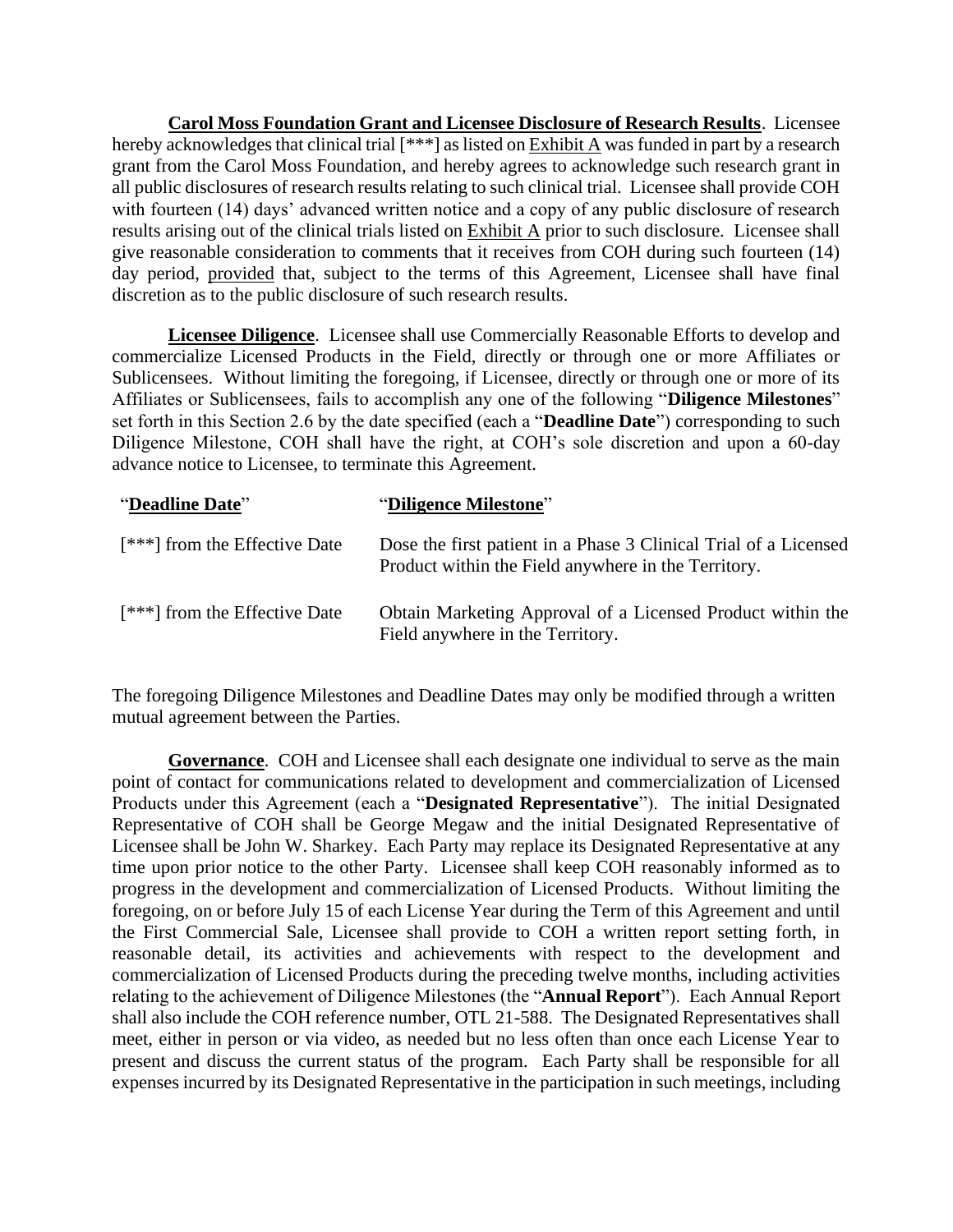the annual meetings. A copy of each Annual Report shall be provided, in addition to the persons set forth in Section 14.7 to: The Office of Technology Licensing, email: [licensing@coh.org.](mailto:licensing@coh.org)

#### <span id="page-13-0"></span>**: LICENSE GRANTS**

#### **Grant of Rights**.

<span id="page-13-1"></span>**License to COVID-19 Patent Rights.** Subject to the terms and conditions of this Agreement, COH hereby grants to Licensee an exclusive royalty-bearing right and license under the COVID-19 Patent Rights to make, have made, use, offer for sale, sell, perform, and import Licensed Products, in the Field, in the Territory.

**License to Platform Patent Rights**. Subject to the terms and conditions of this Agreement, COH hereby grants to Licensee an exclusive royalty-bearing right and license under the Platform Patent Rights to make, have made, use, offer for sale, sell, perform, and import Licensed Products, in the Field, in the Territory.

<span id="page-13-2"></span>**License to Materials.** COH hereby grants to Licensee a non-exclusive royaltybearing right and license to use the Materials to make, have made, use, have used, offer for sale, sell, import, export, and otherwise dispose of, develop, commercialize, and exploit in any manner Licensed Products, in the Field, in the Territory.

**Reservation of Rights**. The foregoing grants of rights shall be subject to: (i) the retained rights of the U.S. Government, if and to the extent applicable, in the Patent Rights pursuant to 35 U.S.C. §§ 200-212 and applicable U.S. government regulations; (ii) the royalty-free right of COH and its Affiliates to practice the Patent Rights for educational and research purposes; (iii) the right of COH and its Affiliates to publicly disclose research results, subject to the remainder of this Section 3.1.4; and (iv) the right of COH and its Affiliates to allow other collaborators to use the Patent Rights for the same purposes as (ii) and (iii). COH will provide Licensee with fourteen (14) days' advanced written notice and a copy of any public disclosure of research results under this Section 3.1.4(iii) relating to the Patent Rights or Materials in the Field listing Don J. Diamond, Ph.D., as an author prior to such disclosure. COH shall give reasonable consideration to comments that it receives from Licensee during such fourteen (14) day period, provided that, subject to the terms of this Agreement, COH shall have final discretion as to the public disclosure of such research results. For clarity, this Section 3.1.4 does not permit COH, its Affiliates, or their collaborators to exploit the Patent Rights for commercialization purposes.

<span id="page-13-3"></span>**Indications Other than COVID-19.** The rights and licenses granted to Licensee under this Agreement do not include the right or license (i) under the Patent Rights to make, have made, use, offer for sale, sell, perform, and import products or services outside the Field, such as the use of the Patent Rights for another indication (e.g., seasonal flu or RSV), or (ii) to use the Materials to make, have made, use, have used, offer for sale, sell, import, export, and otherwise dispose of, develop, commercialize, and exploit in any manner products or services outside the Field, such as the use of Materials for another indication (e.g., seasonal flu or RSV). Nothing in the foregoing prohibits Licensee from developing or commercializing a Combination Product targeting other indications (e.g., seasonal flu or RSV); provided, that such other pharmaceutically active components for the other indication (e.g., seasonal flu or RSV) in the Combination Product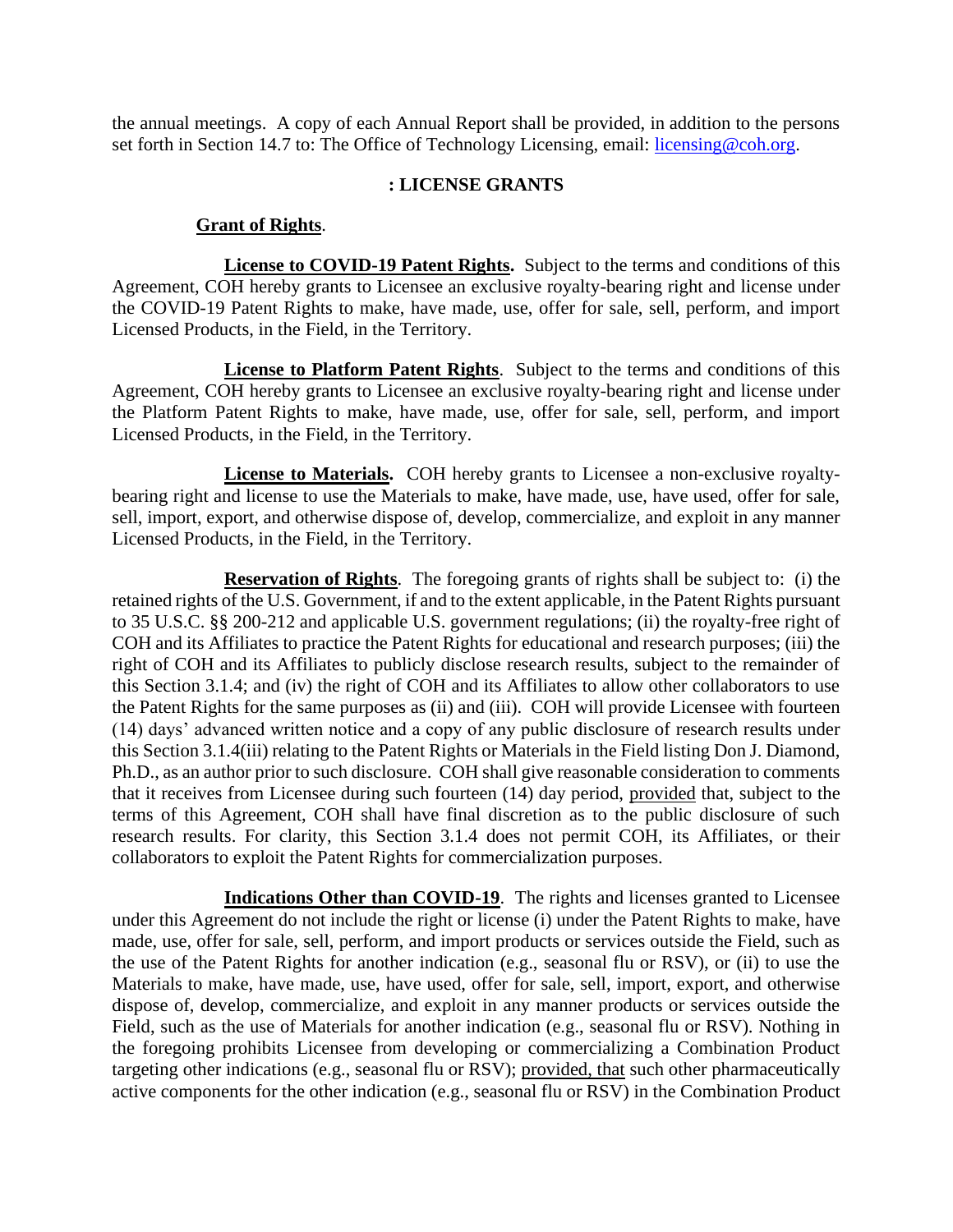are not covered by a Valid Claim and are not related to, incorporating, or manufactured using the Materials.

**No Implied Licenses**. Licensee acknowledges that the licenses granted in this Agreement are limited to the scope expressly granted and that, subject to the terms and conditions of this Agreement, all other rights under all Patent Rights and the Materials, and other intellectual property rights Controlled by COH are expressly reserved to COH.

**Sublicensing**. Licensee shall have the right to grant sublicenses to Affiliates or Third Parties, effective upon notice to COH; provided, that the terms and conditions of any sublicense of Licensee's rights shall (i) be consistent with this Agreement, (ii) be in writing, (iii) contain terms that do not exceed the scope of rights granted under this Agreement. Licensee shall be liable for any of its Sublicensee's acts or omissions that would constitute a breach of this Agreement if such action or inaction were that of Licensee. A true and complete copy of each sublicense of Licensee's rights hereunder, as well as any amendments thereto, shall be delivered to COH promptly following the effective date of each such sublicense or amendment. In the event this Agreement is terminated or upon the expiration of the Term, (i) the Licensee shall notify each Sublicensee of the termination or expiration, and (ii) each Sublicensee may enter into a license agreement with COH on such terms as mutually agreed to by the parties.

**No Grant-Backs**. All right, title, and interest in any Improvement conceived, made, or reduced to practice by Licensee that do not list a COH Personnel (as such term is defined in Exhibit C) as an inventor, and all of Licensee's patents and patent applications claiming any such Improvements, will (i) as between the Parties, remain the sole and exclusive property of Licensee; and (ii) not be licensed to COH, unless the Parties otherwise specifically agree in writing.

### **: PAYMENTS**

**Up-Front Payment**. In consideration for rights granted hereunder, Licensee shall pay to COH a one-time, non-refundable, upfront license fee of ten million dollars (\$10,000,000), which, solely for the convenience of the Parties, shall be paid by Licensee as follows:

- (a) Five million dollars (\$5,000,000) within thirty (30) days following the Effective Date;
- (b) Three million dollars (\$3,000,000) no later than the first anniversary of the Effective Date; and
- (c) Two million dollars (\$2,000,000) no later than the second anniversary of the Effective Date.

For clarity, the above payment schedule is solely for the convenience of the Parties, and the entire amount of \$10,000,000 is due to COH upon the Effective Date.

[\*\*\*]

(a)  $[***]$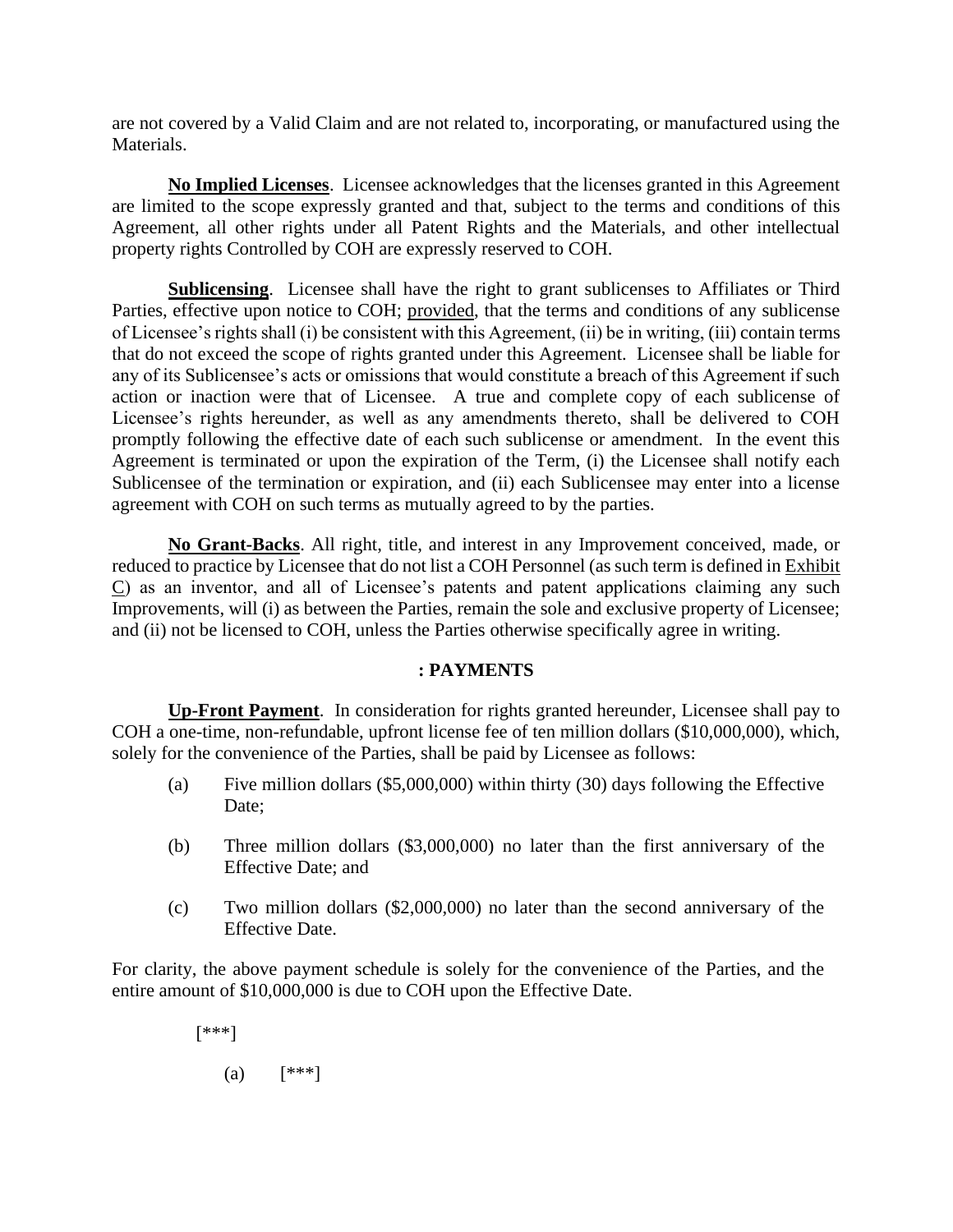(b) [\*\*\*]

**Development Milestone Payments**. Within thirty (30) days after the occurrence of each "**Development Milestone Event**" set forth below with respect to each of the first two Licensed Products in the Field, Licensee shall pay COH or its designee the amount indicated below:

| <b>Development Milestone Event</b>                                                                                                                                                                    | <b>Amount Due</b>    |
|-------------------------------------------------------------------------------------------------------------------------------------------------------------------------------------------------------|----------------------|
| $#1$ . The first to occur of:                                                                                                                                                                         | $\frac{1}{2}$ ***]   |
| (a) Dosing of the first patient in a Phase 3 Clinical Trial; and                                                                                                                                      |                      |
| (b) The decision by the United States Food and Drug Administration that a<br>Phase 2 Clinical Trial is sufficient for Marketing Approval.                                                             |                      |
| #2. Upon first Marketing Approval in the United States.                                                                                                                                               | $\frac{1}{2}$ ***]   |
| #3. Upon first Marketing Approval in any country in Europe. There will be<br>no payments due to COH under this Section upon the Marketing Approval in<br>any subsequent country in Europe.            | $\frac{1}{2}$ ***]   |
| #4. Upon first Marketing Approval in any one of China or Japan. There will<br>be no payments due to COH under this Section upon the Marketing Approval<br>in the other country.                       | $\frac{1}{2}$ \[***] |
| #5. Upon first Marketing Approval in one of Brazil, Australia, India, or<br>Russia. There will be no payments due to COH under this Section upon the<br>Marketing Approval in any subsequent country. | $\frac{1}{2}$ ***]   |

For clarity, each payment for each Development Milestone Event #1 - #5 will be due twice: once when the applicable Development Milestone Event is met with respect to the first Licensed Product, and once when the applicable Development Milestone Event is met with respect to the second Licensed Product. The Parties agree that a second Licensed Product will be a Licensed Product directed to a different COVID-19 variant than the first Licensed Product, which would necessitate a new Marketing Approval by the applicable Regulatory Authority. A second Licensed Product shall not include any use of a Licensed Product that has been the subject of a Development Milestone Payment above, including but not limited to the following: (i) a Combination Product with such first Licensed Product directed to another indication (e.g., seasonal flu or RSV), (ii) an expanded use to treat any symptom, sequela, or other medical condition associated with COVID-19 with such first Licensed Product, (iii) an expanded use to treat a new set of patients or a subpopulation of patients with such first Licensed Product, when such first Licensed Product has already been approved in a different patient population or sub-population of patients with respect to COVID-19.

**Sales Milestone Payments**. Within thirty (30) days after the occurrence of each "**Sales Milestone Event**" set forth below, Licensee shall pay COH or its designee the amount indicated below: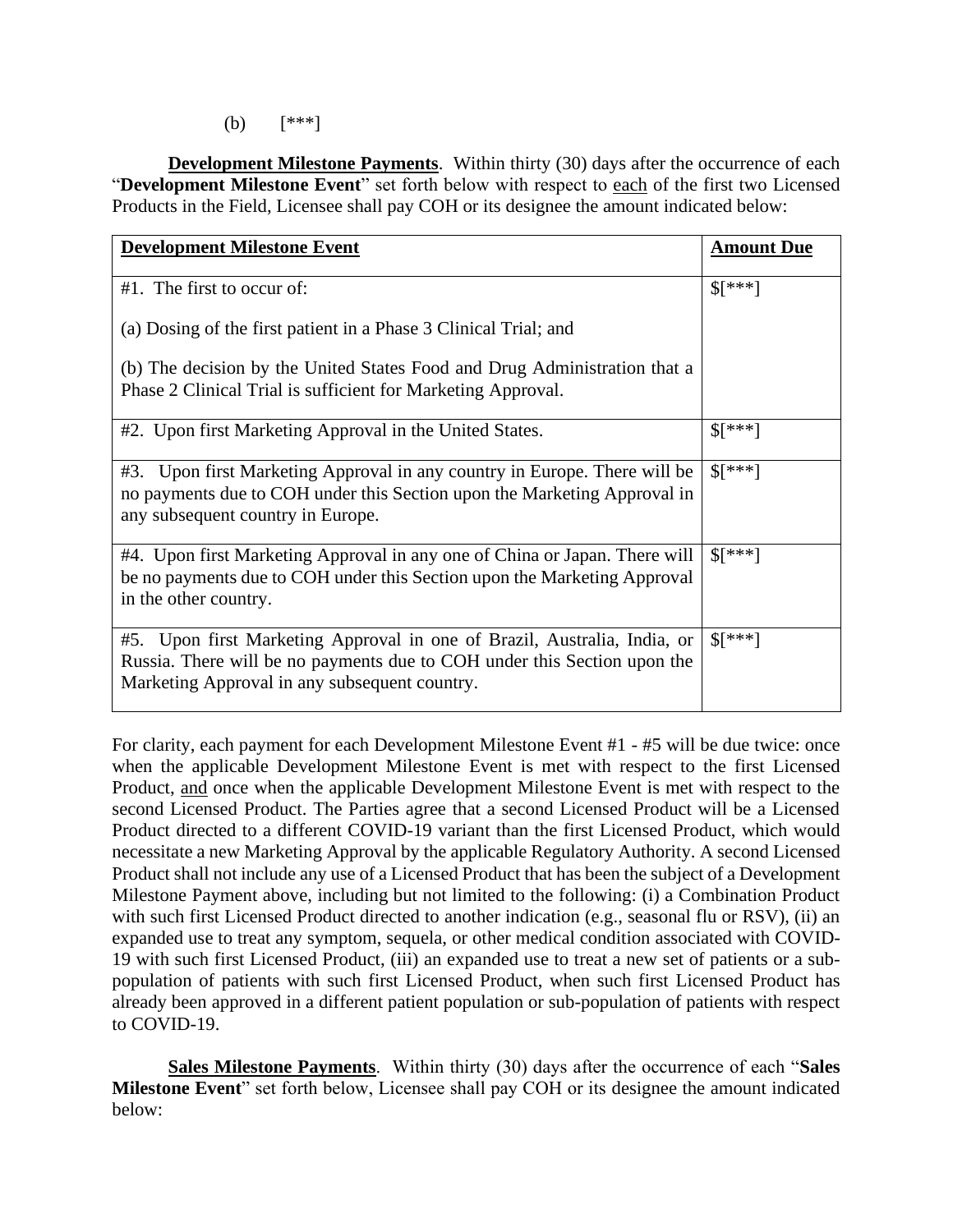| <b>Sales Milestone Event</b>                                                                  | <b>Amount Due</b>    |
|-----------------------------------------------------------------------------------------------|----------------------|
| #1.<br>Upon Net Sales of Licensed Products first totaling \$500 million in a<br>License Year. | $\frac{1}{2}$ \[***] |
| #2. Upon Net Sales of Licensed Products first totaling \$1 billion in a License<br>Year.      | $$[^{***}]$          |
| #3. Upon Net Sales of Licensed Products first totaling \$2 billion in a License<br>Year.      | $\frac{1}{2}$ ***]   |

## **Royalties**.

**Base Royalties**. Subject to Subsections 4.5.2 and 4.6 below, Licensee shall pay to COH or its designee royalties in an amount equal to [\*\*\*] percent of Net Sales of Licensed Products.

**Royalty Reduction Upon Loss of Patent Coverage or Loss of Regulatory Exclusivity**. On a country-by-country and Licensed Product-by-Licensed Product- basis, the royalty rate payable under Section 4.5.1 on Net Sales of such Licensed Product in such country shall be reduced by [\*\*\*] during any period when (a) a particular Licensed Product is not Covered by a Valid Claim of the Patent Rights in a country in which such Licensed Product is manufactured, used, performed or sold, or (b) when a Generic or Biosimilar Product corresponding to a Licensed Product is launched in a country.

**Royalty Offsets**. If, in Licensee's reasonable business judgment it is necessary to pay to a Third Party, other than a Sublicensee, consideration (whether in the form of a royalty or otherwise) for the right to make, have made, use, sell, offer for sale or import a specific Licensed Product in a given jurisdiction, and if the aggregate royalty rates of any and all royalties payable to such Third Party licensors when combined with the royalty rate payable to COH exceeds [\*\*\*] in the case of Net Sales of the applicable Licensed Product, then Licensee shall have the right with respect to any period for which royalties are due (i.e., a License Year) to set off up to [\*\*\*] of the aggregate royalties with respect to the applicable Licensed Product payable with respect to such period and such jurisdiction and to such Third Party licensors against royalties that would otherwise be due to COH hereunder with respect to such period and jurisdiction; provided, however, that only the royalties payable to those Third Party licensors that themselves agree to be subject to a third party royalty offset; and provided, further, however, that under no circumstances shall (a) the royalty offsets permitted in this Section 4.6 result in the reduction of the effective adjusted royalty rate and the royalty amount otherwise due to COH in any period for which payment is due and in any jurisdiction pursuant to Section 4.5, above, by more than [\*\*\*] (e.g., with respect to Licensed Products, the minimum effective adjusted royalty rate for Licensed Products shall be  $[***]$  percent); and (b) the royalty offsets permitted in this Section 4.6 when combined with the royalty offsets applicable to Third Party licensors result in aggregate royalty rates payable to such Third Party licensors when combined with the royalty rate payable to COH that are less than [\*\*\*] of the Net Sales of the applicable Licensed Product.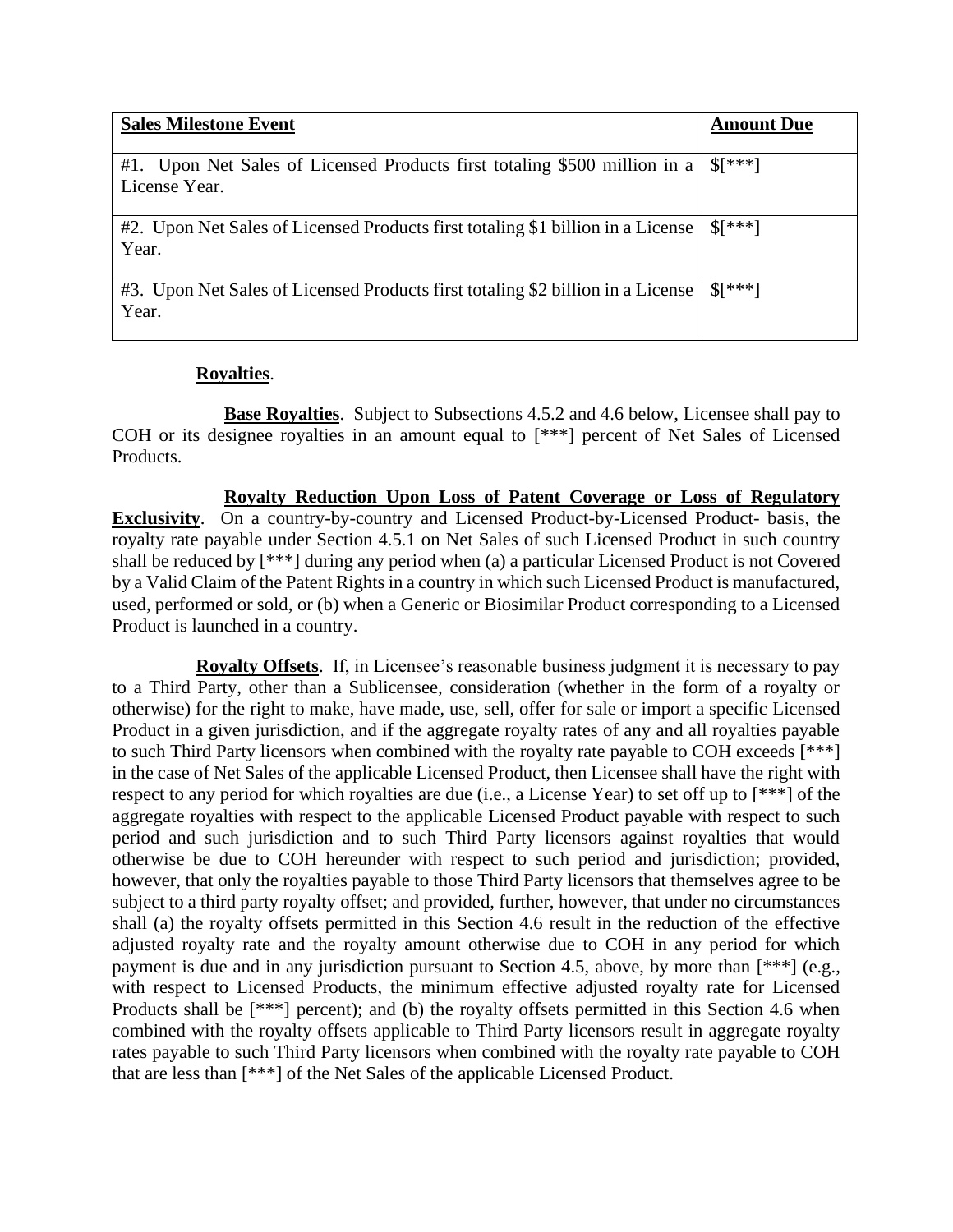#### **Sublicense Revenues**.

Licensee shall pay to COH the applicable percentage of all Sublicense Revenues under Section 4.7.2 within thirty (30) days after the Sublicense Revenue is received from the relevant Sublicensee. If Sublicense Revenues are not in cash or cash equivalents, the percentage share payable to COH pursuant to this Section 4.7 shall be due, in COH's sole discretion, either in kind or in its cash equivalent.

(a) If the sublicense grant to the Sublicensee occurs prior to the earlier of (i) the dosing of the first patient in a Phase 3 Clinical Trial relating to the applicable Licensed Product in the Field, and (ii) the decision by the United States Food and Drug Administration that a Phase 2 Clinical Trial relating to the applicable Licensed Product in the Field is sufficient for Marketing Approval, then Licensee shall pay to COH [\*\*\*] of all Sublicense Revenues.

(b) If the sublicense grant to the Sublicensee occurs after the earlier of (i) the dosing of the first patient in a Phase 3 Clinical Trial relating to the applicable Licensed Product in the Field, and (ii) the decision by the United States Food and Drug Administration that a Phase 2 Clinical Trial relating to the applicable Licensed Product in the Field is sufficient for Marketing Approval, but prior to Marketing Approval of the applicable Licensed Product in the United States or any country in Europe in the Field, then Licensee shall pay to COH [\*\*\*] of all Sublicense Revenues.

(c) If the sublicense grant to the Sublicensee occurs after Marketing Approval of the applicable Licensed Product in the United States or any country in Europe in the Field, then Licensee shall pay to COH [\*\*\*] of all Sublicense Revenues.

The timing of the sublicense grant under Section 4.7.2 shall be determined on a Licensed Product-by-Licensed Product basis based on the development status of the Licensed Product in the sublicense on the date that the sublicense is granted. In a sublicense with multiple candidates, the development status of the most advanced candidate or product in the sublicense determines the applicable timing of the sublicense grant under Section 4.7.2.

**Timing of Royalty Payments**. Royalty payments due under Section 4.5, above, shall be paid annually within sixty (60) days following the end of each License Year until the first License Year in which annual Net Sales reach  $\frac{1}{\sqrt{2}}$ . Thereafter, all royalty payments due under Section 4.5 shall be paid in quarterly installments, within sixty (60) days following the end of each calendar quarter.

**No Deductions from Payments**. Licensee is solely responsible for payment of any fee, royalty or other payment due to any Third Party in connection with the research, development, manufacture, distribution, use, sale, import or export of a Licensed Product and, except as set forth in Section 4.6 and Section 5.2.3, Licensee shall not have the right to set off any amounts paid to such a Third Party, including fee, royalty or other payment, against any amount payable to COH hereunder.

**Single Royalty**. Only a single royalty payment shall be due and payable on Net Sales of a Licensed Product, regardless if such Licensed Product is Covered by more than one Valid Claim.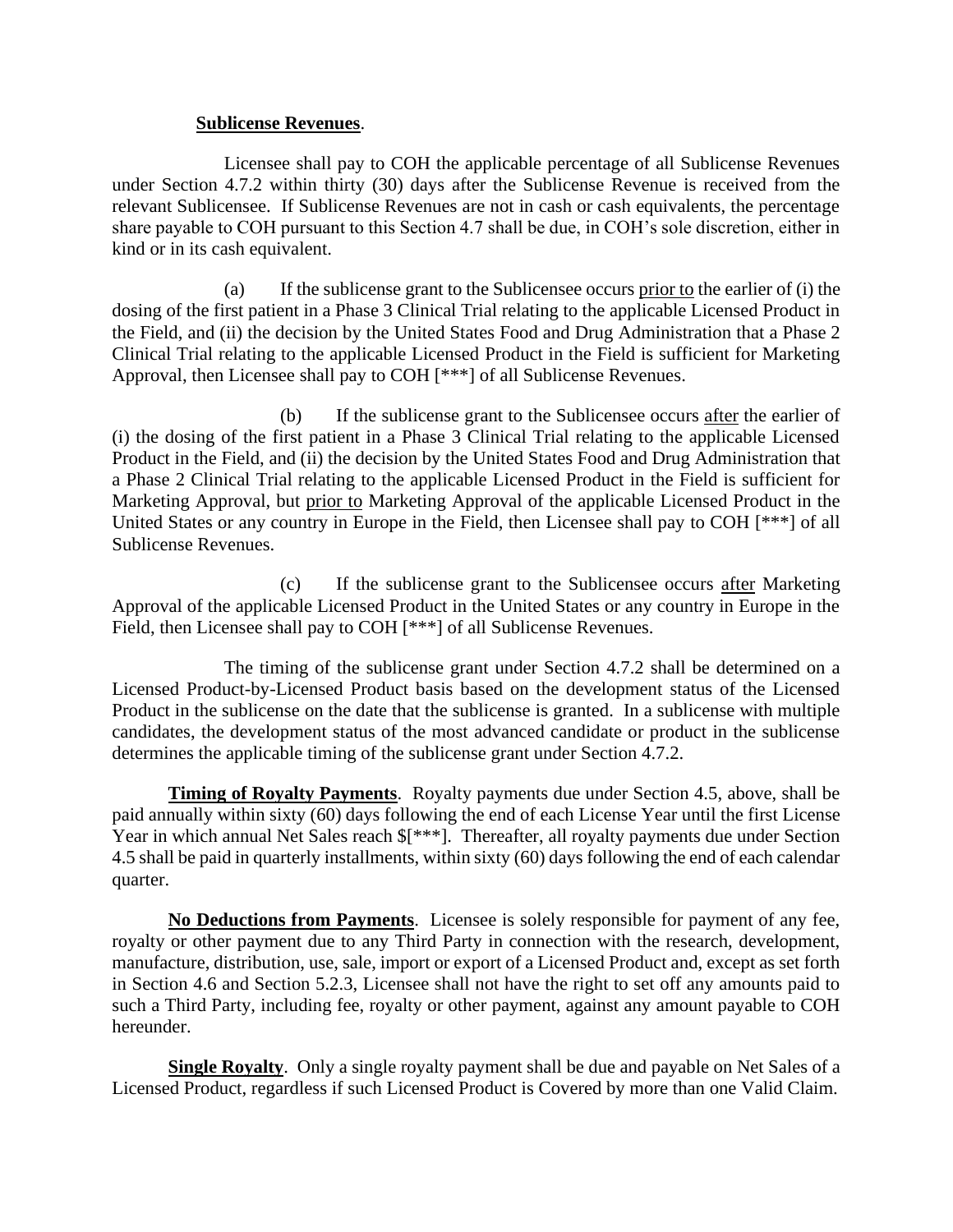#### **: REPORTS, AUDITS AND FINANCIAL TERMS**

**Royalty Reports**. Within sixty (60) days after the end of each calendar quarter in which a royalty payment under ARTICLE 4 is required to be made, Licensee shall send to COH a report of Net Sales of the Licensed Products for which a royalty is due, which report sets forth for such calendar quarter the following information, on a Licensed Product-by-Licensed Product and country-by-country basis: (i) total Net Sales, (ii) total gross sales of Licensed Products , (iii) the quantity of each Licensed Products sold performed, (iv) the exchange rate used to convert Net Sales from the currency in which they are earned to United States dollars; and (v) the total royalty payments due. All royalty reports shall also include the COH reference number, OTL 21-588. A copy of each royalty report shall be provided, in addition to the persons set forth in Section 14.7, to: The Office of Technology Licensing, email: otl-royalties@coh.org.

### **Additional Financial Terms**.

**Currency**. All payments to be made under this Agreement shall be made in United States dollars, unless expressly specified to the contrary herein. Net Sales outside of the United States shall be first determined in the currency in which they are earned and shall then be converted into an amount in United States dollars. All currency conversions shall use the conversion rate reported by Reuters, Ltd. on the last Business Day of the calendar quarter for which such payment is being determined.

**Payment Method.** Amounts due under this Agreement shall be paid in immediately available funds, by means of wire transfer to an account identified by COH.

**Withholding of Taxes**. All payments hereunder shall be made free and clear of and without deduction or deferment in respect of any demand, set-off, counterclaim or other dispute and so far as is legally possible such payment shall be made free and clear of any taxes imposed by or under the authority of government or any public authority. If Licensee is required by law to withhold taxes in connection with any sums payable to COH under this Agreement, Licensee may deduct that amount from the payment it otherwise would have made to Licensor under this Agreement and shall include in the royalty report required pursuant to Section 5.1 the amount due before such withholding, the amount of the withholding under this Section 5.2.3, and the actual amount paid. The Parties may also require each Party to assist the other Party's legal efforts to minimize any applicable withholding tax and to provide the other Party with information and documents that may be required to recover the withholding tax or reduce it to a legal minimum.

**Late Payments**. Any amounts not paid on or before the date due under this Agreement are subject to interest from the date due through and including the date upon which payment is received. Interest is calculated, over the period between the date due and the date paid, at a rate equal to one and one-half percentage point (1.5%) over the "bank prime loan" rate, as such rate is published in the U.S. Federal Reserve Bulletin H.15 or successor thereto on the last Business Day of the applicable calendar quarter prior to the date on which such payment is due.

### **Accounts and Audit**.

**Records**. Licensee shall keep, and shall require that each Sublicensee keep, full, true and accurate books of account containing the particulars of its Net Sales and the calculation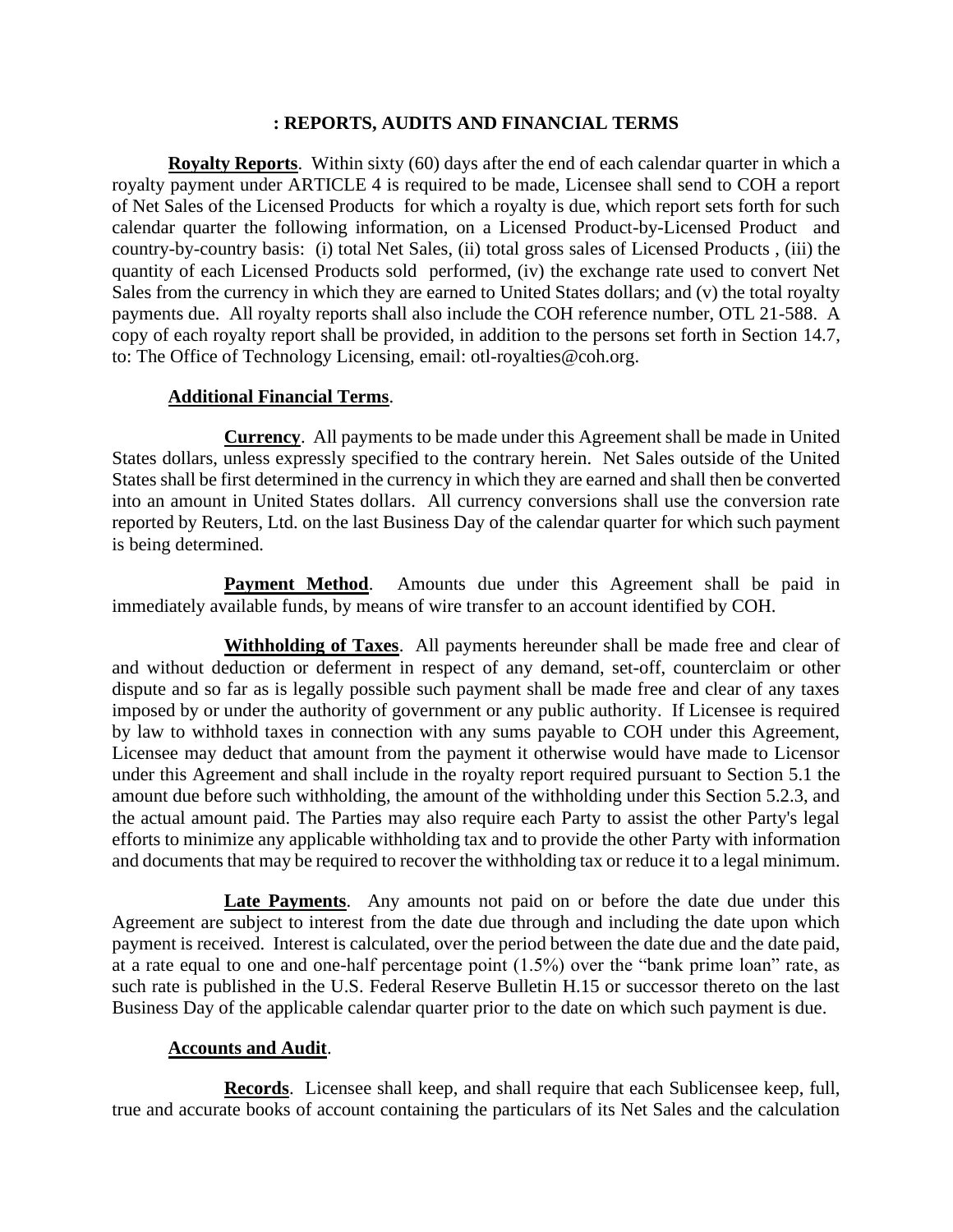of royalties. Licensee and its Sublicensees shall each keep such books of account and the supporting data and other records at its principal place of business. Such books and records must be maintained available for examination in accordance with this Section 5.3.1 for three (3) calendar year after the end of the License Year to which they pertain, and otherwise as reasonably required to comply with GAAP.

**Appointment of Auditor**. COH may appoint an internationally- recognized independent accounting firm to be agreed to by the Parties, which agreement shall not be unreasonably withheld or delayed, to inspect the relevant books of account of Licensee and its Sublicensees solely to verify any reports or statements provided, or amounts paid or invoiced (as appropriate), by Licensee or its Sublicensees.

**Procedures for Audit**. COH may exercise its right to have Licensee's and its Sublicensees' relevant records examined only during the three (3) year period during which Licensee is required to maintain records, no more than once in any twelve (12) – month period. Licensee and its Sublicensees are required to make records available for inspection only during regular business hours, only at such place or places where such records are customarily kept, and only upon receipt of at least fifteen (15) days advance notice from COH.

**Audit Report**. The independent accountant will be instructed to provide to COH an audit report containing only its conclusions and methodology regarding the audit, and specifying whether the amounts paid were correct and, if incorrect, the amount of any underpayment or overpayment. All information and materials made available to or otherwise obtained or prepared by or for the independent accountant in connection with such audit will be deemed Licensee's Confidential Information and will be subject to the independent accountant's entry, prior to conducting the audit, into a written confidentiality agreement with Licensee consistent with this Agreement.

**Underpayment and Overpayment**. After review of the auditor's report: (i) if there is an uncontested underpayment by Licensee for all of the periods covered by such auditor's report, then Licensee shall pay to COH the full amount of that uncontested underpayment, and (ii) if there is an uncontested overpayment for such periods, then COH shall provide to Licensee a credit against future payments (such credit equal to the full amount of that overpayment), or, if Licensee is not obligated to make any future payments, then COH shall pay to Licensee the full amount of that overpayment. Contested amounts are subject to dispute resolution under ARTICLE 12. If the total amount of any such underpayment (as agreed to by Licensee or as determined under ARTICLE 12) exceeds five percent (5%) of the amount previously paid by Licensee for the period subject to audit, then Licensee shall pay the reasonable costs for the audit. Otherwise, all costs of the audit shall be paid by COH.

### **: LICENSEE COVENANTS**

Licensee covenants and agrees that:

in conducting activities contemplated under this Agreement, Licensee shall comply in all material respects with all applicable laws and regulations including, without limitation, those related to the manufacture, use, labeling importation and marketing of Licensed Products;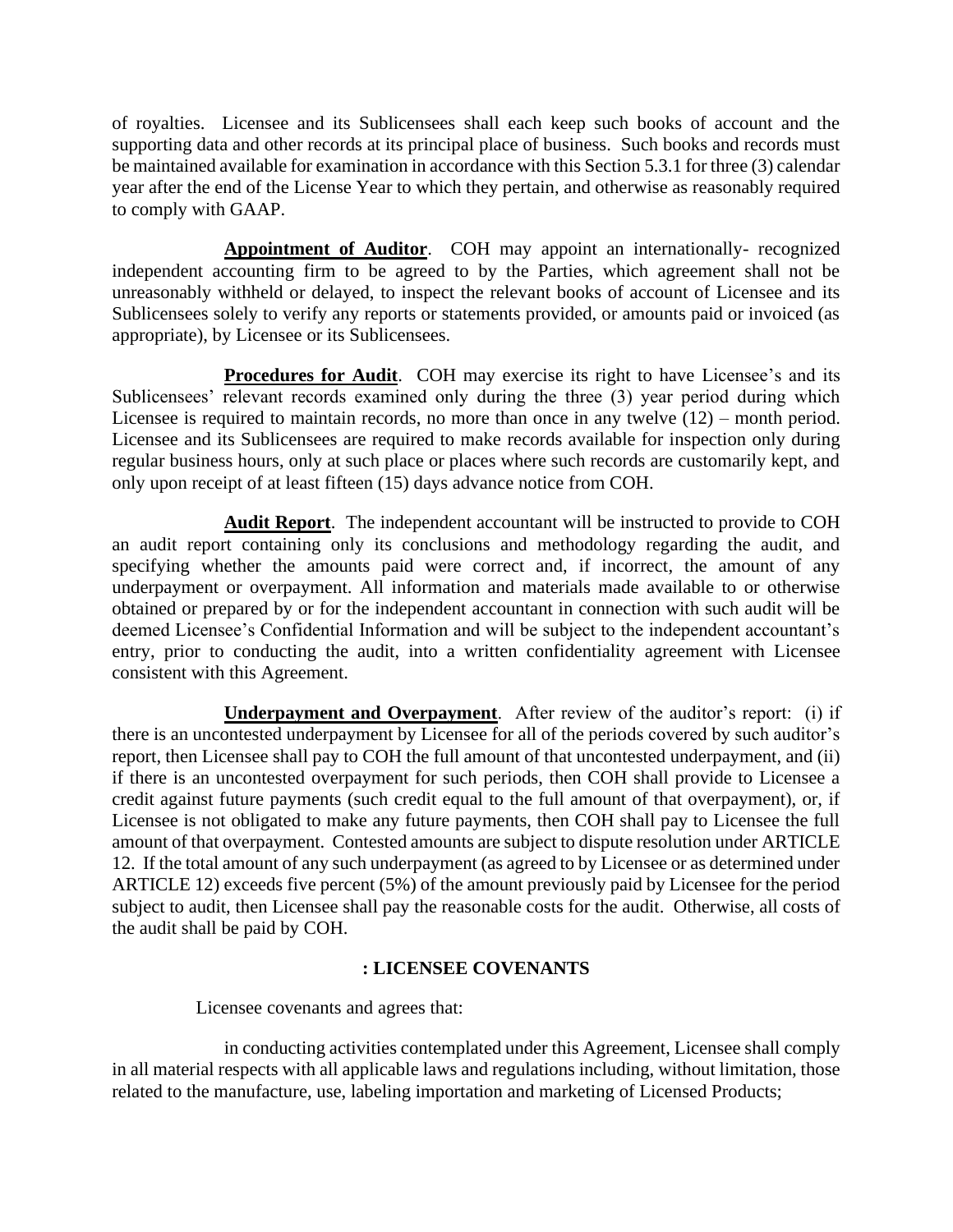without limiting the foregoing and notwithstanding any other provision in this Agreement, Licensee acknowledges and agrees that it is an exclusive Licensee under this Agreement and agrees (i) to be subject to all laws and other obligations applicable to grants for research funding as they apply to an exclusive Licensee, including diligence, reporting, access and pricing requirements, and (ii) to reasonably assist COH as reasonably necessary to ensure COH remains in compliance with any laws and other obligations applicable to grants for research funding;

in the event that individuals employed by or otherwise affiliated with City of Hope or its Affiliates collaborate with, consult for, or otherwise provide consulting or other services to Licensee, its Affiliates or Sublicensees in such individuals' personal capacity, the terms and conditions of Exhibit C shall apply; and

Licensee has not been convicted of a criminal offense related to health care, is not currently debarred, excluded or otherwise ineligible for participation in federally funded health care programs and has not arranged or contracted (by employment or otherwise) with any employee, contractor, or agent that it knew or should have known are excluded from participation in any federal health care program, and will not knowingly arrange or contract with any such individuals or entities during the Term of this Agreement. Licensee agrees to: (i) notify COH in writing immediately of any threatened, proposed or actual conviction relating to health care, of any threatened, proposed or actual debarment or exclusion from participation in federally funded programs, of Licensee or any officer or director of Licensee, and (ii) refrain from knowingly employing or contracting with individuals or entities excluded from participation in a federally funded health care program. Any breach of this Section 6.1.4 by Licensee shall be grounds for termination of this Agreement by COH in accordance with Section 8.2.

## **: INTELLECTUAL PROPERTY; PATENT PROSECUTION, MAINTENANCE AND ENFORCEMENT.**

### **Patent Prosecution, Maintenance and Enforcement**.

COH shall be responsible for the preparation, filing, prosecution, and maintenance of all Patent Rights, using counsel of its choice. COH will timely provide Licensee with copies of all relevant documentation relating to such prosecution and Licensee shall keep such information confidential. COH's counsel shall take instructions only from COH. In addition, COH shall instruct the patent counsel prosecuting Patent Rights to (i) copy Licensee on patent prosecution documents that are received from or filed with the United States Patent and Trademark Office and foreign equivalent, as applicable; (ii) provide Licensee with copies of draft submissions to the USPTO prior to filing; and (iii) give reasonable consideration to the comments and requests of Licensee or its patent counsel, provided, that, (a) COH reserves the sole right to make all final decisions with respect to the preparation, filing, prosecution and maintenance of such patent applications and patents; and (b) the patent counsel remains counsel to COH (and shall not jointly represent Licensee unless requested by Licensee and approved by COH, and an appropriate engagement letter and conflict waiver are in effect). All patents and patent applications in Patent Rights, to the extent assignable in whole or in part to COH, shall be assigned to COH.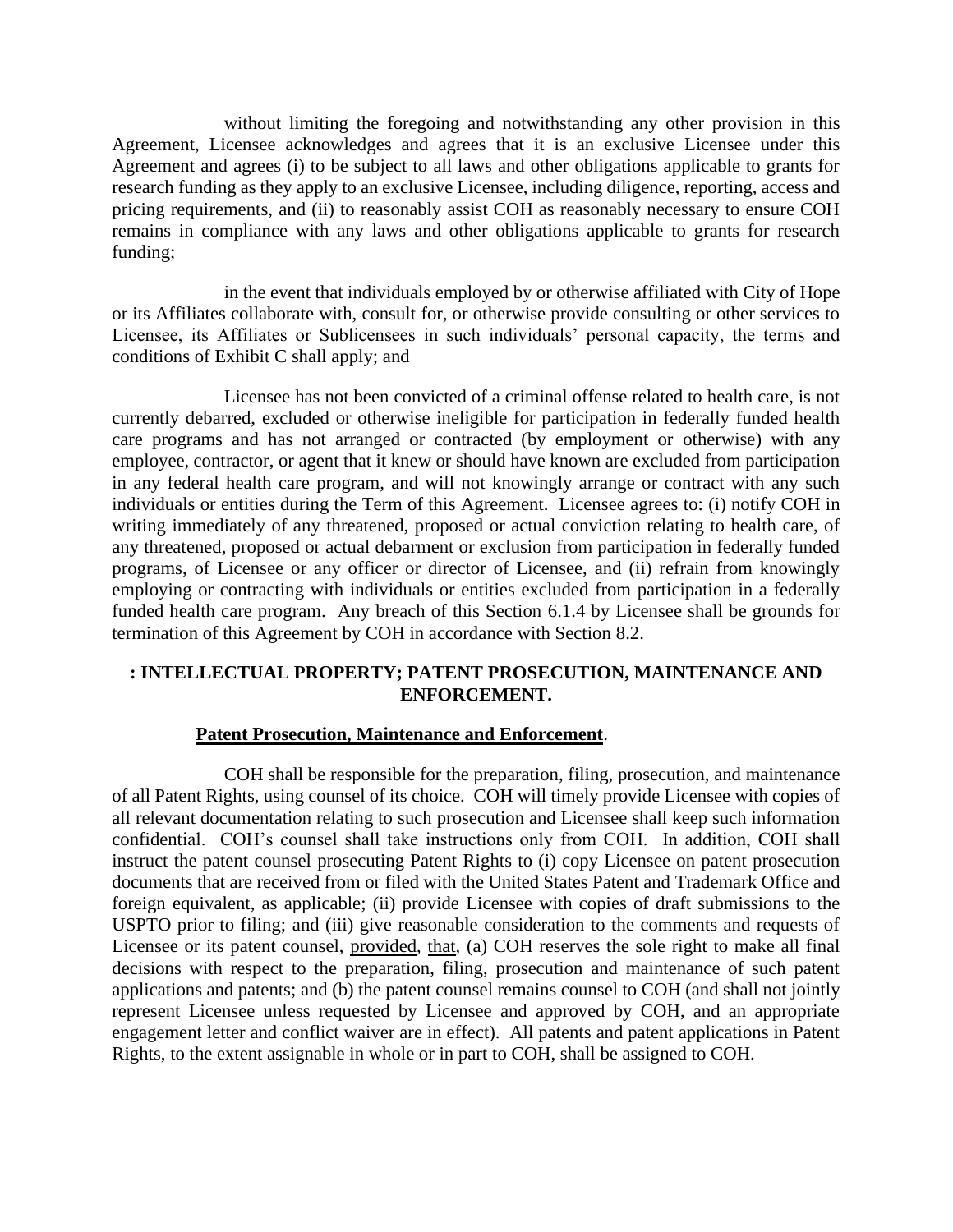COH will not unreasonably refuse to amend any patent application in Patent Rights to include claims reasonably requested by Licensee to protect the products contemplated to be sold by Licensee under this Agreement. If Licensee informs COH of other countries or jurisdictions in which it wishes to obtain patent protection with respect to the Patent Rights, COH shall prepare, file, prosecute and maintain patent applications in such countries and any patents resulting therefrom (and, for the avoidance of doubt, such patent applications and patents shall be deemed included in the Patent Rights). On a country-by-country and patent-by-patent basis, Licensee may elect to surrender any patent or patent application in Patent Rights in any country upon sixty (60) days advance written notice to COH. Such notice shall relieve Licensee from the obligation to pay for future patent costs but shall not relieve Licensee from responsibility to pay patent costs incurred prior to the expiration of the sixty (60) day notice period. Such U.S. or foreign patent application or patent shall thereupon cease to be a Patent Right hereunder, Licensee shall have no further rights therein and COH shall be free to license its rights to that particular U.S. or foreign patent application or patent to any other party on any terms.

Each Party shall promptly provide written notice to the other in the event it becomes aware of any actual or probable infringement of any of the Patent Rights in or relevant to the Field or of any Third Party claim regarding the enforceability or validity of any Patent Rights ("**Infringement Notice**"). Licensee shall, in cooperation with COH, use reasonable efforts to terminate infringement without litigation.

If infringing activity has not been abated within ninety (90) days following the date the Infringement Notice takes effect, then Licensee may, following consultation with COH, in its sole discretion and at its sole expense, take action against any alleged infringer or in defense of such any claim with respect to any COVID-19 Patent Rights for which Licensee has exclusive rights under this Agreement. In the event Licensee undertakes the enforcement or defense of any Patent Rights in accordance with Section 7.1.4, COH shall use reasonable efforts to provide all reasonable cooperation and assistance, at Licensee's expense, including providing access to relevant documents and other evidence, making its employees available at reasonable business hours, and being joined as a party to such action as necessary to maintain standing. Any recovery obtained by Licensee as the result of legal proceedings initiated and paid for by Licensee pursuant to this Section 7.1.4, after deduction of Licensee's reasonable costs and expenses incurred in securing such recovery, shall be deemed to be Net Sales of Licensed Products in the calendar quarter in which such recovery was received and royalties shall be due and payable thereon accordingly.

If COH is involuntarily joined in a suit initiated by Licensee, then Licensee will pay any costs incurred by COH arising out of such suit, including but not limited to, reasonable legal fees of counsel that COH selects and retains to represent it in the suit.

In the event that Licensee declines either to cause such infringement to cease (e.g. by settlement or injunction) or to initiate and thereafter diligently maintain legal proceedings against the infringer other than as part of a mutually agreed upon bona fide strategy, developed with the guidance of outside patent counsel, to preserve the COVID-19 Patent Rights, COH may, in its sole discretion and at its sole expense, take action against such alleged infringer or in defense of any such Third Party claim. Any recovery obtained by COH as the result of any such legal proceedings shall be for the benefit of COH only. COH may settle any such suit, action, or other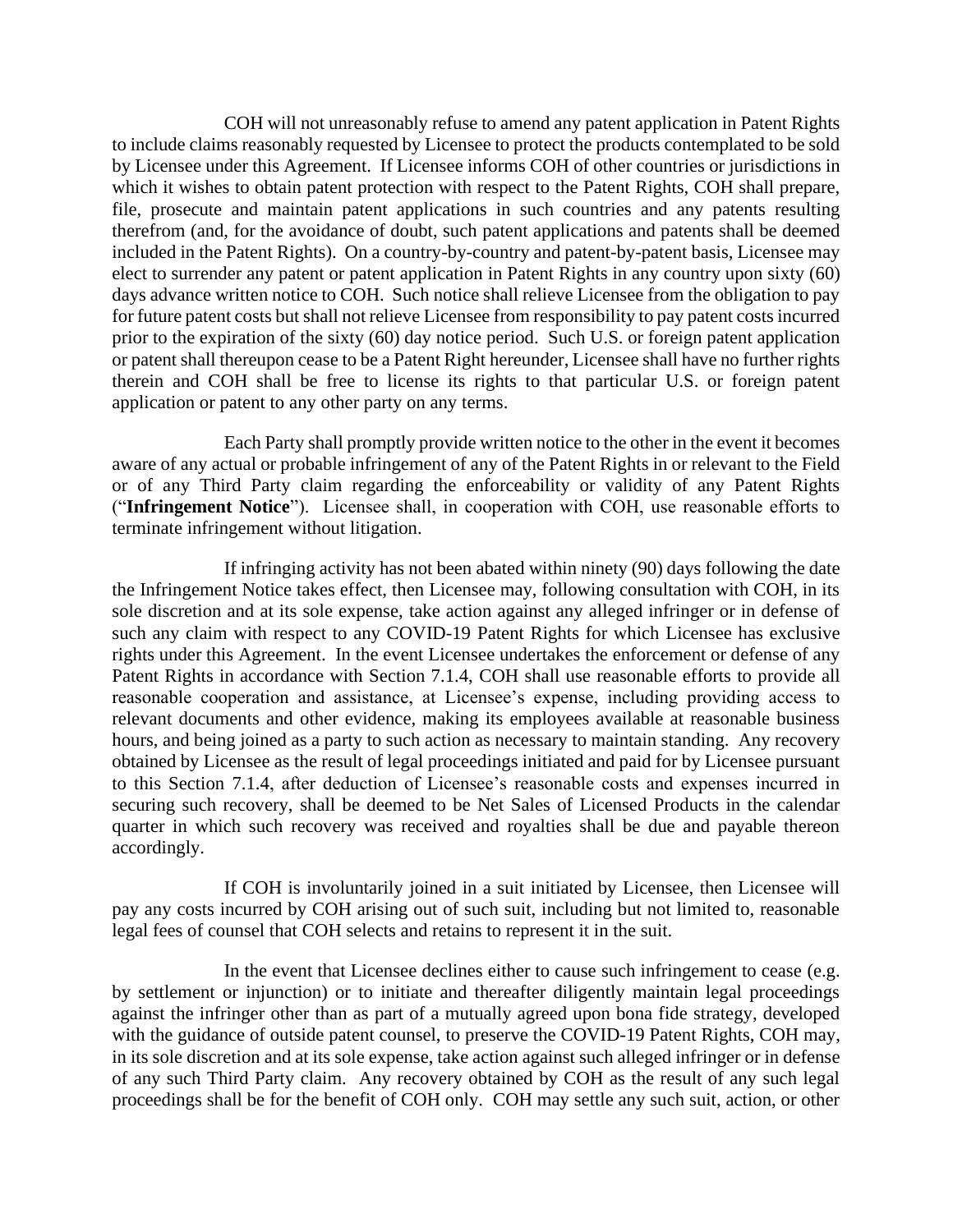proceeding, whether by consent order, settlement, or other voluntary final disposition, without the prior written approval of Licensee, provided that COH shall not settle any such suit, action, or other proceeding in a manner that adversely affects the rights of Licensee concerning the COVID-19 Patent Rights without Licensee's prior written consent, which consent shall not be unreasonably withheld or delayed.

**Trademarks**. Licensee shall be responsible for the selection, registration, maintenance, and defense of all trademarks for use in connection with the sale or marketing of Licensed Products in the Field in the Territory (the "**Marks**"), as well as all expenses associated therewith. All uses of the Marks by Licensee or a Sublicensee shall comply in all material respects with all applicable laws and regulations (including those laws and regulations particularly applying to the proper use and designation of trademarks in the applicable countries). Licensee shall not, without COH's prior written consent, use any trademarks or house marks of COH or its Affiliates (including the COH corporate name), or marks confusingly similar thereto, in connection with Licensee's commercialization of Licensed Products under this Agreement in any promotional materials or applications or in any manner implying an endorsement by COH of Licensee or the Licensed Products. Licensee shall own all Marks.

#### **Challenge to the Patent Rights by Licensee.**

7.3.1 COH may terminate this Agreement and all Sublicenses issued hereunder, upon written notice to Licensee in the event that Licensee or any of its Affiliates or Sublicensees directly or indirectly asserts a Patent Challenge. "**Patent Challenge**" means any challenge in a legal or administrative proceeding to the patentability, validity or enforceability of any of the Patent Rights (or any claim thereof), including by: (i) filing or pursuing a declaratory judgment action in which any of the Patent Rights is alleged to be invalid or unenforceable; (ii) citing prior art against any of the Patent Rights, filing a request for or pursuing a re-examination of any of the Patent Rights (other than with COH's written agreement), or becoming a party to or pursuing an interference; or (iii) filing or pursuing any re-examination, opposition, cancellation, nullity or other like proceedings against any of the Patent Rights; but excluding any challenge raised as a defense against a claim, action or proceeding asserted by COH against Licensee, its Affiliates or Sublicensees. In lieu of exercising its rights to terminate under this Section 7.3.1, COH may elect upon written notice to increase the payments due under all of ARTICLE 4 by [\*\*\*], which election will be effective retroactively to the date of the commencement of the Patent Challenge. Licensee acknowledges and agrees that this Section 7.3.1 is reasonable, valid and necessary for the adequate protection of COH's interest in and to the Patent Rights, and that COH would not have granted to Licensee the licenses under those Patent Rights, without this Section 7.3.1. COH will have right at any time in its sole discretion to strike this Section 7.3.1 (or any portion thereof) from this Agreement, and COH will have no liability whatsoever as a result of the presence or absence of this Section 7.3.1 (or any struck portion thereof).

7.3.2 If COH obtains a final non-appealable judgment upholding the validity and enforceability of the challenged Patent Rights and finding at least one claim of such Patent Rights to be infringed by Licensee or any one of its Affiliates or Sublicensees in the absence of this Agreement, Licensee shall reimburse COH all of its attorneys' fees and expenses expended in connection with defending such lawsuit or other proceeding.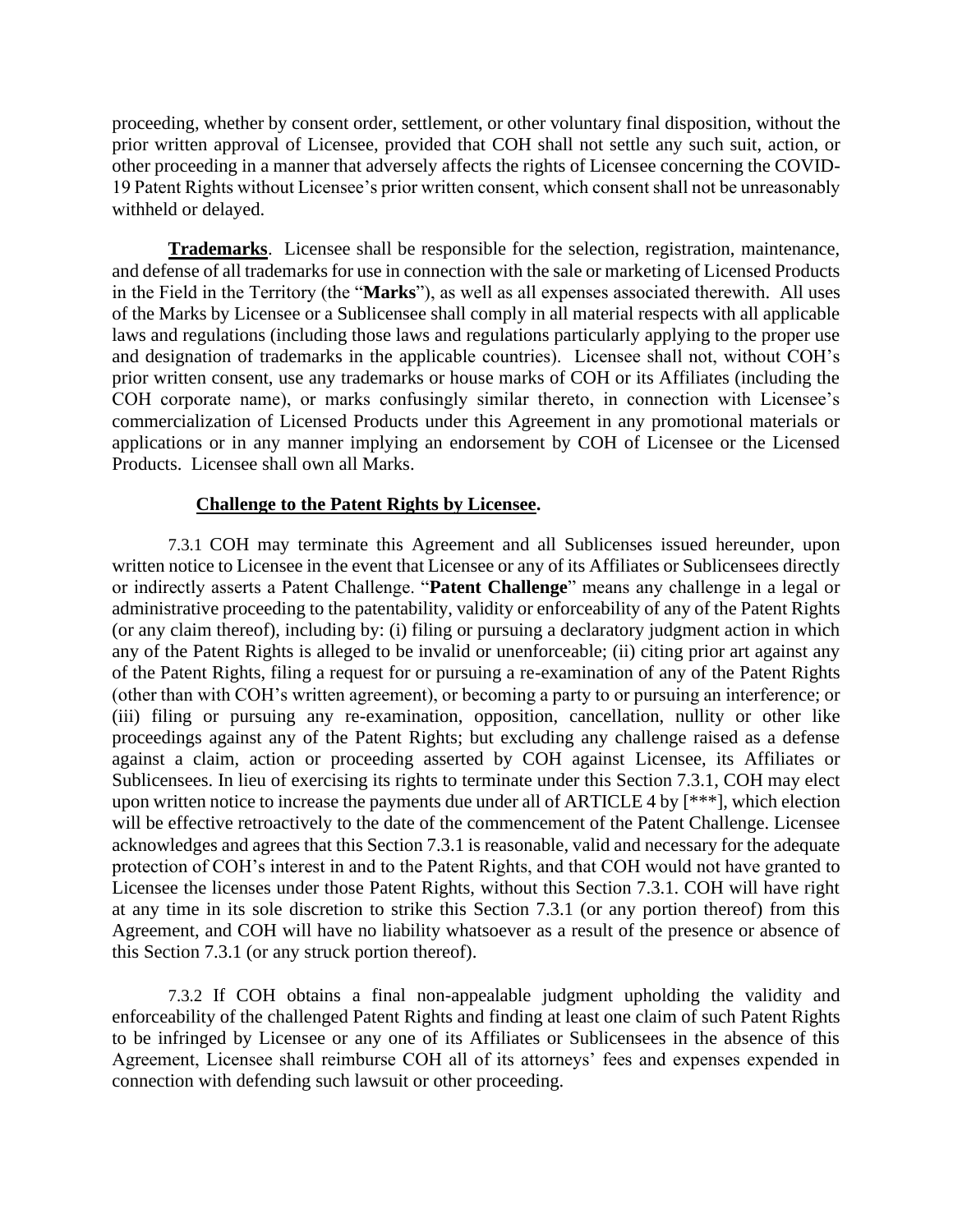7.3.3 COH or its Affiliates, or any of the inventors listed on the patent applications comprising the Patent Rights, either individually or jointly, shall not directly or indirectly (i) dispute, challenge, or assist in the challenge of the validity, scope, construction, enforceability or the Patent Rights or any claims thereof, or (ii) participate in the re-examination, opposition, cancellation, nullity or other like proceedings against any of the Patent Rights, either in a court of law, before the U.S. Patent and Trademark Office, or other agency or tribunal, other than the defense of the foregoing initiated by a Person other than COH or its Affiliates. COH acknowledges and agrees that this Section 7.3.3 is reasonable, valid and necessary for the adequate protection of Licensee's access to the Patent Rights, and that Licensee would not have entered into this Agreement, without this Section 7.3.3. Licensee will have right at any time in its sole discretion to strike this Section 7.3.3 (or any portion thereof) from this Agreement, and Licensee will have no liability whatsoever as a result of the presence or absence of this Section 7.3.3 (or any struck portion thereof).

#### **Payment of COH Patent Expenses**.

The Parties acknowledge that, prior to the Effective Date, COH incurred historic expenses with respect to the drafting, prosecution and maintenance of the Patent Rights. In consideration of such historic expenditures by COH, Licensee shall reimburse COH fifty-four thousand dollars (\$54,000) in full reimbursement for such expenses. Licensee shall pay such invoices within thirty (30) days of receipt of each such invoice.

After the Effective Date, COH shall provide to Licensee an annual invoice and reasonably detailed documentation with respect to COH's out-of-pocket expenses incurred with respect to such prosecution and maintenance of the COVID-19 Patent Rights and Platform Patent Rights for the prior License Year ("**Annual Patent Expenses**"). Licensee shall reimburse COH for one-hundred percent (100%) of such Annual Patent Expenses within thirty (30) days after receipt of such invoice and documentation; provided, however, that for each License Year during which COH is licensing the Platform Patent Rights to one or more licensees other than Licensee, Licensee shall only be required to reimburse COH for a percentage of the Annual Patent Expenses relating to the Platform Patent Rights for such License Year, as follows:

(Annual Patent Expenses)  $* 1/(1+L)$ , where L is the number of licensees of the Platform Patent Rights other than Licensee.

COH shall use reasonable efforts to request such additional licensees of the Platform Patent Rights to reimburse a comparable portion of the past patent expenses attributed to the Platform Patent Rights that were paid exclusively by Licensee before the additional license.

**Marking**. Licensee and its Sublicensees shall mark all Licensed Products in such a matter as to conform with the patent laws of the country to which such Licensed Products are shipped or in which such products are sold.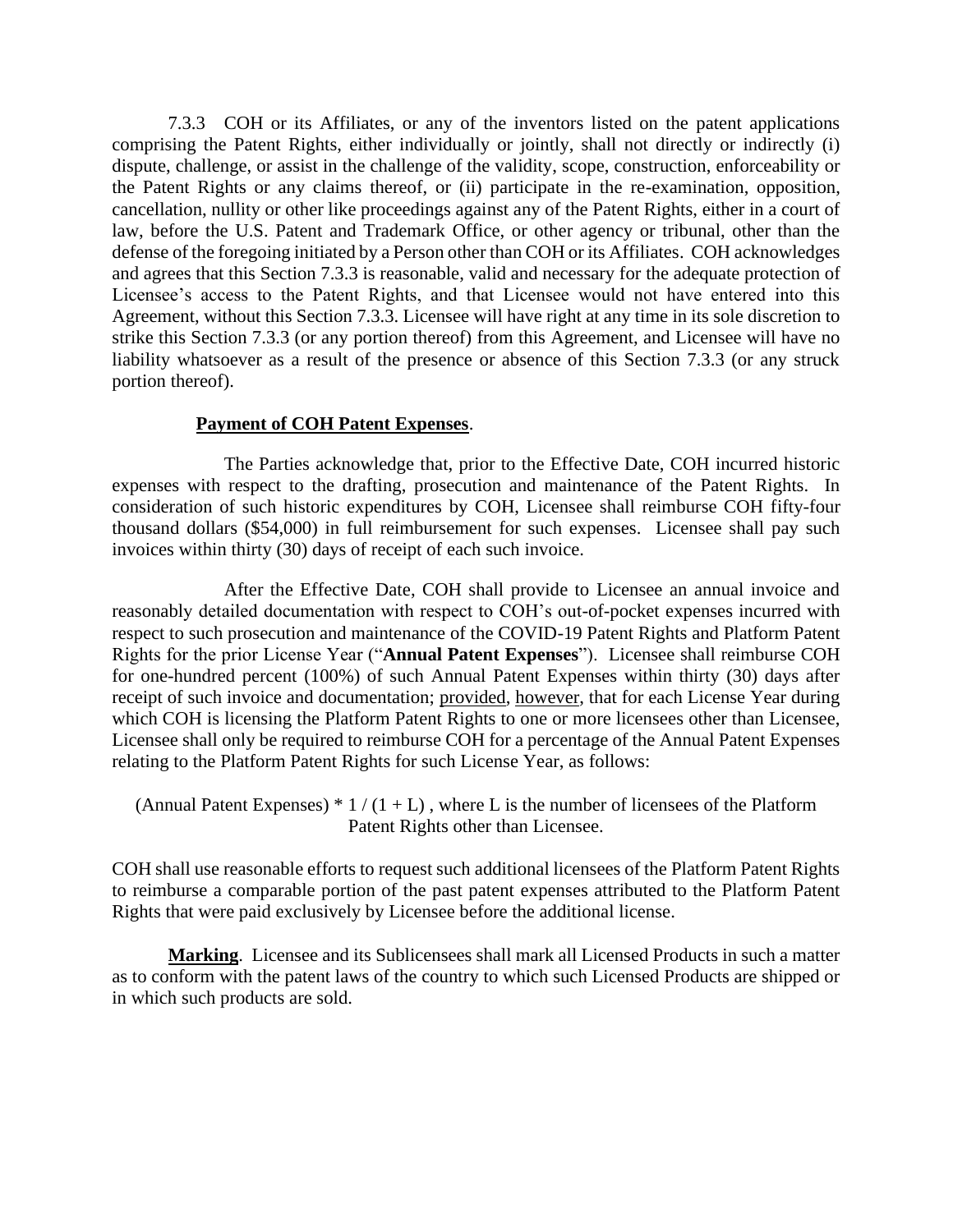### **: TERM AND TERMINATION**

**Term**. The term of this Agreement (the "**Term**") shall commence on the Effective Date and, notwithstanding any other provision of this Agreement, shall continue unless terminated in accordance with Section 2.6, Section 7.3.1, or Section 8.2 of this Agreement.

### **Termination**.

**Material Breach**. Either Party may terminate this Agreement for any material breach by the other Party, provided, that, the Party seeking to terminate shall have first given the breaching Party notice of such material breach ("**Breach Notice**") with reasonable particulars of the material breach, and the Party receiving the Breach Notice failed to cure that material breach within thirty (30) days after the date of receipt of the Breach Notice; provided, that, if the breaching Party responds to the Breach Notice by providing a Dispute Notice pursuant to ARTICLE 12 to the Party seeking to terminate within ten (10) days after the date of receipt of the Breach Notice, the Party alleging the material breach may not terminate this Agreement until completion of the Resolution Period pursuant to ARTICLE 12.

**Bankruptcy**. COH shall have the right to terminate this Agreement upon notice to Licensee, in the event that: (i) Licensee seeks protection of any bankruptcy or insolvency law other than with the prior consent of COH, or (ii) a proceeding in bankruptcy or insolvency is filed by or against Licensee and not withdrawn, removed or vacated within 120 days of such filing, or there is adjudication by a court of competent jurisdiction that Licensee is bankrupt or insolvent.

**Termination at Will by Licensee**. Licensee shall have the right to terminate this Agreement upon notice to COH without cause, effective no fewer than ninety (90) days following the date of such notice.

### **Effect of Termination**.

Upon any termination of this Agreement pursuant to Section 2.6, Section 7.3.1, or Section 8.2, all rights and licenses granted to Licensee under ARTICLE 3 shall immediately terminate on and as of the effective date of termination as provided in Section 2.6, Section 7.3.1, or Section 8.2, except that Licensee shall have the right to continue to sell Licensed Products manufactured prior to the effective date of such termination until the exhaustion of Licensee's inventory of Licensed Products.

Upon termination of this Agreement pursuant to Section 2.6, Section 7.3.1, or Section 8.2:

Each Party shall promptly return to the other Party all relevant records and materials in its possession or control containing or comprising the other Party's Confidential Information and to which the Party does not retain rights hereunder.

Licensee shall discontinue making any representation regarding its status as a licensee of COH for Licensed Products. Subject to Section 8.3.1, above, Licensee shall cease conducting any activities with respect to the marketing, promotion, sale or distribution of Licensed Products and cease all use of the Materials or COH Confidential Information.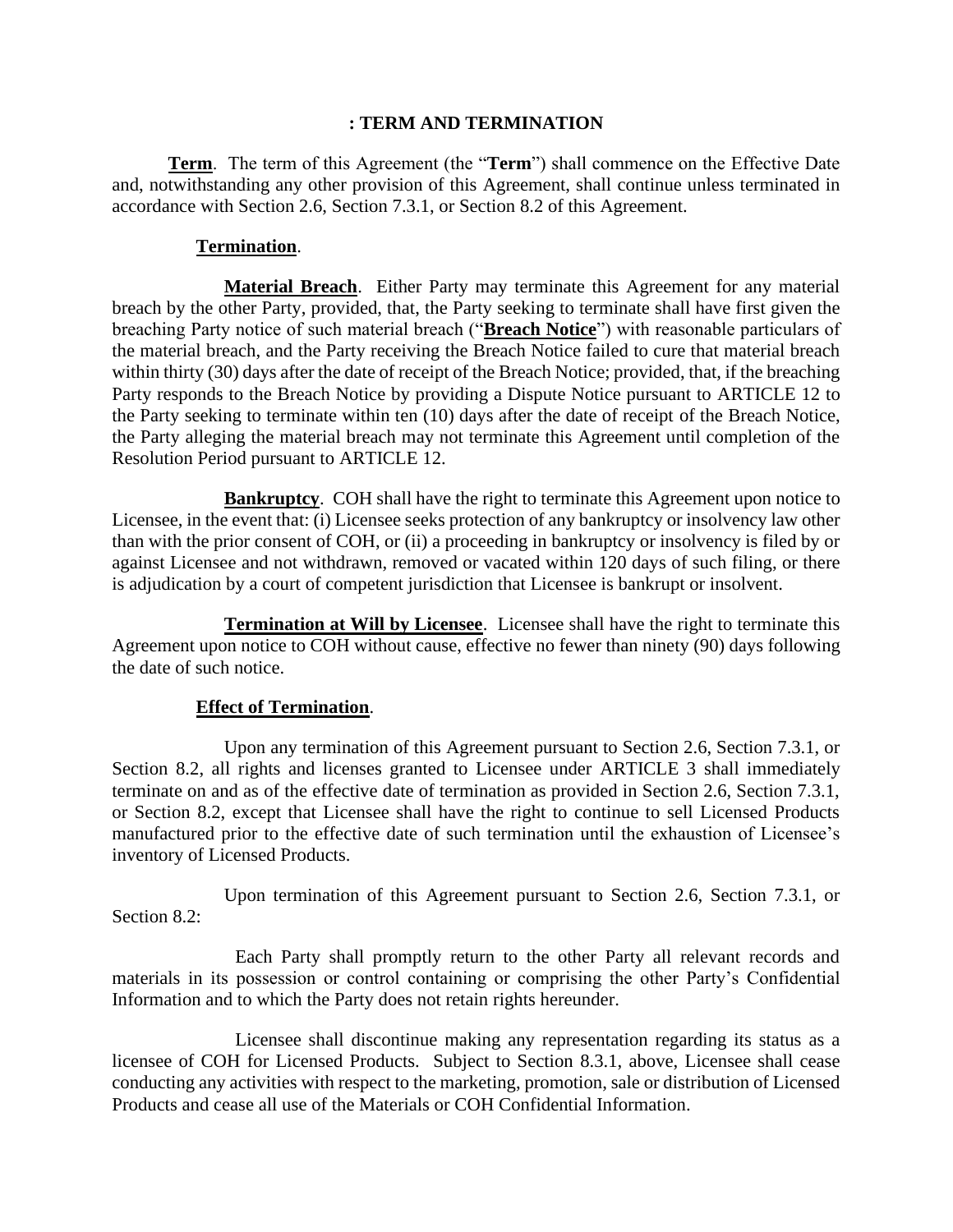Termination of this Agreement through any means and for any reason pursuant to Section 2.6, Section 7.3.1, or Section 8.2, shall not relieve the Parties of any obligation accruing prior thereto, including the payment of all sums due and payable, and shall be without prejudice to the rights and remedies of either Party with respect to any antecedent breach of any of the provisions of this Agreement.

**Survival**. Sections 4.1, 4.4, 4.5, 4.8, 5.1, 5.2 (each of Sections 4.4, 4.5, 4.8, 5.1, and 5.2 to the extent these obligations arise under Section 8.3.1), 5.3, 7.5, 8.3, 8.4, ARTICLE 10, ARTICLE 11, ARTICLE 12, 14.2, 14.4, 14.6, 14.7, 14.10, 14.12, and 14.13 shall survive termination of this Agreement for any reason pursuant to Section 2.6, Section 7.3.1, or Section 8.2.

#### **: REPRESENTATIONS AND WARRANTIES**

**Mutual Representations and Warranties**. COH and Licensee each represents and warrants as follows:

It has the right and authority to enter into this Agreement and all action required to be taken on its behalf, its officers, directors, partners and stockholders necessary for the authorization, execution, and delivery of this Agreement and, the performance of all of its obligations hereunder, and this Agreement, when executed and delivered, will constitute valid and legally binding obligations of such Party, enforceable in accordance with its terms, subject to: (i) laws limiting the availability of specific performance, injunctive relief, and other equitable remedies; and (ii) bankruptcy, insolvency, reorganization, moratorium, fraudulent conveyance or other similar laws now or hereafter in effect generally relating to or affecting creditors' rights generally;

It has read this Agreement, with assistance from its counsel of choice. It understands all of this Agreement's terms. It has been given a reasonable amount of time to consider the contents of this Agreement before each Party executed it. It agrees that it is executing this Agreement voluntarily with full knowledge of this Agreement's legal significance; and

It has made such investigation of all matters pertaining to this Agreement that it deems necessary, and does not rely on any statement, promise, or representation, whether oral or written, with respect to such matters other than those expressly set forth herein. It agrees that it is not relying in any manner on any statement, promise, representation or understanding, whether oral, written or implied, made by any Party, not specifically set forth in this Agreement. It acknowledges that, after the Effective Date, it may discover facts different from or in addition to those which it now knows or believes to be true. Nevertheless, it agrees that this Agreement shall be and remain in full force and effect in all respects, notwithstanding such different or additional facts.

**Representations and Warranties of COH**. COH represents and warrants that, as of the Effective Date, to the actual knowledge of the Vice President, Business Innovation of its Office of Technology Licensing without independent inquiry, COH has not received any notice of (i) any litigation or similar proceedings involving the Patent Rights and the Materials, including any claim of inventorship or ownership; (ii) any allegation of an infringement or misappropriation of trade secrets, copyright, proprietary information or any other intellectual property rights of any Third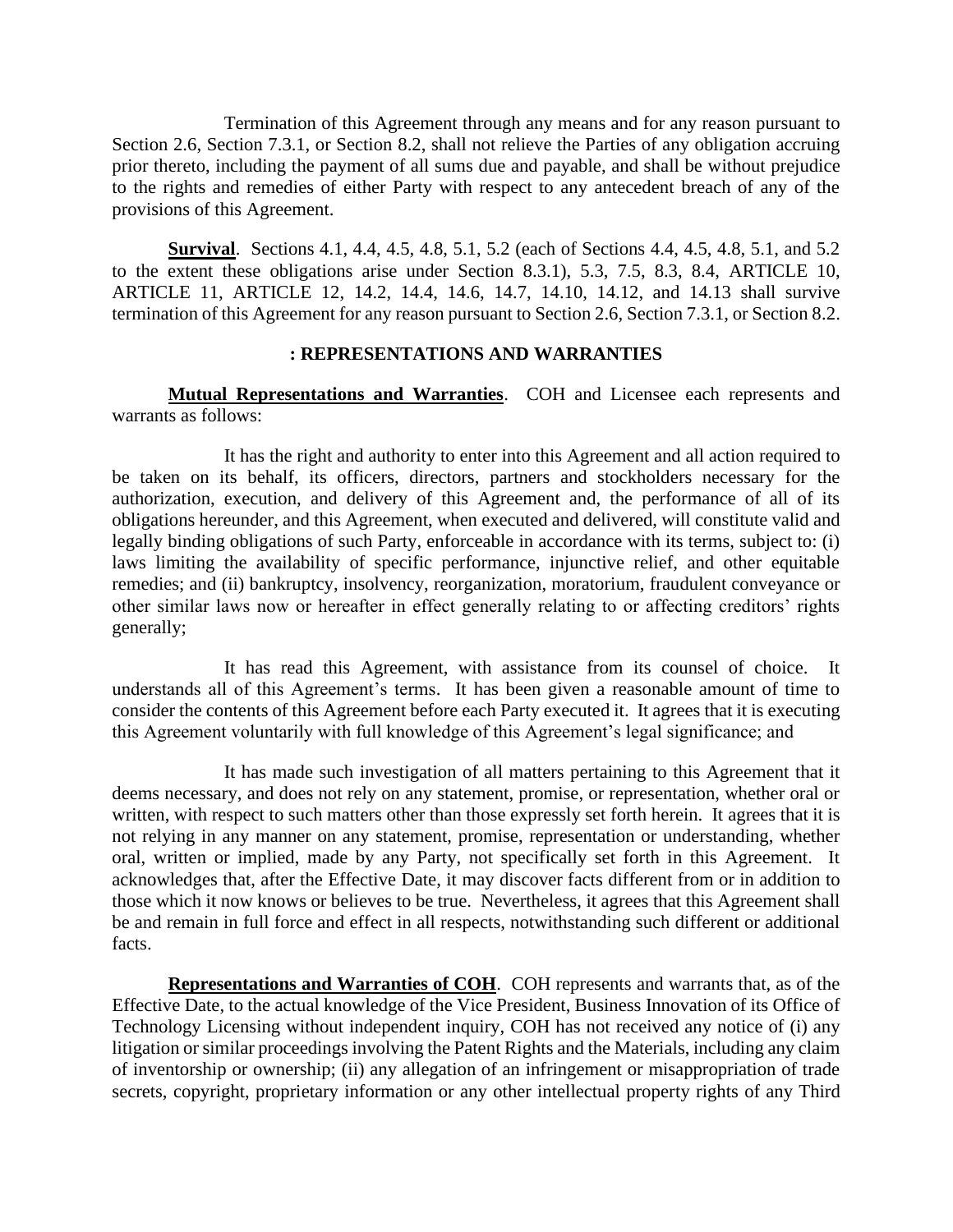Parties with respect to the Patent Rights; or (iii) any non-compliance of the Materials with respect to the applicable laws, rules, regulations and guidelines, including those that govern the confidentiality and privacy of individually identifiable health information including, without limitation, the Health Insurance Portability and Accountability Act of 1996.

## **Representations and Warranties of Licensee and GeoVax Labs, Inc**.

Licensee represents and warrants that Licensee has not, prior to the Effective Date, entered into any agreements pursuant to which the Patent Rights have been sublicensed.

GeoVax Labs, Inc., a Delaware corporation having its principal place of business at 1900 Lake Park Drive, Suite 380, Smyrna, GA 30080 ("**Parent**"), represents and warrants that Licensee is and, except in the event of an assignment or transfer permitted under Section 14.1 of this Agreement, at all times during the Term of this Agreement will remain, under the control of Parent. Parent shall cause Licensee to comply in all respects with each of its representations, warranties, covenants, obligations, agreements and undertakings pursuant to or otherwise in connection with this Agreement. As a material condition to COH's willingness to enter into this Agreement and perform its obligations hereunder, Parent hereby ensures performance and payments due by Licensee of each of its covenants, obligations and undertakings pursuant to or otherwise in connection with this Agreement and hereby represents, acknowledges and agrees that any breach of, or other failure to perform, any such representation, warranty, covenant, obligation, agreement or undertaking of Licensee shall also be deemed to be a breach or failure to perform by Parent, and COH shall have the right, exercisable in its sole discretion, to pursue any and all available remedies it may have arising out of any such breach or nonperformance directly against either or both of Parent or Licensee in the first instance.

**Exclusions**. Nothing in this Agreement is or shall be construed as:

A warranty or representation by COH as to the validity or scope of any claim or patent or patent application within the Patent Rights;

A warranty or representation by COH that anything made, used, sold, or otherwise disposed of under any license granted in this Agreement is or will be free from infringement of any patent rights or other intellectual property right of any Third Party;

A grant by COH, whether by implication, estoppel, or otherwise, of any licenses or rights under any patents other than Patent Rights and Materials as defined herein, regardless of whether such patents are dominant or subordinate to Patent Rights;

An obligation on COH to bring or prosecute any suit or action against a third party for infringement of any of the Patent Rights or Materials;

An obligation to furnish any Materials outside of the materials specifically identified in Exhibit C; or

A representation or warranty of the ownership of the Patent Rights and Materials other than as set forth in Section 9.2, above.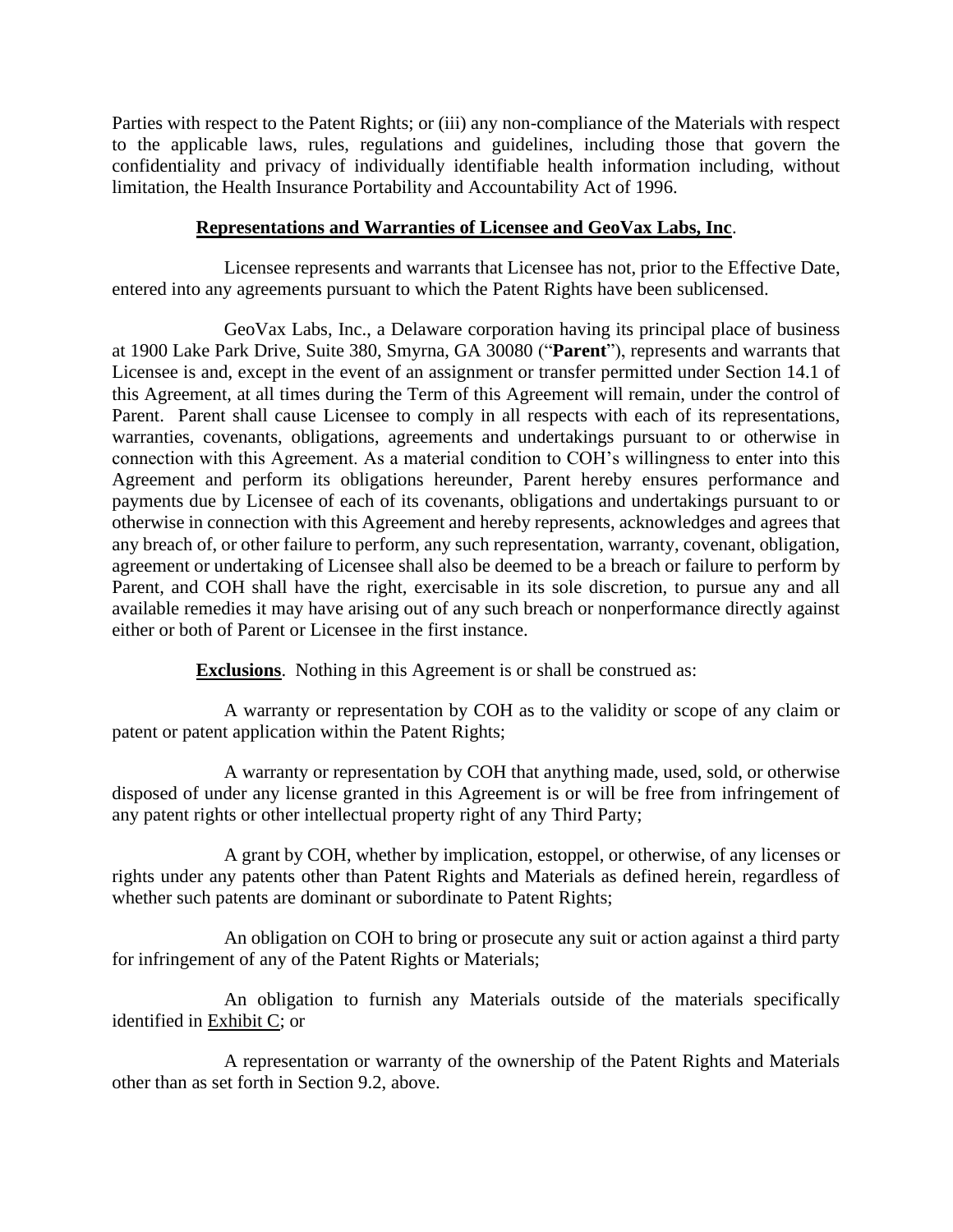**DISCLAIMER. EXCEPT AS EXPLICITLY SET FORTH IN SECTION 9.2, NO WARRANTY IS GIVEN WITH RESPECT TO THE PATENT RIGHTS OR MATERIALS, EXPRESS OR IMPLIED, EITHER IN FACT OR BY OPERATION OF LAW, BY STATUTE OR OTHERWISE, AND THE PARTIES SPECIFICALLY DISCLAIM ANY EXPRESS OR IMPLIED WARRANTY OF MERCHANTABILITY, FITNESS FOR A PARTICULAR PURPOSE, SUCH AS ANY USE, SAFETY, EFFICACY, APPROVABILITY BY REGULATORY AUTHORITIES, TIME AND COST OF DEVELOPMENT OR BREADTH OF SUBJECT MATTER OF THIS AGREEMENT, VALIDITY OF THE PATENT RIGHTS, NON-INFRINGEMENT OF THE INTELLECTUAL PROPERTY OR OTHER RIGHTS OF ANY THIRD PARTY. THE MATERIALS ARE PROVIDED "AS IS". THE WARRANTIES SET FORTH IN SECTIONS 9.1 AND 9.2, ABOVE, ARE IN LIEU OF ALL OTHER WARRANTIES, EXPRESS OR IMPLIED, INCLUDING BUT NOT LIMITED TO, THE IMPLIED WARRANTIES OF MERCHANTABILITY OR FITNESS FOR A PARTICULAR PURPOSE, VALIDITY, NON-INFRINGEMENT AND ALL SUCH OTHER WARRANTIES ARE HEREBY EXPRESSLY DISCLAIMED.**

#### **: INDEMNIFICATION**

**Indemnification by Licensee**. Licensee shall defend, indemnify and hold harmless COH, its Affiliates, and their respective officers, directors, shareholders, employees, representatives, and agents ("**COH Indemnitees**") from and against any and all Third Party liabilities, claims, suits, and expenses, including reasonable attorneys' fees (collectively, "**Losses**"), arising out of or are in any way attributable to: (i) the material breach of any representation or warranty made by Licensee under this Agreement, (ii) the research, development, marketing, approval, manufacture, packaging, labeling, handling, storage, transportation, use, distribution, promotion, marketing or sale of Licensed Products or use or handling of the Materials by or on behalf of Licensee, any of its Affiliates or a Sublicensee or any other exercise of rights under this Agreement or pursuant to any sublicense, or (iii) the gross negligence, willful misconduct or failure to materially comply with applicable law by a Licensee, an Affiliate of Licensee, or a Sublicensee. Notwithstanding the foregoing, Licensee shall have no indemnification obligations under this Section 10.1 for any Losses arising due to (a) the material breach by COH of any representation or warranty made by COH or any COH Indemnitee's obligation under this Agreement or (b) COH's gross negligence, willful misconduct or failure to materially comply with applicable law by a COH Indemnitee.

**Procedure**. The indemnities set forth in this ARTICLE 10 are subject to the condition that the Party seeking the indemnity shall forthwith notify the indemnifying Party on being notified or otherwise made aware of a liability, claim, suit, action or expense and that the indemnifying Party defend and control any proceedings with the other Party being permitted to participate at its own expense (unless there shall be a conflict of interest which would prevent representation by joint counsel, in which event the indemnifying Party shall pay for the other Party's counsel); provided, that, the indemnifying Party may not settle the liability, claim, suit, action or expense, or otherwise admit fault of the other Party or consent to any judgment, without the written consent of the other Party (such consent not to be unreasonably withheld). Notwithstanding the foregoing, no delay in the notification of the existence of any claim of Loss shall cause a failure to comply with this Section 10.2 as long as such delay shall not have materially impaired the rights of the indemnifying Party.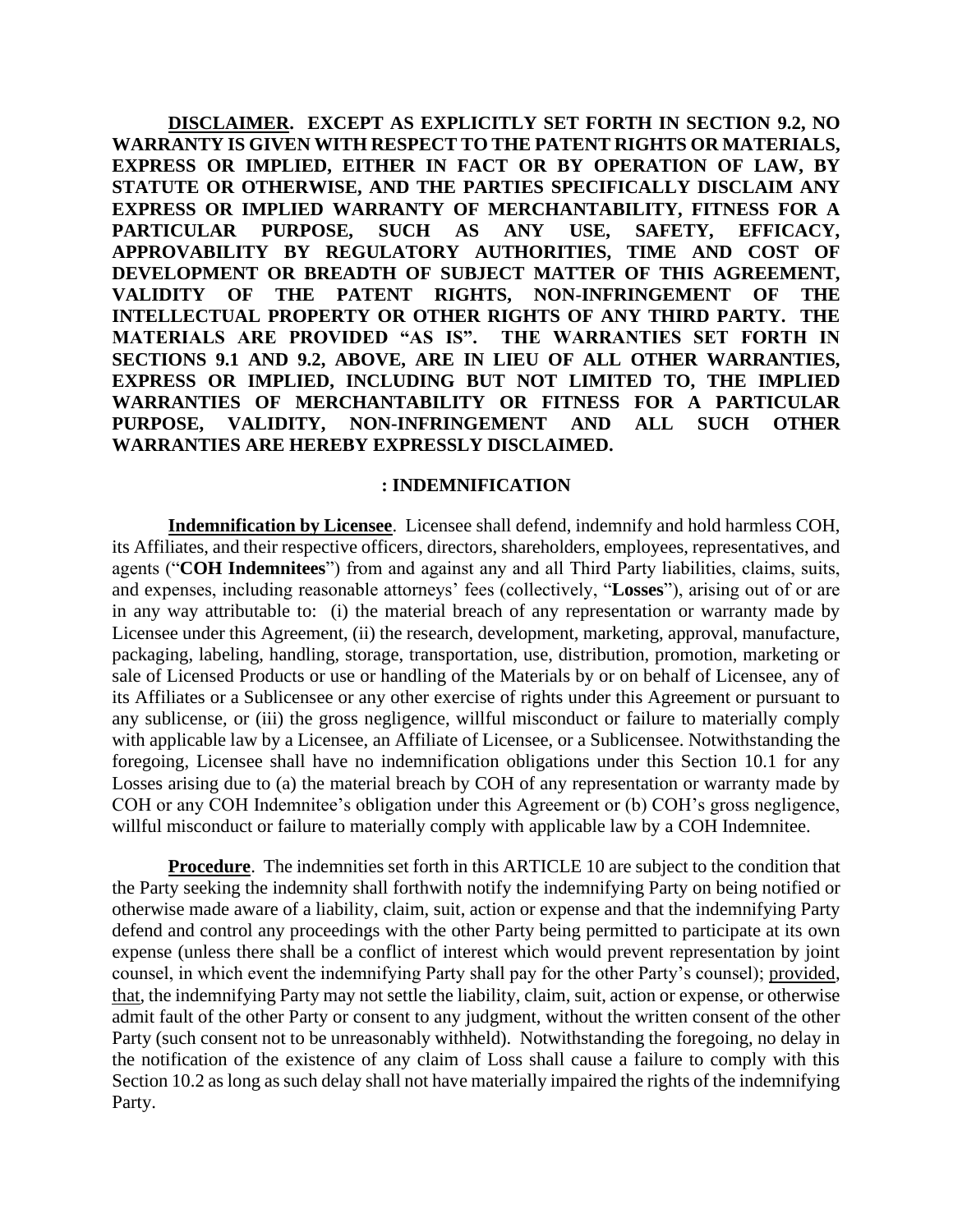#### **Insurance**.

1.1.1 Within thirty (30) days following the Effective Date, Licensee shall, at its own cost, procure and continue in effect during the Term of this Agreement and for five (5) years thereafter: (i) comprehensive general liability insurance with limits of not less than one million dollars (\$1,000,000) dollars per occurrence with an annual aggregate of three million dollars (\$3,000,000) dollars, including umbrella/excess liability at a one million dollar (\$1,000,000) limit, and (ii) product liability coverage, with limits of not less than five million dollars (\$5,000,000) dollars per occurrence. Licensee shall also, at its own cost, procure and continue in effect from commencement of any clinical trial and thereafter through the Term of this Agreement and for five (5) years thereafter, clinical trial insurance with limits of not less than five million dollars (\$5,000,000) dollars per occurrence for death or bodily injury.

General Liability coverage shall name the COH Indemnitees and their respective successors as additional insureds. The COH Indemnitees shall be notified in writing by Licensee not less than thirty (30) days prior to any modification, cancellation or non-renewal of such policy. Licensee's insurance must include a provision that the coverages will be primary and noncontributing over any and all insurance that may be maintained by COH, and will not participate with nor will be excess over any valid and collective insurance or program of self-insurance carried or maintained by the COH Indemnitees. Such insurance coverage shall be maintained with an insurance company or companies having an A.M. Best's rating (or its equivalent) of A-XII or better.

1.1.1 Licensee expressly understands that the coverage limits in Section 10.3.1 do not in any way limit Licensee's liability.

**LIMITATION ON DAMAGES. NOTWITHSTANDING ANYTHING CONTAINED IN THIS AGREEMENT TO THE CONTRARY, EXCEPT IN RELATION TO LICENSEE'S INDEMNIFICATION OBLIGATIONS UNDER SECTION 10.1 AND ANY BREACH BY LICENSEE OR COH OF ARTICLE 11, IN NO EVENT SHALL EITHER PARTY BE LIABLE TO THE OTHER PARTY FOR ANY SPECIAL, EXEMPLARY, ENHANCED, PUNITIVE, CONSEQUENTIAL, INDIRECT, OR INCIDENTAL DAMAGES (INCLUDING LOSS OF GOODWILL, REPUTATION, BUSINESS PRODUCTION, REVENUES, PROFITS, ANTICIPATED PROFITS, CONTRACTS, OR OPPORTUNITIES, COSTS OF PROCURING SUBSTITUTE GOODS, LOST BUSINESS OR ENHANCED DAMAGES FOR INTELLECTUAL PROPERTY INFRINGEMENT) WHETHER BASED UPON BREACH OF WARRANTY, BREACH OF CONTRACT, NEGLIGENCE, STRICT LIABILITY IN TORT OR ANY OTHER LEGAL THEORY (INCLUDING THE ENTRY INTO, PERFORMANCE, OR BREACH OF THIS AGREEMENT), REGARDLESS OF WHETHER SUCH LOSS OR DAMAGE WAS FORESEEABLE AND THE PARTY AGAINST WHOM LIABILITY IS CLAIMED HAS BEEN ADVISED OF THE POSSIBILITY OF SUCH LOSS OR DAMAGE, AND NOTWITHSTANDING THE FAILURE OF ANY AGREED REMEDY OF ITS ESSENTIAL PURPOSE. IN NO EVENT SHALL COH BE LIABLE TO LICENSEE FOR AN AGGREGATE AMOUNT IN EXCESS OF THE TOTAL CONSIDERATION PAID TO COH HEREUNDER.**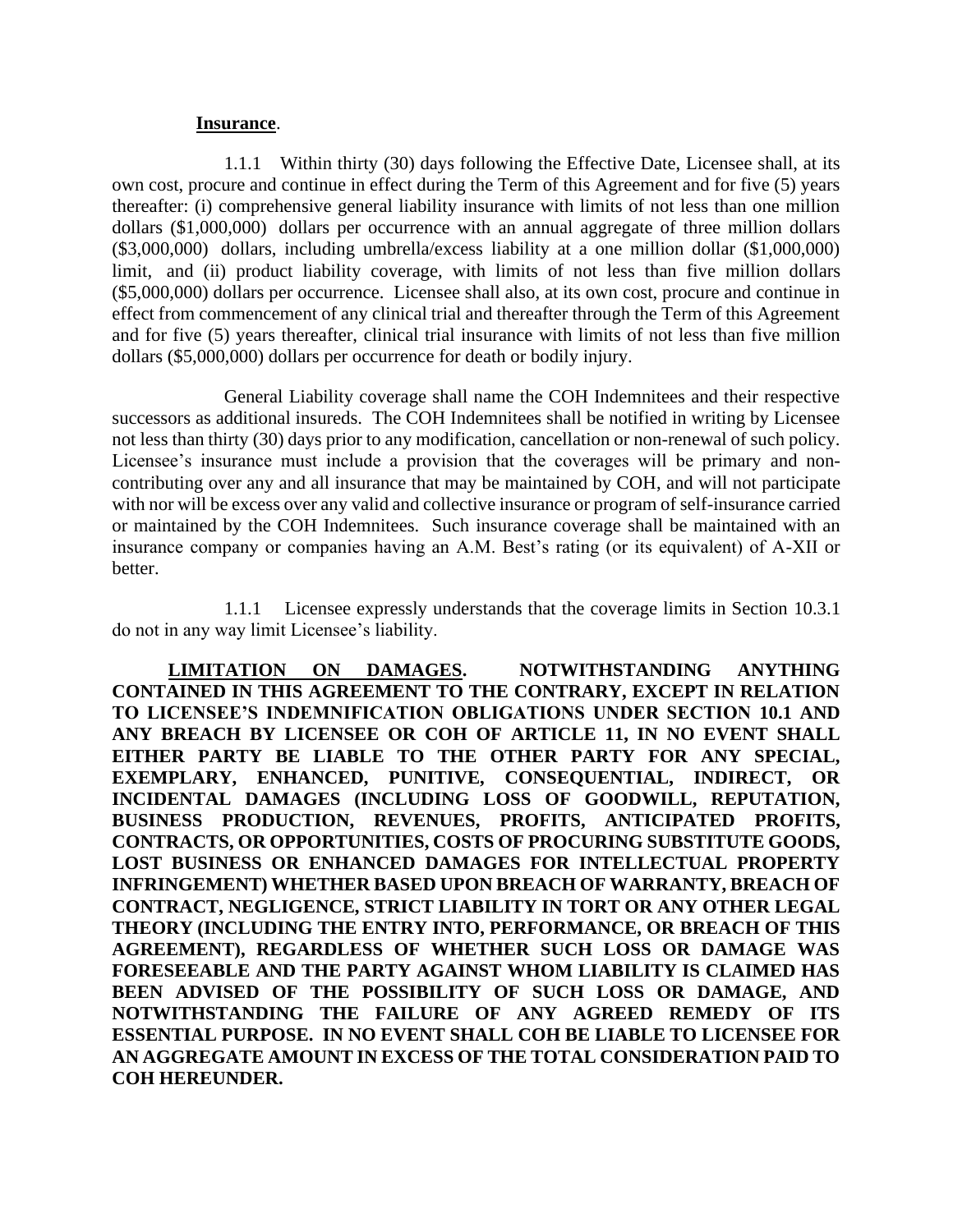#### **: CONFIDENTIALITY**

**Confidential Information**. During the Term of this Agreement and for five (5) years thereafter without regard to the means of termination: (i) COH shall not use, for any purpose other than the purpose contemplated by this Agreement, or reveal or disclose to any Third Party Licensee Confidential Information; and (ii) Licensee shall not use, for any purpose other than the purpose contemplated by this Agreement, or transfer, reveal or disclose COH Confidential Information to any Third Party. The Parties shall take reasonable measures to assure that no unauthorized use or disclosure is made by others to whom access to such information is granted.

**Exceptions**. Notwithstanding the foregoing, a Party may use and disclose Confidential Information of the other Party as follows:

if required by applicable law, rule, regulation, government requirement and/or court order, and/or the rules of any stock exchange; provided, that, the disclosing Party promptly notifies the other Party of its notice of any such requirement and provides the other Party a reasonable opportunity to seek confidential treatment, a protective order or other appropriate remedy and/or to comment on the disclosure and/or waive compliance with the provisions of this Agreement (for clarity, the foregoing includes the disclosing Party's obligation to use all reasonable efforts to ensure confidential treatment is maintained and/or renewed for the maximum allowable time period);

to the extent such use and disclosure occurs in the filing or publication of any patent application or patent on Inventions;

as necessary or desirable for securing any regulatory approvals, including pricing approvals, for any Licensed Products; provided, that, the disclosing Party shall take all reasonable steps to limit disclosure of the Confidential Information outside such regulatory agency and to otherwise maintain the confidentiality of the Confidential Information;

to take any lawful action that it deems necessary to protect its interest under, or to enforce compliance with the terms and conditions of, this Agreement;

to the extent necessary, to its Affiliates, directors, officers, employees, consultants, vendors and clinicians under written agreements of confidentiality at least as restrictive as those set forth in this Agreement, who have a need to know such information in connection with such Party performing its obligations or exercising its rights under this Agreement; and

to actual and potential investors, providers of research funding, licensees, Sublicensees, consultants, vendors and suppliers, academic and commercial collaborators, and joint owners of the Inventions and/or the Patent Rights, under written agreements of confidentiality at least as restrictive as those set forth in this Agreement.

**Certain Obligations**. During the Term and for a period of five (5) years thereafter, Licensee, with respect to COH Confidential Information, and COH, with respect to Licensee Confidential Information, agree: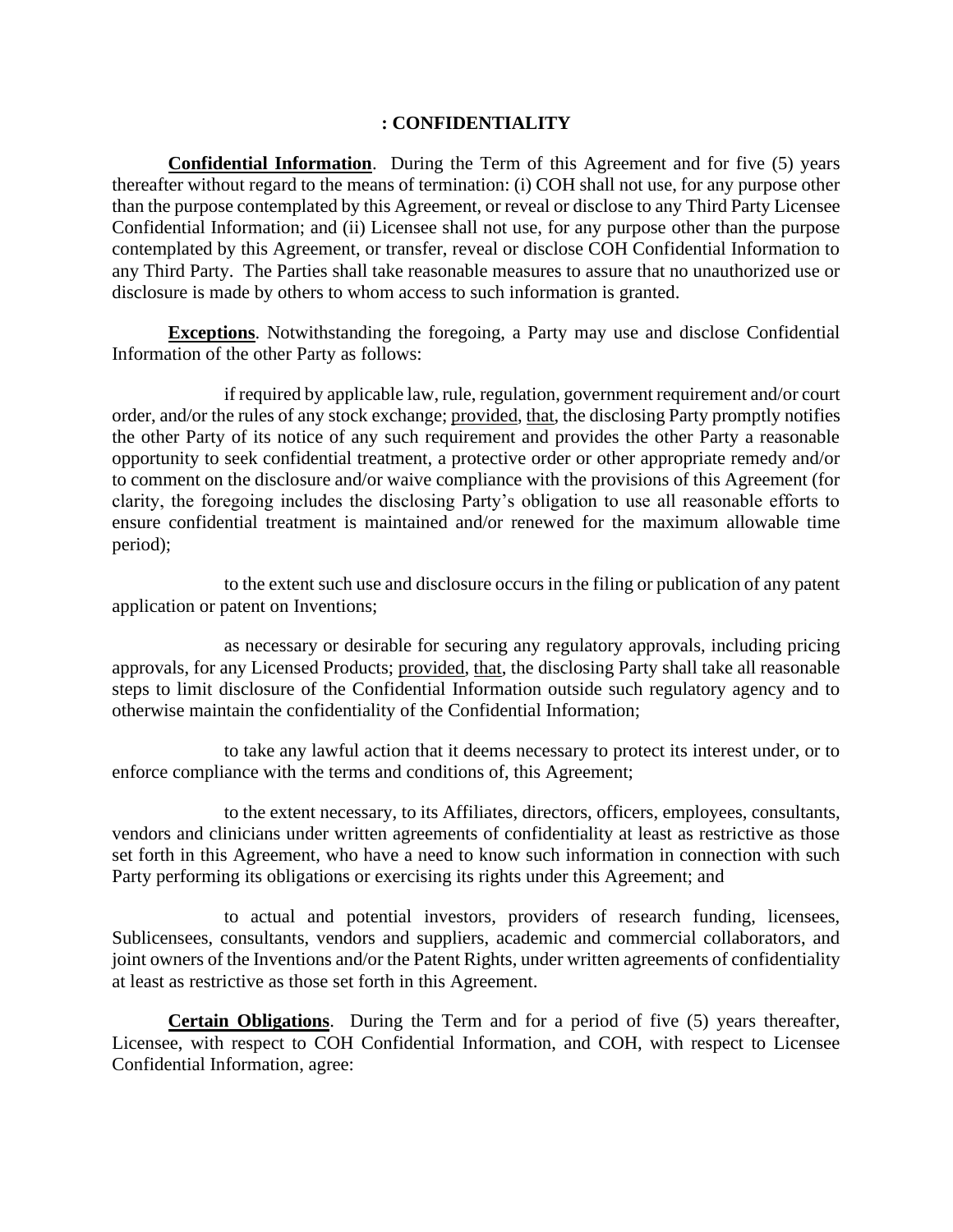to use such Confidential Information only for the purposes contemplated under this Agreement,

to treat such Confidential Information as it would its own proprietary information which in no event shall be less than a reasonable standard of care.

to take reasonable precautions to prevent the disclosure of such Confidential Information to a Third Party without written consent of the other Party, and

to only disclose such Confidential Information to those employees, agents and Third Parties who have a need to know such Confidential Information for the purposes set forth herein and who are subject to obligations of confidentiality no less restrictive than those set forth herein.

**Termination**. Upon termination of this Agreement pursuant to Sections 2.6, or 8.2, and upon the request of the disclosing Party, the receiving Party shall promptly return to the disclosing Party or destroy all copies of Confidential Information received from such Party, and shall return or destroy, and document the destruction of, all summaries, abstracts, extracts, or other documents which contain any Confidential Information of the other Party in any form, except that each Party shall be permitted to retain a copy (or copies, as necessary) of such Confidential Information for archival purposes or to enforce or verify compliance with this Agreement, or as required by any applicable law or regulation.

#### **: DISPUTE RESOLUTION**

All Disputes shall be first referred to the Vice President, Business Innovation of COH and Chief Executive Officer of Licensee for resolution, prior to proceeding under the other provisions of this ARTICLE 12. A Dispute shall be referred to such executives upon one Party (the "**Initiating Party**") providing the other Party (the "**Responding Party**") with notice that such Dispute exists ("**Dispute Notice**"), together with a written statement describing the Dispute with reasonable specificity and proposing a resolution to such Dispute that the Initiating Party is willing to accept, if any. Within ten (10) Business Days after having received such statement and proposed resolution, if any, the Responding Party shall respond with a written statement that provides additional information, if any, regarding such Dispute, and proposes a resolution to such Dispute that the Responding Party is willing to accept, if any. If not otherwise resolved, the Parties shall engage in good faith efforts to negotiate a resolution to resolve the Dispute for the following fifteen (15) Business Days (the "**Resolution Period**"). In the event that such Dispute is not resolved during the Resolution Period, either Party may bring and thereafter maintain suit against the other with respect to such Dispute; provided, however, that the exclusive jurisdiction of any such suit shall be the state and federal courts located in New Castle County, Delaware, and the Parties hereby consent to the exclusive jurisdiction and venue of such courts. The Parties agree that a final judgment in any such claim is conclusive and may be enforced in any other jurisdiction by suit on the judgment or in any other manner provided by law.

#### **: GOVERNMENTAL MATTERS**

**Governmental Approval or Registration**. If this Agreement or any associated transaction is required by the law of any nation to be either approved or registered with any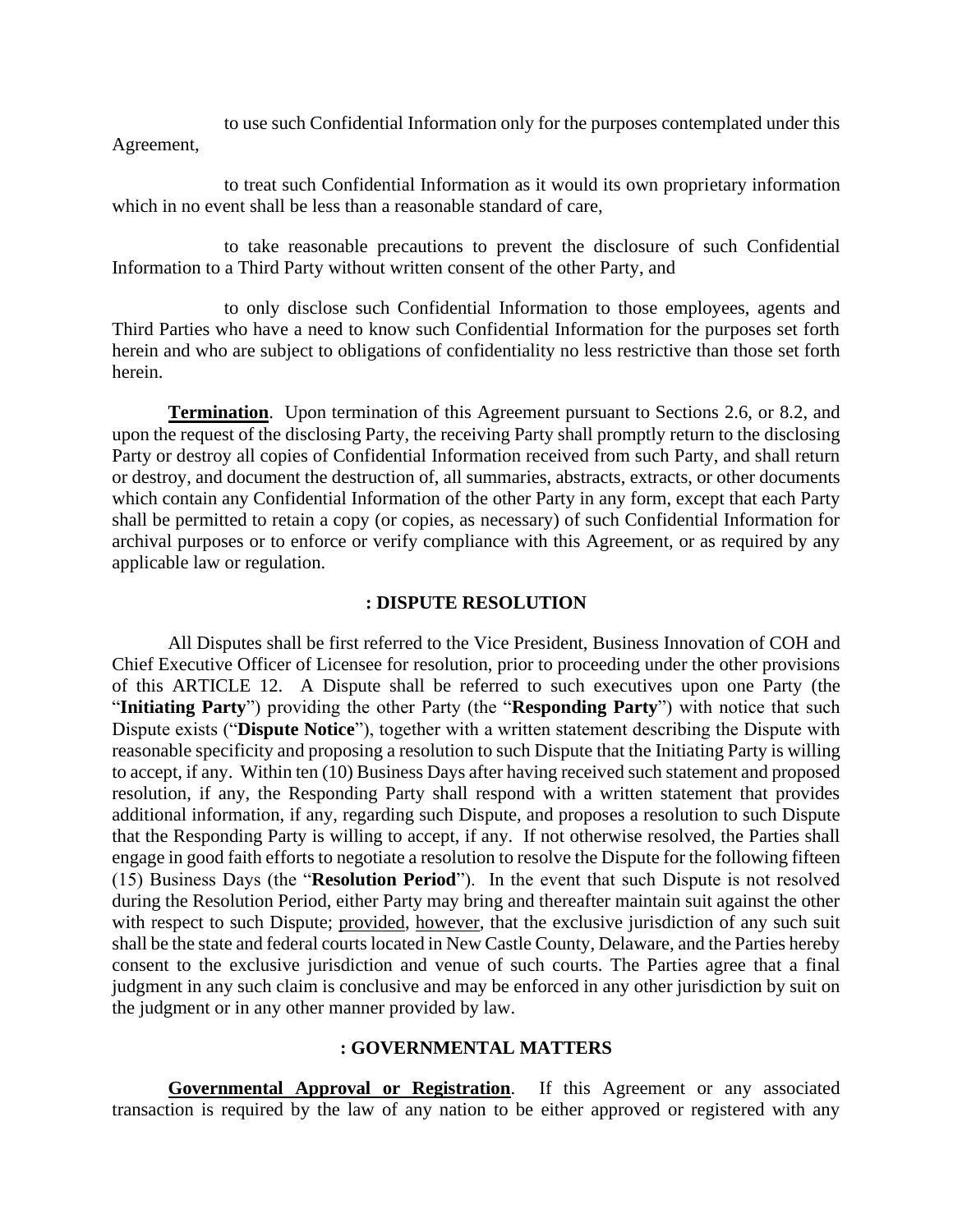governmental agency, Licensee shall assume all legal obligations to do so. Licensee shall notify COH if it becomes aware that this Agreement is subject to a U.S. or foreign government reporting or approval requirement. Licensee shall make all necessary filings and pay all costs including fees, penalties and all other out-of-pocket costs associated with such reporting or approval process.

**Export Control Laws**. Licensee acknowledges that the subject matter of this Agreement is subject to U.S. export control jurisdiction. Licensee shall observe all applicable U.S. and foreign laws with respect to its activities pursuant to this Agreement, including the transfer of Licensed Products and related technical data to foreign countries, including, without limitation, the International Traffic in Arms Regulations and the Export Administration Regulations, as well as end-user, end-use, and destination restrictions applied by the United States.

**Preference for United States Industry**. If Licensee sells a Licensed Product in the U.S., Licensee shall manufacture said product substantially in the United States, if and to the extent required under applicable U.S. laws and regulations.

### **: MISCELLANEOUS**

**Assignment and Delegation**. Except as expressly provided in this Section 14.1, neither this Agreement nor any right or obligation hereunder shall be assignable in whole or in part, whether by operation of law, or otherwise by Licensee without the prior written consent of COH. Notwithstanding the foregoing, Licensee may (i) freely assign or otherwise transfer all or any of its rights, or delegate or otherwise transfer all or any of its obligations or performance, to Parent or an Affiliate, or (ii) assign or transfer its rights and obligations under this Agreement to a Person that succeeds to all or substantially all of Licensee's business or assets, whether by sale, merger, operation of law or otherwise; provided, that, such Person agrees, in form and substance reasonably acceptable to COH, to be bound as a direct party to this Agreement in lieu of or in addition to Licensee. This Agreement shall be binding upon and inure to the benefit of and be enforceable by the Parties hereto and their respective successors and permitted assignees. Any transfer or assignment of this Agreement in violation of this Section 14.1 shall be null and void.

**Entire Agreement**. This Agreement contains the entire agreement between the Parties relating to the subject matter hereof, and all prior understandings, representations and warranties between the Parties, including the Confidentiality Agreement between the Parties dated July 6, 2021, are superseded by this Agreement.

**Amendments**. Changes and additional provisions to this Agreement shall be binding on the Parties only if agreed upon in writing and signed by the Parties.

Applicable Law. This Agreement shall be construed and interpreted in accordance with the laws of the State of Delaware and all rights and remedies shall be governed by such laws without regard to principles of conflicts of law that would result in the application of the law of another jurisdiction.

**Force Majeure**. If the performance of this Agreement or any obligations hereunder is prevented, restricted or interfered with by reason of earthquake, fire, flood or other casualty or due to strikes, riot, storms, explosions, acts of God, war, terrorism, malicious acts of Third Parties, or a similar occurrence or condition beyond the reasonable control of the Parties, the Party so affected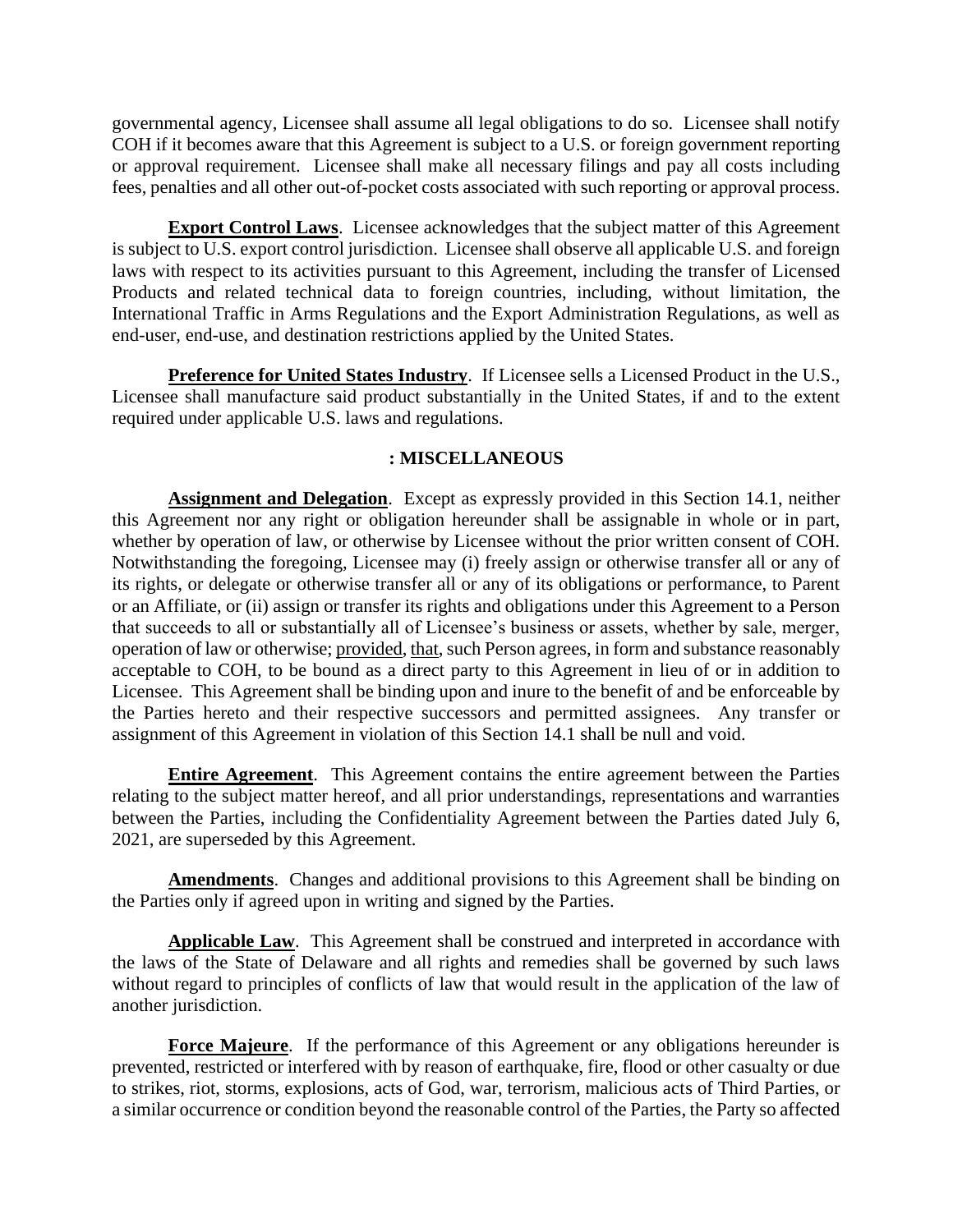shall, upon giving prompt written notice to the other Parties, be excused from such performance during such prevention, restriction or interference, and any failure or delay resulting therefrom shall not be considered a breach of this Agreement. Notwithstanding anything in this Agreement or at law or in equity to the contrary, in no event shall an event of force majeure excuse, extend or delay a Party's obligation to pay any amounts otherwise required to be paid by such Party pursuant to this Agreement. The Parties agree the effects of the SARS-CoV-2 pandemic and the measures adopted by competent governmental authorities in response to it as of the Effective Date may not be invoked as a force majeure for the purposes of this Agreement.

**Severability**. The Parties do not intend to violate any public policy or statutory common law. However, if any sentence, paragraph, clause or combination of this Agreement is in violation of any law or is found to be invalid, illegal, or otherwise unenforceable in any jurisdiction, such invalidity, illegality, or unenforceability will not affect any other term or provision of this Agreement or invalidate or render unenforceable such sentence, paragraph, clause or combination in any other jurisdiction. Upon a determination that a sentence, paragraph, clause or combination is invalid, illegal, or unenforceable, the Parties hereto shall negotiate in good faith to modify this Agreement so as to effect the original intent of the Parties as closely as possible in a mutually acceptable manner in order that the transactions contemplated hereby be consummated as originally contemplated to the greatest extent possible.

**Notices**. All notices, requests, demands, and other communications relating to this Agreement shall be in writing in the English language and shall be delivered in person or by delivery service or international courier with package tracing capability. Notices shall be sent via a service which provides traceability of packages and signature confirmation and shall be deemed to have been given on the date actually received. Except as provided in Section 14.12, notices shall be sent as follows:

Notices to COH:

Office of Technology Licensing City of Hope 1500 East Duarte Road Duarte, CA 91010 Attn: Vice President, Business Innovation, Office of Technology Licensing Fax 626-256-8651

with a copy to:

Office of General Counsel City of Hope 1500 East Duarte Road Duarte, CA 91010 Attn: General Counsel Fax 1 626-218-8663 Fax 2 626-256-8651

Notices to Licensee:

David Dodd, CEO GeoVax, Inc. 1900 Lake Park Drive Suite 380 Smyrna, GA 30080 Fax: 678-384-7281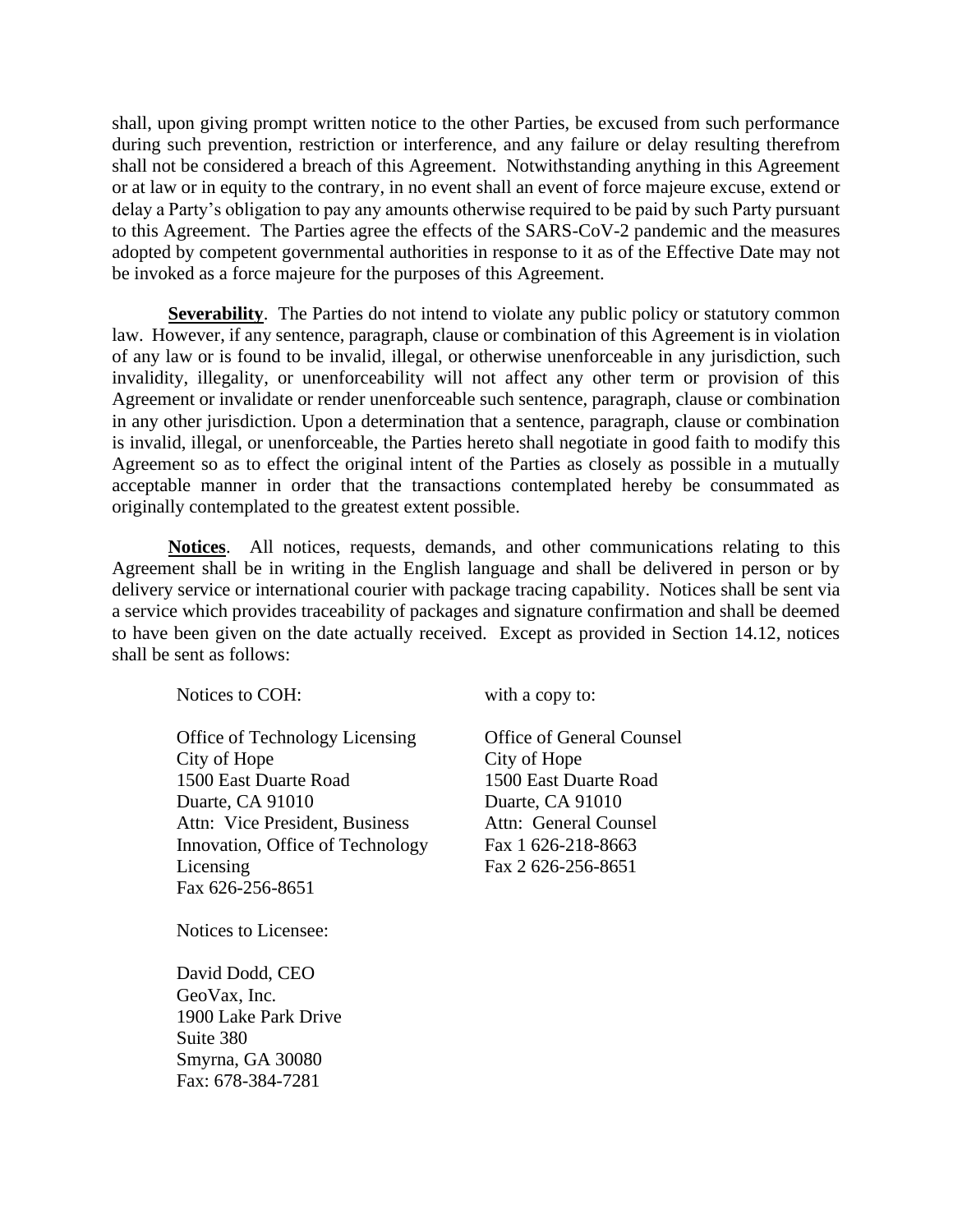Either Party may change its address for notices or facsimile number at any time by sending notice to the other Party.

**Independent Contractor**. Nothing herein shall create any association, partnership, joint venture, fiduciary duty or the relation of principal and agent between the Parties hereto, it being understood that each Party is acting as an independent contractor, and neither Party shall have the authority to bind the other or the other's representatives in any way.

**Waiver**. No delay on the part of either Party hereto in exercising any power or right hereunder shall operate as a waiver thereof, nor shall any single or partial exercise of any power or right hereunder preclude other or further exercise thereof or the exercise of any other power or right. No waiver of this Agreement or any provision hereof shall be enforceable against any Party hereto unless in writing, signed by the Party against whom such waiver is claimed, and shall be limited solely to the one event.

**Interpretation**. This Agreement has been prepared jointly and no rule of strict construction shall be applied against either Party. In this Agreement, the singular shall include the plural and vice versa and the word "including" shall be deemed to be followed by the phrase "without limitation." The section headings contained in this Agreement are inserted for convenience only and shall not affect in any way the meaning or interpretation of this Agreement.

**Counterparts**. This Agreement may be executed in counterparts, each of which together shall constitute one and the same Agreement. For purposes of executing this agreement, a facsimile copy or an emailed PDF of this Agreement, including the signature pages, will be deemed an original.

**Publicity**. Subject to Section 11.2.1, neither Party may issue a press release (unless the information in such release or the release itself is filed to meet Licensee's or Parent's obligations under federal securities laws or the rules and regulations of any stock exchange or trading market) without the prior written consent of the other Party; provided, however, that once the existence or any terms or conditions of this Agreement has been publicly disclosed in a manner mutually and reasonably agreed-to by the Parties, either Party may republish the facts previously disclosed, using the exact language as previously disclosed, without the prior consent of the other Party; provided, further, that if the language being re-disclosed is a quotation from COH personnel, Licensee shall provide prior written notification to COH. In addition, COH may disclose the overall potential value of the Agreement to COH so long as the detailed and specific terms and conditions of this Agreement are not disclosed; provided that COH will provide Licensee at least three (3) Business Days' notice prior to the first such public disclosure along with a copy of such proposed disclosure. If a Third Party inquires whether a license is available, COH may disclose the existence of the Agreement and the extent of its grant in Section 3.1 to such Third Party, but will not disclose the name of Licensee, except where COH is required to release information under either the California Public Records Act or other applicable law. Licensee may not reference COH in a press release, any other media release, or promotional material including websites or other electronic media without prior written consent from COH. Notwithstanding Section 14.7, with respect to COH, all notifications and requests for consents under this Section 14.12 should be directed to COH's Media Department [\(media@coh.org\)](mailto:media@coh.org).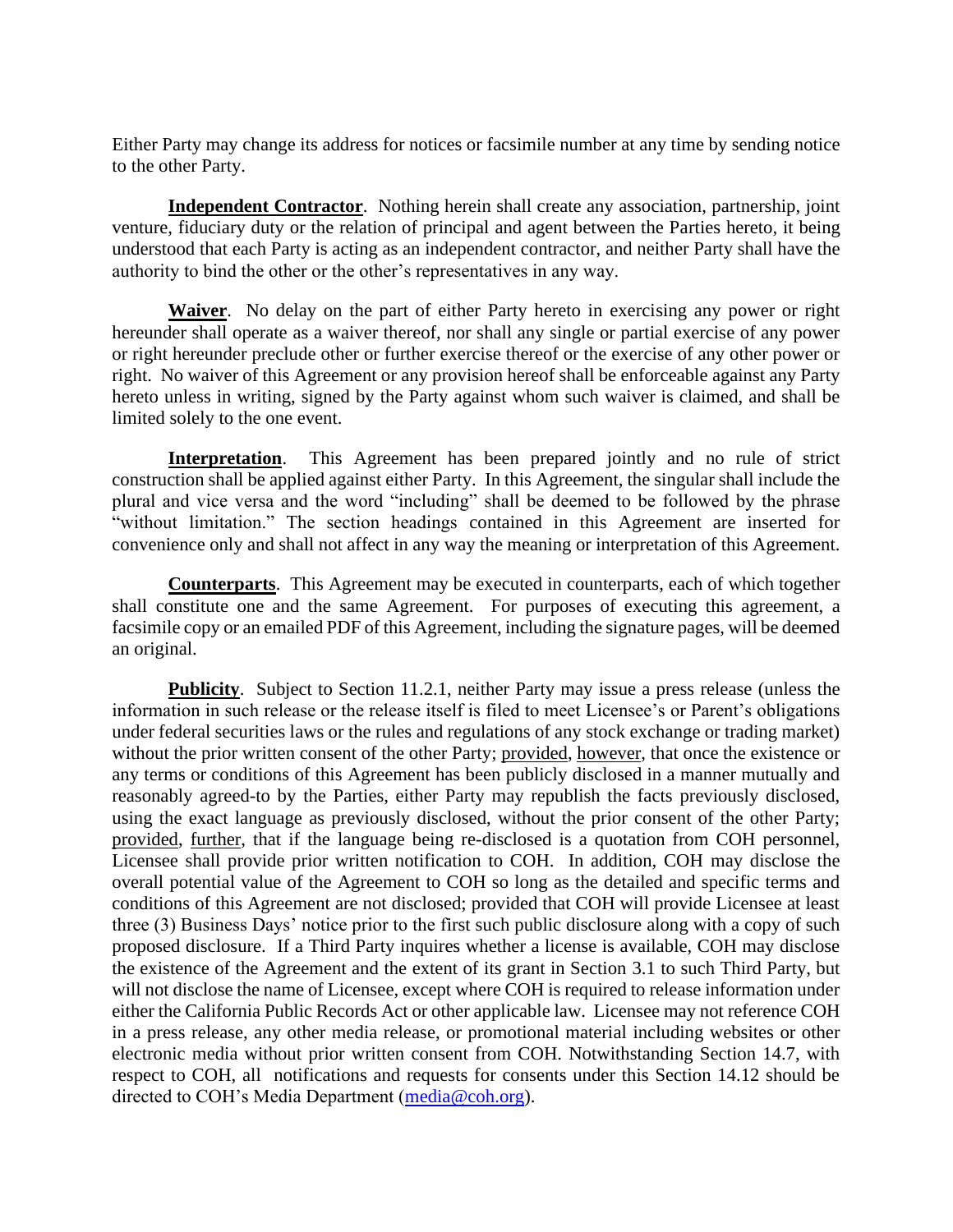**No Third Party Beneficiaries**. Except for the rights of the COH Indemnitees and Licensee Indemnitees pursuant to ARTICLE 10 and Parent being a third-party beneficiary to this Agreement who is entitled to the rights and benefits hereunder and may enforce the provisions hereof as if it were a party hereto, nothing in this Agreement, either express or implied, is intended to or shall confer upon any Third Party any legal or equitable right, benefit or remedy of any nature whatsoever under or by reason of this Agreement.

[*Signature page to follow*]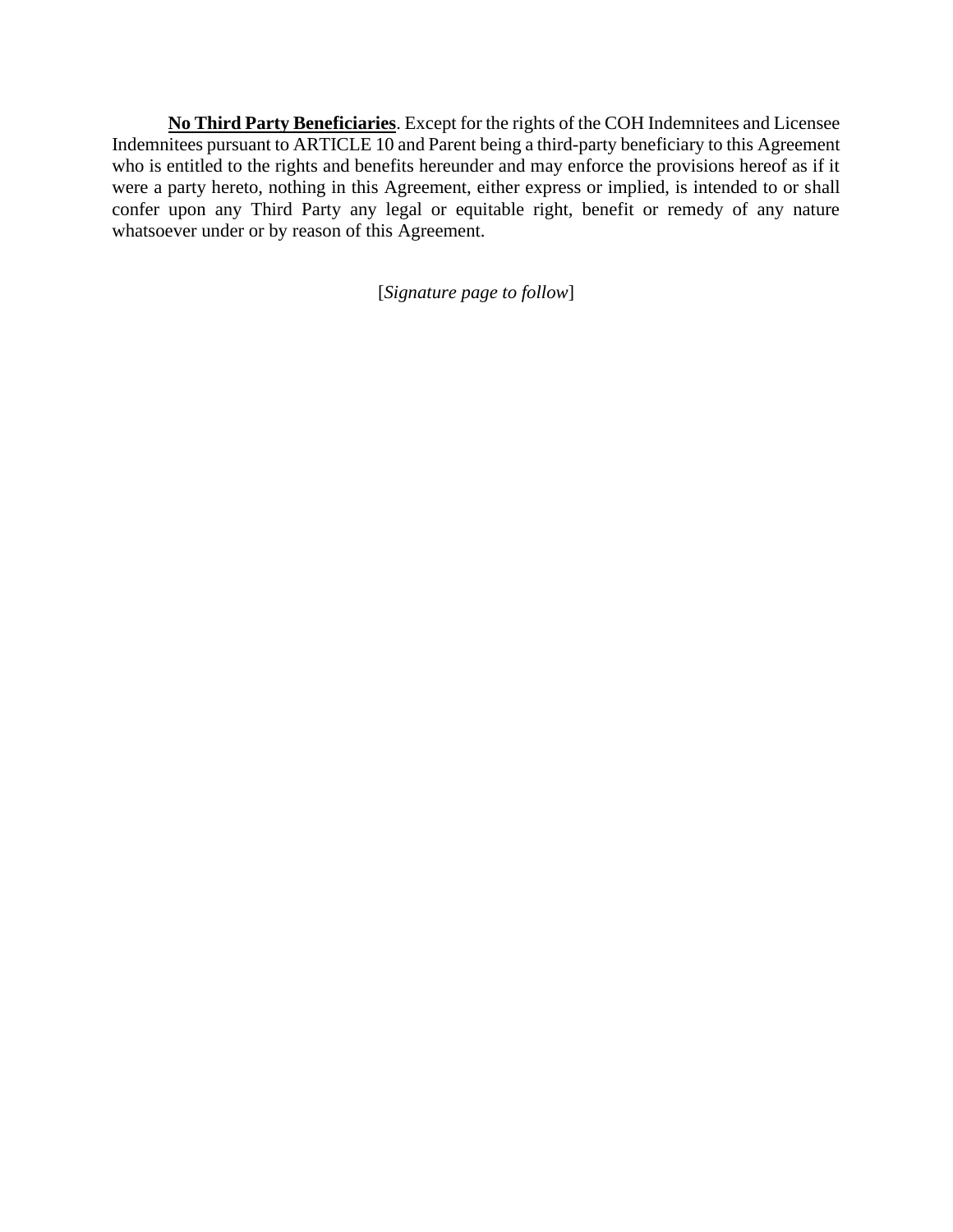**IN WITNESS WHEREOF**, the Parties have executed this Agreement by their duly authorized representatives as of the Effective Date.

GEOVAX, INC. CITY OF HOPE

| By:    |                   | $\mathbf{By:}$ |                    |
|--------|-------------------|----------------|--------------------|
| Name   | David A. Dodd     |                | Name: Robert Stone |
| Title: | President and CEO | Title:         | President and CEO  |

GEOVAX LABS, INC. (solely with respect to Section 9.3.2)

By:

Name David A. Dodd

Title: Chairman, President and CEO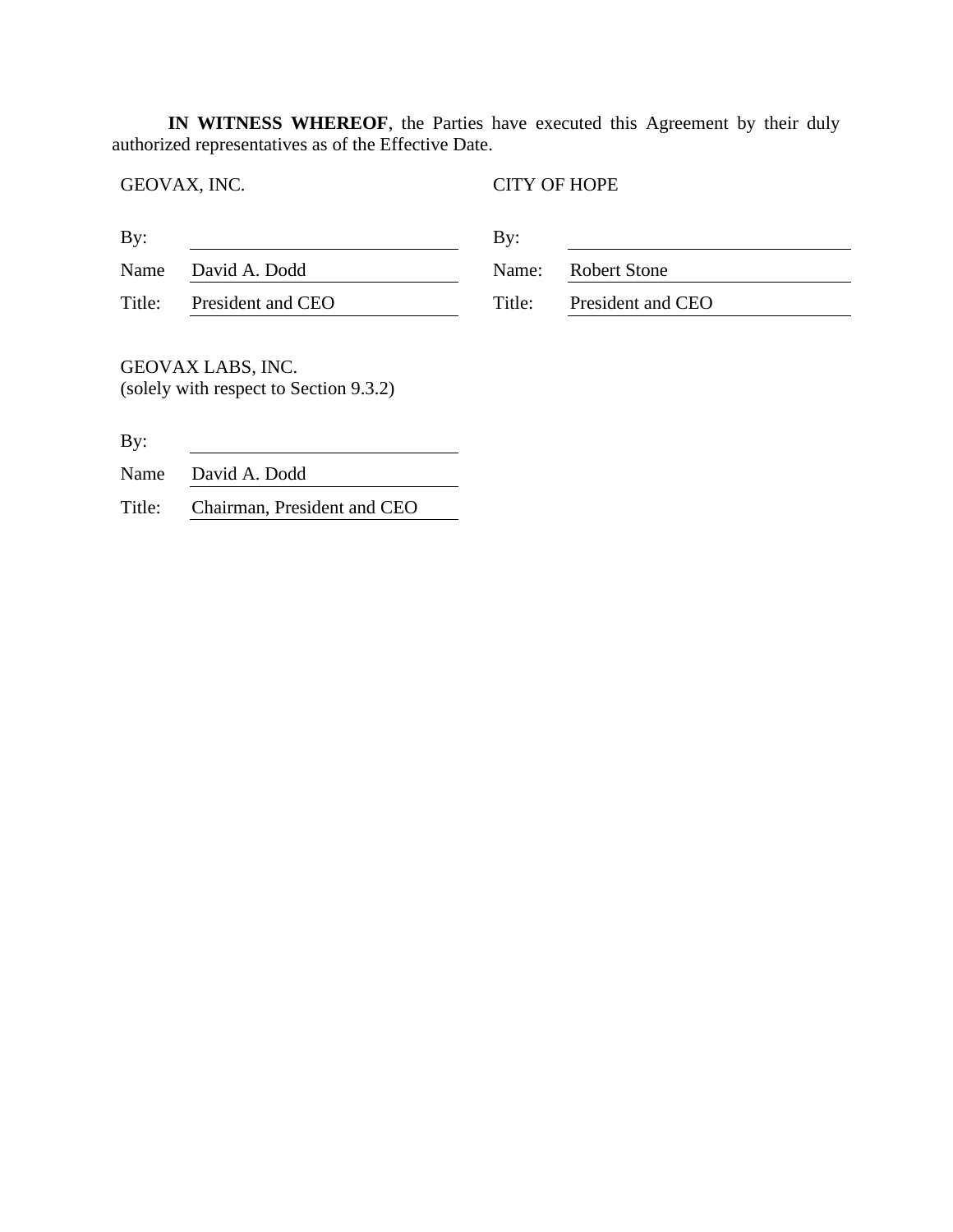## **List of Exhibits**

- **EXHIBIT A – Clinical Trials**
- **EXHIBIT B – Materials List**
- **EXHIBIT C – Collaboration Terms**
- **EXHIBIT D - Notices to FDA of Transfer of Sponsor Obligations**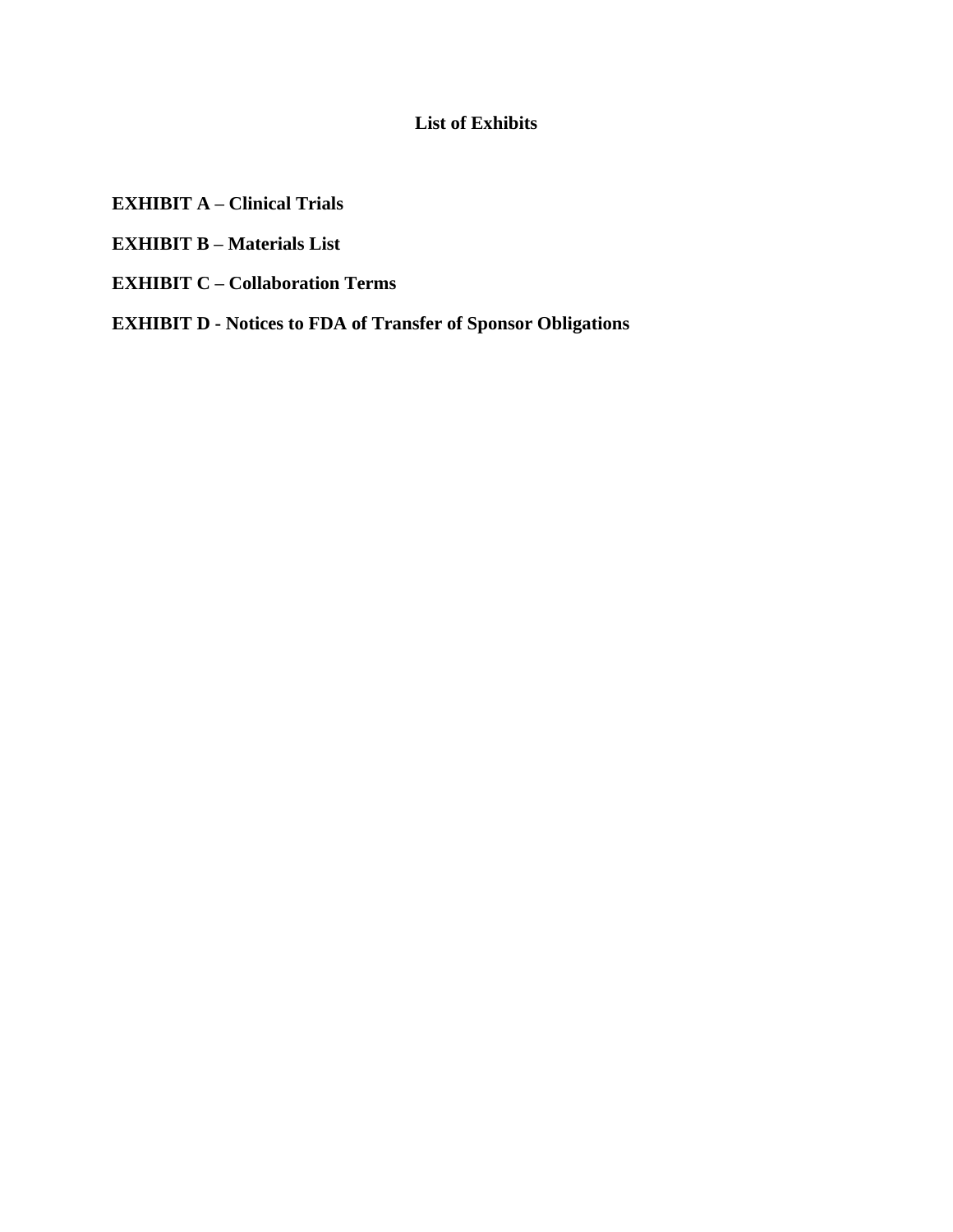



# **GeoVax and City of Hope Announce Agreement to Accelerate Development and Commercialization for City of Hope's COVID-19 Vaccine**

## *Phase 2 Vaccine Designed to Enhance Response for Immunocompromised Patients Complements GeoVax's Pan-Coronavirus Vaccine Program*

**ATLANTA, GA and DUARTE, CA, Nov. 9, 2021** — GeoVax Labs Inc. (Nasdaq: GOVX), a biotechnology company specializing in developing human vaccines and cancer immunotherapies, today announced that it has entered into an exclusive license agreement with [City of Hope,](https://www.cityofhope.org/homepage) a world-renowned cancer research and treatment organization. The agreement grants GeoVax exclusive rights to further develop and commercialize a multiantigenic SARS-CoV-2 investigational vaccine, developed at City of Hope for immunocompromised patients, which is currently being studied in an ongoing Phase 2 clinical trial and shows a strong potential to be used in the general population as a primary and/or general booster vaccine against COVID-19 worldwide.

The license provides exclusive worldwide rights to key patents, as well as certain rights to expertise and clinical materials, related to COH04S1, a synthetic, attenuated modified vaccinia Ankara (sMVA) vector expressing spike and nucleocapsid antigens of the SARS-CoV-2 virus. Financial terms of the transaction were not immediately disclosed.

The rapid development of this COVID-19 vaccine investigational vaccine – COH04S1 – represents City of Hope's commitment to identify, invest and accelerate development of therapies that can significantly impact patients. COH04S1 is the only COVID-19 vaccine that includes both SARS-CoV-2 spike and nucleocapsid proteins to advance to a Phase 2 trial in cancer patients. Such vaccines also tend to produce an immune response quickly — in less than 14 days — with only mild side effects.

In a placebo-controlled Phase 1 clinical trial of healthy adults, COH04S1 was shown to be safe and immunogenic.

A Phase 2 clinical trial to evaluate the safety and immunogenicity of the COH04S1 investigational vaccine, compared to the Pfizer mRNA-based vaccine, in patients who have previously received either an allogeneic hematopoietic cell transplant, an autologous hematopoietic cell transplant or chimeric antigen receptor (CAR) T cell therapy is currently underway. The trial is also the first to compare an investigational multi-antigenic COVID-19 vaccine to the current Food and Drug Administration (FDA)-approved mRNA vaccine from Pfizer/BioNTech in people who are immunocompromised. Such patients have often shown a weak antibody response after receiving currently available COVID-19 vaccines.

The ongoing Phase 2 trial is designed to evaluate COH04S1 in immunocompromised patients. An additional Phase 1/2 trial to evaluate COH04S1 as a universal booster to current FDA-approved vaccines is anticipated to open soon for enrollment in healthy volunteers.

"This agreement meaningfully accelerates the development of COH04S1 with the goal of better protecting immunocompromised patients from COVID-19 with a vaccine specifically designed to meet their needs," said Don J. Diamond, Ph.D., professor in City of Hope's Department of Hematology and Hematopoietic Cell Transplantation and the vaccine's lead developer. "City of Hope is excited to license this vaccine to GeoVax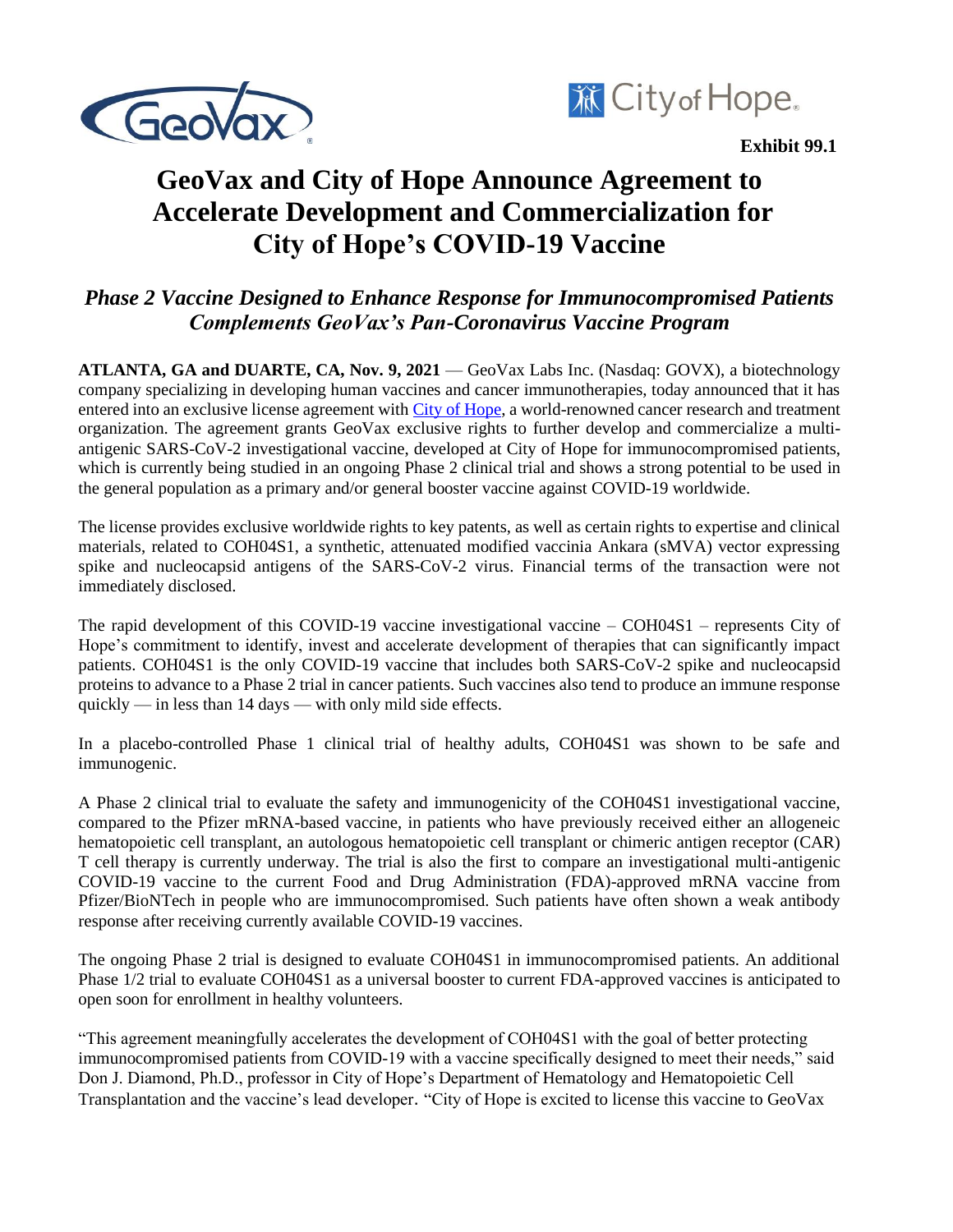to progress to large-scale clinical trials and other milestones, including emergency authorization and worldwide distribution."

David Dodd, GeoVax President and CEO, said, "This license agreement represents a significant and exciting milestone for GeoVax and our shareholders, as it adds an additional Phase 2 clinical program in a primary focus area for our company, complementing our expertise in MVA technology. We look forward to a strong working relationship with Dr. Diamond and his colleagues at City of Hope, as we accelerate the clinical advancement of this promising vaccine for patients and look for opportunities for further collaboration in other areas of vaccine and immunotherapy needs."

"It is important to note that the addition of COH04S1 to our product pipeline is synergistic with, and complementary to, our ongoing development of GEO-CM02," Dodd continued. "Both vaccine candidates are potential second-generation COVID-19 vaccines, with COH04S1 representing a near-term opportunity for a niche-market indication for use in immunocompromised patients and possible expansion to a broader market indication as a universal booster vaccine. GEO-CM02, in contrast, is being developed as a single-dose pan coronavirus vaccine. With today's announcement, in conjunction with our September announcement of our licensing of Gedeptin®, we have advanced our two core product development areas related to SARS-CoV-2 vaccines and immuno-oncology into clinical-stage testing. We look forward to providing further updates soon."

#### **GeoVax Conference Call**

Management has a prescheduled conference call at 4:30 p.m. ET on Thursday, Nov. 11, 2021, to review its financial results for the quarter ended Sept. 30, 2021, and provide a corporate update. This will provide an opportunity to also discuss this transaction. Following management's formal remarks, there will be a question and answer session.

Participants are asked to preregister for the call via the following link: <https://dpregister.com/sreg/10161852/ef8e798f78>

The conference call will be available through a live webcast found here: <https://services.choruscall.com/mediaframe/webcast.html?webcastid=1oc5dy2h>

A webcast replay of the call will be available via the same link as the live webcast approximately one hour after the end of the call through Feb. 11, 2022. A telephonic replay of the call can be accessed by calling 1-877-344- 7529 (domestic) or 1-412-317-0088 (international) and using access code 10161852. The telephonic replay will be available until Nov. 25, 2021.

#### **About City of Hope®**

City of Hope is an independent biomedical research and treatment center for cancer, diabetes and other lifethreatening diseases. Founded in 1913, City of Hope is a leader in [bone marrow transplantation](https://urldefense.com/v3/__https:/nam10.safelinks.protection.outlook.com/?url=https*3A*2F*2Fwww.cityofhope.org*2Ftests-and-treatments*2Fbone-marrow-and-blood-stem-cell-transplants&data=04*7C01*7Calexis.ravey*40myaccesshope.org*7C31c9f10880fd4f0b6f8b08d956bd491b*7C95896466ea114befbc202eb5637e7561*7C0*7C0*7C637636193284313262*7CUnknown*7CTWFpbGZsb3d8eyJWIjoiMC4wLjAwMDAiLCJQIjoiV2luMzIiLCJBTiI6Ik1haWwiLCJXVCI6Mn0*3D*7C1000&sdata=cJA9qMbBIZah6*2BdS5hFlWwncvlXw6mHaQRPq5TYJdRA*3D&reserved=0__;JSUlJSUlJSUlJSUlJSUlJSUlJQ!!Fou38LsQmgU!5wenqScG5pcut6Nt2WXm618wkcIz5F-5uZrBUCohBikMiCmQ6HydfRy80RBE5g$) and immunotherapy such as [CAR T cell therapy.](https://urldefense.com/v3/__https:/nam10.safelinks.protection.outlook.com/?url=https*3A*2F*2Fwww.cityofhope.org*2Fresearch*2Fcar-t-cell-therapy&data=04*7C01*7Calexis.ravey*40myaccesshope.org*7C31c9f10880fd4f0b6f8b08d956bd491b*7C95896466ea114befbc202eb5637e7561*7C0*7C0*7C637636193284313262*7CUnknown*7CTWFpbGZsb3d8eyJWIjoiMC4wLjAwMDAiLCJQIjoiV2luMzIiLCJBTiI6Ik1haWwiLCJXVCI6Mn0*3D*7C1000&sdata=2AkJQeIX5ii*2FA72aKDwJYVctPGNiCfsQpH0hWCU4Who*3D&reserved=0__;JSUlJSUlJSUlJSUlJSUlJSUlJQ!!Fou38LsQmgU!5wenqScG5pcut6Nt2WXm618wkcIz5F-5uZrBUCohBikMiCmQ6HydfRz7EfMTJg$) City of Hope's translational research and personalized treatment protocols advance care throughout the world. Human synthetic insulin, monoclonal antibodies and [numerous](https://urldefense.com/v3/__https:/nam10.safelinks.protection.outlook.com/?url=http*3A*2F*2Fwww.cityofhope.org*2Fresearch*2Fbeckman-research-institute*2Fabout-beckman-research-institute*2Fbeckman-research-institute-milestones&data=04*7C01*7Calexis.ravey*40myaccesshope.org*7C31c9f10880fd4f0b6f8b08d956bd491b*7C95896466ea114befbc202eb5637e7561*7C0*7C0*7C637636193284323218*7CUnknown*7CTWFpbGZsb3d8eyJWIjoiMC4wLjAwMDAiLCJQIjoiV2luMzIiLCJBTiI6Ik1haWwiLCJXVCI6Mn0*3D*7C1000&sdata=h40ekNiPDteegR4ojNhESj4FTNUJu4gYS*2Fu1TWRY*2FU8*3D&reserved=0__;JSUlJSUlJSUlJSUlJSUlJSUlJSUlJQ!!Fou38LsQmgU!5wenqScG5pcut6Nt2WXm618wkcIz5F-5uZrBUCohBikMiCmQ6HydfRyN3LLEfA$)  [breakthrough cancer drugs](https://urldefense.com/v3/__https:/nam10.safelinks.protection.outlook.com/?url=http*3A*2F*2Fwww.cityofhope.org*2Fresearch*2Fbeckman-research-institute*2Fabout-beckman-research-institute*2Fbeckman-research-institute-milestones&data=04*7C01*7Calexis.ravey*40myaccesshope.org*7C31c9f10880fd4f0b6f8b08d956bd491b*7C95896466ea114befbc202eb5637e7561*7C0*7C0*7C637636193284323218*7CUnknown*7CTWFpbGZsb3d8eyJWIjoiMC4wLjAwMDAiLCJQIjoiV2luMzIiLCJBTiI6Ik1haWwiLCJXVCI6Mn0*3D*7C1000&sdata=h40ekNiPDteegR4ojNhESj4FTNUJu4gYS*2Fu1TWRY*2FU8*3D&reserved=0__;JSUlJSUlJSUlJSUlJSUlJSUlJSUlJQ!!Fou38LsQmgU!5wenqScG5pcut6Nt2WXm618wkcIz5F-5uZrBUCohBikMiCmQ6HydfRyN3LLEfA$) are based on technology developed at the institution. A National Cancer Institutedesignated comprehensive cancer center and a founding member of the National Comprehensive Cancer Network, City of Hope is ranked among the nation's "Best Hospitals" in cancer by U.S. News & World Report. Its main campus is located near Los Angeles, with [additional locations](https://urldefense.com/v3/__https:/nam10.safelinks.protection.outlook.com/?url=https*3A*2F*2Fwww.cityofhope.org*2Fabout-city-of-hope*2Flocations&data=04*7C01*7Calexis.ravey*40myaccesshope.org*7C31c9f10880fd4f0b6f8b08d956bd491b*7C95896466ea114befbc202eb5637e7561*7C0*7C0*7C637636193284333175*7CUnknown*7CTWFpbGZsb3d8eyJWIjoiMC4wLjAwMDAiLCJQIjoiV2luMzIiLCJBTiI6Ik1haWwiLCJXVCI6Mn0*3D*7C1000&sdata=YrkiaYAS7Xc65MFvhPr42pzz5FoAFhcyQ8b1VX6m0fI*3D&reserved=0__;JSUlJSUlJSUlJSUlJSUlJSUl!!Fou38LsQmgU!5wenqScG5pcut6Nt2WXm618wkcIz5F-5uZrBUCohBikMiCmQ6HydfRyw4KlGQw$) throughout Southern California and in Arizona. [Translational Genomics Research Institute \(TGen\)](https://urldefense.com/v3/__https:/nam10.safelinks.protection.outlook.com/?url=https*3A*2F*2Fwww.tgen.org*2F&data=04*7C01*7Calexis.ravey*40myaccesshope.org*7C31c9f10880fd4f0b6f8b08d956bd491b*7C95896466ea114befbc202eb5637e7561*7C0*7C0*7C637636193284333175*7CUnknown*7CTWFpbGZsb3d8eyJWIjoiMC4wLjAwMDAiLCJQIjoiV2luMzIiLCJBTiI6Ik1haWwiLCJXVCI6Mn0*3D*7C1000&sdata=Ew3ocmIH3oDQHBzMPAb5VSEkNuO5W0cs9fS7d*2Bl8HaE*3D&reserved=0__;JSUlJSUlJSUlJSUlJSUlJSUl!!Fou38LsQmgU!5wenqScG5pcut6Nt2WXm618wkcIz5F-5uZrBUCohBikMiCmQ6HydfRz1tBLg9w$) became a part of City of Hope in 2016. [AccessHope](https://urldefense.com/v3/__https:/www.myaccesshope.org/?utm_source=PR&utm_medium=pressrelease&utm_campaign=launch__;!!Fou38LsQmgU!5wenqScG5pcut6Nt2WXm618wkcIz5F-5uZrBUCohBikMiCmQ6HydfRz-rjto9Q$)<sup>TM</sup>, a subsidiary launched in 2019, serves employers and their health care partners by providing access to NCI-designated cancer center expertise. For more information about City of Hope, follow us on [Facebook,](https://urldefense.com/v3/__https:/nam10.safelinks.protection.outlook.com/?url=https*3A*2F*2Fwww.facebook.com*2Fcityofhope*2F&data=04*7C01*7Calexis.ravey*40myaccesshope.org*7C31c9f10880fd4f0b6f8b08d956bd491b*7C95896466ea114befbc202eb5637e7561*7C0*7C0*7C637636193284343127*7CUnknown*7CTWFpbGZsb3d8eyJWIjoiMC4wLjAwMDAiLCJQIjoiV2luMzIiLCJBTiI6Ik1haWwiLCJXVCI6Mn0*3D*7C1000&sdata=REORYLVA3ynNvOjyNPZ7CQIm4Vb5wlshHfqVqtSo5q4*3D&reserved=0__;JSUlJSUlJSUlJSUlJSUlJSUl!!Fou38LsQmgU!5wenqScG5pcut6Nt2WXm618wkcIz5F-5uZrBUCohBikMiCmQ6HydfRxsAOEDBw$) [Twitter,](https://urldefense.com/v3/__https:/nam10.safelinks.protection.outlook.com/?url=https*3A*2F*2Ftwitter.com*2Fcityofhope&data=04*7C01*7Calexis.ravey*40myaccesshope.org*7C31c9f10880fd4f0b6f8b08d956bd491b*7C95896466ea114befbc202eb5637e7561*7C0*7C0*7C637636193284343127*7CUnknown*7CTWFpbGZsb3d8eyJWIjoiMC4wLjAwMDAiLCJQIjoiV2luMzIiLCJBTiI6Ik1haWwiLCJXVCI6Mn0*3D*7C1000&sdata=wOqQP5r82eXX*2BtHrwZGY*2BN8XhskKfVEo2cxVuUKLL8A*3D&reserved=0__;JSUlJSUlJSUlJSUlJSUlJSUlJQ!!Fou38LsQmgU!5wenqScG5pcut6Nt2WXm618wkcIz5F-5uZrBUCohBikMiCmQ6HydfRz56RnqCA$) [YouTube](https://urldefense.com/v3/__https:/nam10.safelinks.protection.outlook.com/?url=https*3A*2F*2Fwww.youtube.com*2Fuser*2Fcityofhopeonline&data=04*7C01*7Calexis.ravey*40myaccesshope.org*7C31c9f10880fd4f0b6f8b08d956bd491b*7C95896466ea114befbc202eb5637e7561*7C0*7C0*7C637636193284353089*7CUnknown*7CTWFpbGZsb3d8eyJWIjoiMC4wLjAwMDAiLCJQIjoiV2luMzIiLCJBTiI6Ik1haWwiLCJXVCI6Mn0*3D*7C1000&sdata=MJtXAid*2BBfBUEkCVJcFtibgQCs8qy0NdnTUgs0GM5dM*3D&reserved=0__;JSUlJSUlJSUlJSUlJSUlJSUlJQ!!Fou38LsQmgU!5wenqScG5pcut6Nt2WXm618wkcIz5F-5uZrBUCohBikMiCmQ6HydfRwGGZpZig$) or [Instagram.](https://urldefense.com/v3/__https:/nam10.safelinks.protection.outlook.com/?url=https*3A*2F*2Fwww.instagram.com*2Fcityofhope*2F&data=04*7C01*7Calexis.ravey*40myaccesshope.org*7C31c9f10880fd4f0b6f8b08d956bd491b*7C95896466ea114befbc202eb5637e7561*7C0*7C0*7C637636193284353089*7CUnknown*7CTWFpbGZsb3d8eyJWIjoiMC4wLjAwMDAiLCJQIjoiV2luMzIiLCJBTiI6Ik1haWwiLCJXVCI6Mn0*3D*7C1000&sdata=hLXuE1If8Jvn71zcFn3B4SVRjitn2NcStCUTE1qLZsw*3D&reserved=0__;JSUlJSUlJSUlJSUlJSUlJSUl!!Fou38LsQmgU!5wenqScG5pcut6Nt2WXm618wkcIz5F-5uZrBUCohBikMiCmQ6HydfRwk6KNVTw$)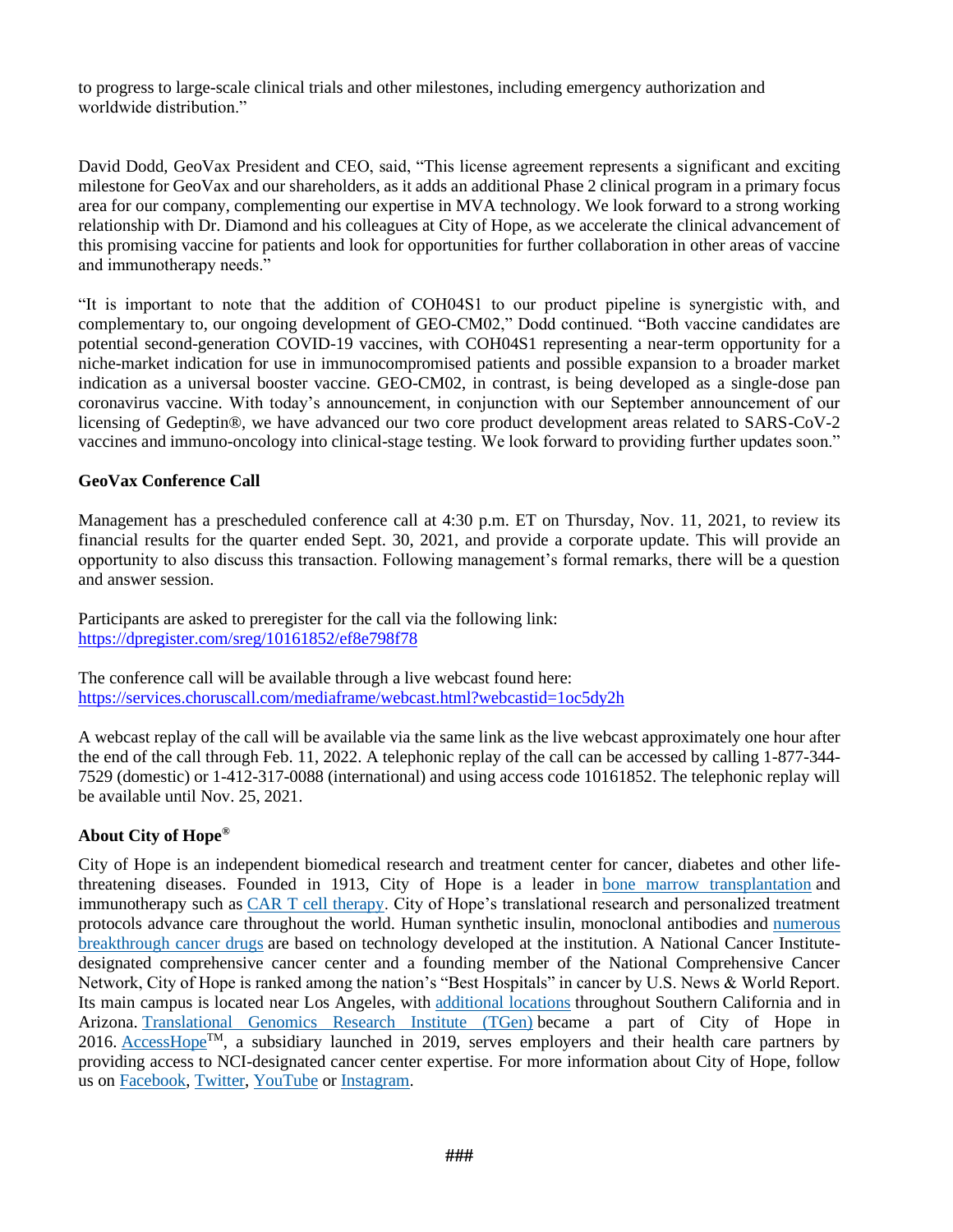#### **About GeoVax**

GeoVax Labs, Inc. is a clinical-stage biotechnology company developing human vaccines against infectious diseases and cancer using novel patented platforms. GeoVax's Modified Vaccinia Ankara-Virus Like Particle (MVA-VLP) based vaccine platform utilizes MVA, a large virus capable of carrying several vaccine antigens, that expresses proteins that assemble into VLP immunogens in the person receiving the vaccine. The production of VLP in the person being vaccinated can mimic virus production in a natural infection, stimulating both the humoral and cellular arms of the immune system to recognize, prevent, and control the target infection. The MVA-VLP derived vaccines can elicit durable immune responses in the host similar to a live-attenuated virus, while providing the safety characteristics of a replication-defective vector.

GeoVax's MVA-VLP development programs are focused on preventive vaccines against COVID-19, HIV, Zika Virus, and hemorrhagic fever viruses (Ebola, Sudan, Marburg, and Lassa), as well as therapeutic vaccines against multiple cancers. The company has designed a preventive HIV vaccine candidate to fight against the subtype of HIV prevalent in the commercial markets of the Americas, Western Europe, Japan, and Australia; human clinical trials for this program are managed by the HIV Vaccine Trials Network (HVTN) with the support of the National Institutes of Health (NIH). GeoVax's HIV vaccine is also part of a collaborative effort toward a functional cure for HIV.

In September 2021, GeoVax expanded its immuno-oncology pipeline and added a new technology platform through the acquisition of exclusive rights to Gedeptin®, a novel patented product for the treatment of solid tumors through a gene therapy strategy known as GDEPT (Gene-Directed Enzyme Prodrug Therapy). In GDEPT, a vector is used to selectively transduce tumor cells with a nonhuman gene, which expresses an enzyme that can convert a nontoxic prodrug into a very toxic antitumor compound. A Phase 1/2 trial is currently enrolling to evaluate the safety and efficacy of repeat cycles of Gedeptin therapy in patients with recurrent head and neck squamous cell carcinoma (HNSCC), with tumors accessible for injection and no curable treatment options. The initial stage of the study is being funded by the FDA pursuant to its Orphan Products Clinical Trials Grants Program. A cycle of Gedeptin therapy consists of three intra-tumoral injections over a two-day period followed by infusion of a prodrug, fludarabine phosphate, once a day for three days. The FDA has granted Gedeptin Orphan Drug status for the treatment HNSCC. GeoVax's license to Gedeptin include rights to expand its use to all human diseases and/or conditions including, but not limited to, other cancers.

#### *Forward-Looking Statements*

*This release contains forward-looking statements regarding GeoVax's business plans. The words "believe," "look forward to," "may," "estimate," "continue," "anticipate," "intend," "should," "plan," "could," "target," "potential," "is likely," "will," "expect" and similar expressions, as they relate to us, are intended to identify forward-looking statements. We have based these forward-looking statements largely on our current expectations and projections about future events and financial trends that we believe may affect our financial condition, results of operations, business strategy and financial needs. Actual results may differ materially from those included in these statements due to a variety of factors, including whether: GeoVax is able to obtain acceptable results from ongoing or future clinical trials of its investigational products, GeoVax's immunooncology products and preventative vaccines can provoke the desired responses, and those products or vaccines can be used effectively, GeoVax's viral vector technology adequately amplifies immune responses to cancer antigens, GeoVax can develop and manufacture its immuno-oncology products and preventative vaccines with the desired characteristics in a timely manner, GeoVax's immuno-oncology products and preventative vaccines will be safe for human use, GeoVax's vaccines will effectively prevent targeted infections in humans, GeoVax's immuno-oncology products and preventative vaccines will receive regulatory approvals necessary to be licensed and marketed, GeoVax raises required capital to complete development, there is development of competitive products that may be more effective or easier to use than GeoVax's products, GeoVax will be able to enter into favorable manufacturing and distribution agreements, and other factors, over which GeoVax has no control.* 

*Further information on our risk factors is contained in our registration statement on Form S-3 and the periodic reports on Form 10-Q and Form 10-K that we have filed and will file with the SEC. Any forward-looking*